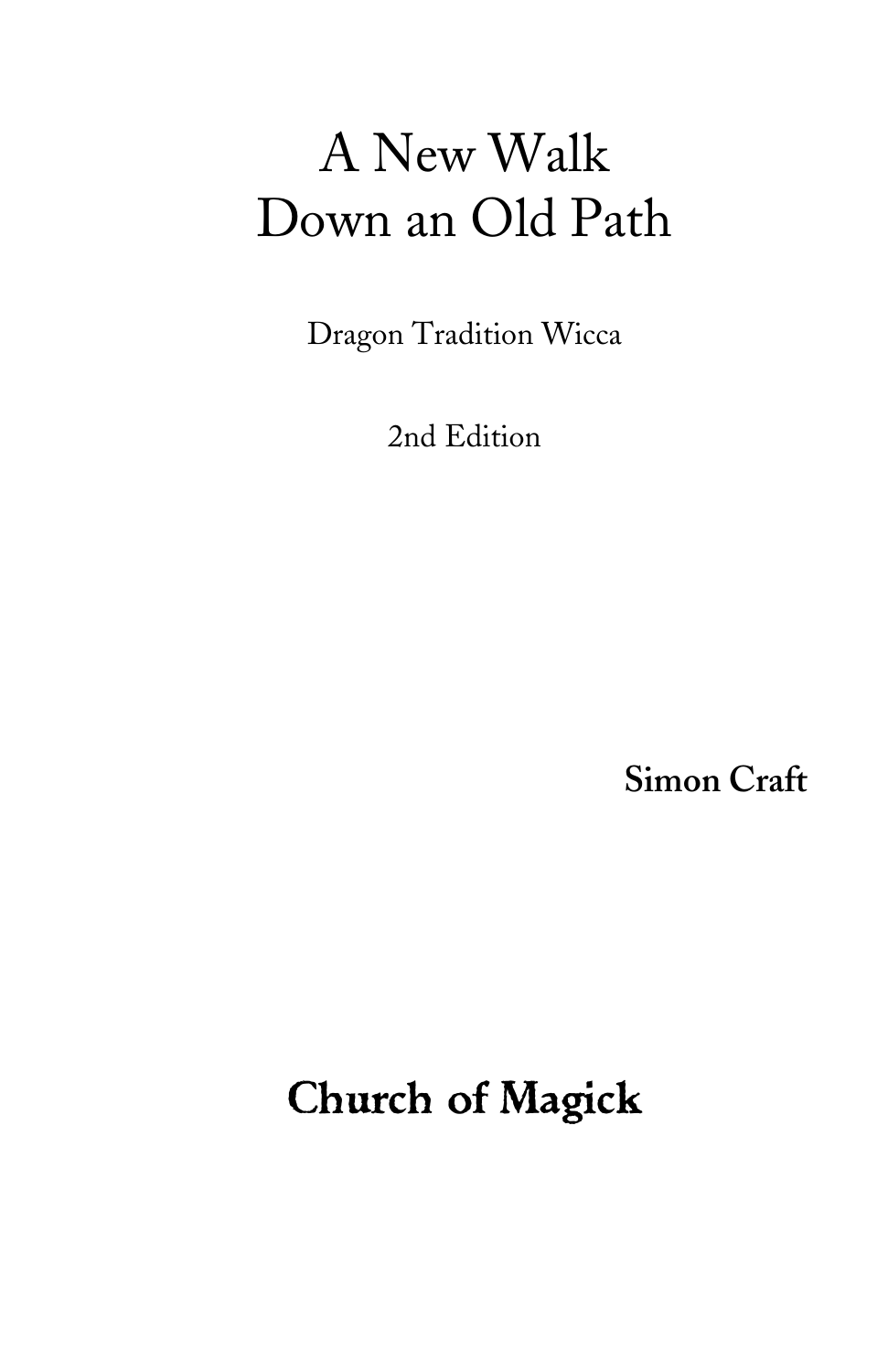A New Walk Down an Old Path Dragon Tradition Wicca

> Copyright (C) 2000-2002 Simon Craft and Church of Magick, Inc. All rights reserved

Published by Church of Magick, Inc.

2nd Edition 09-30-2002 -4th review copy

Dedicated to all who value religious freedom.

Church of Magick is a trademark of Church of Magick, Inc.

Visit us on the web:

www.ChurchOfMagick.com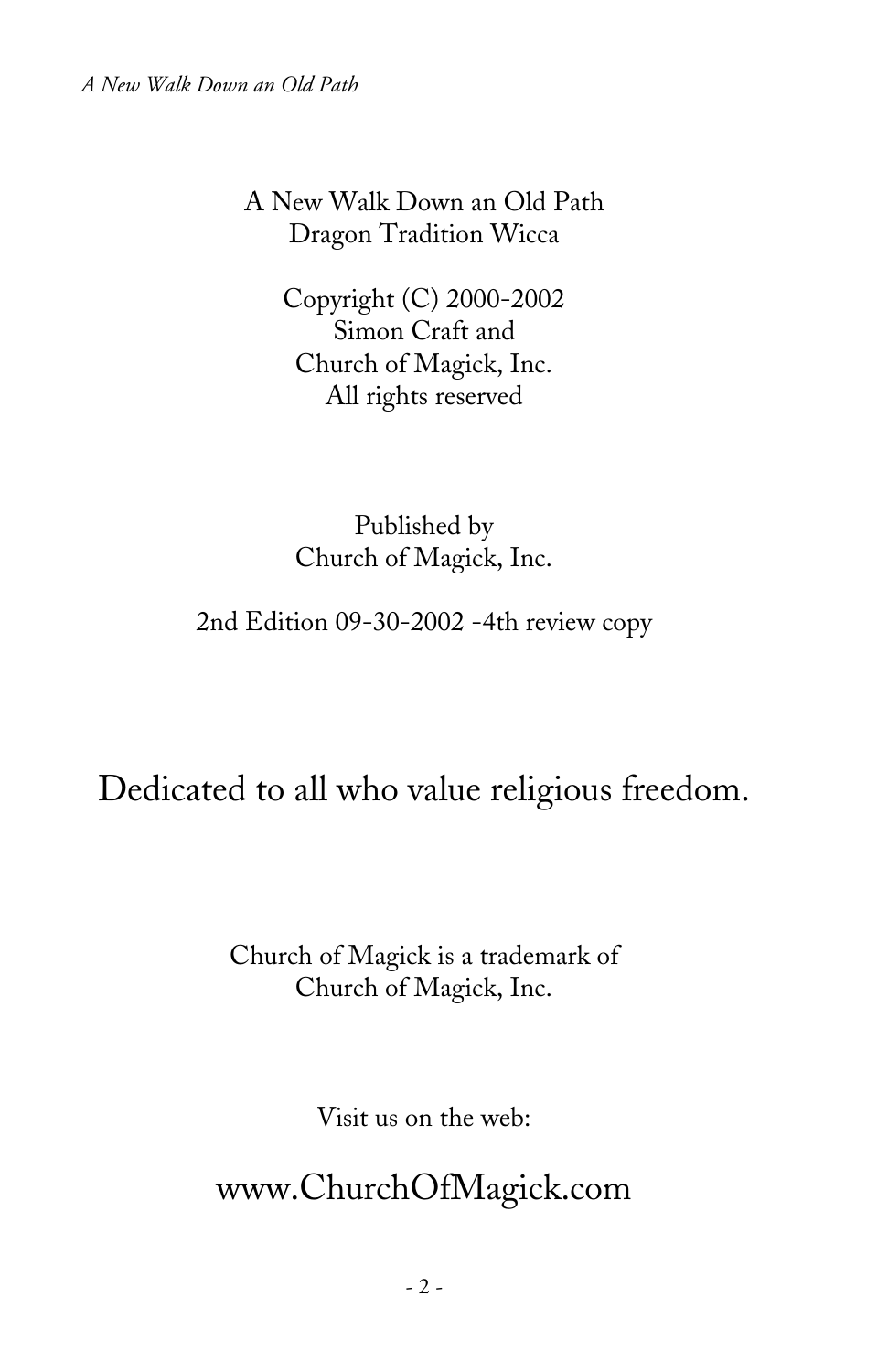# Table of Contents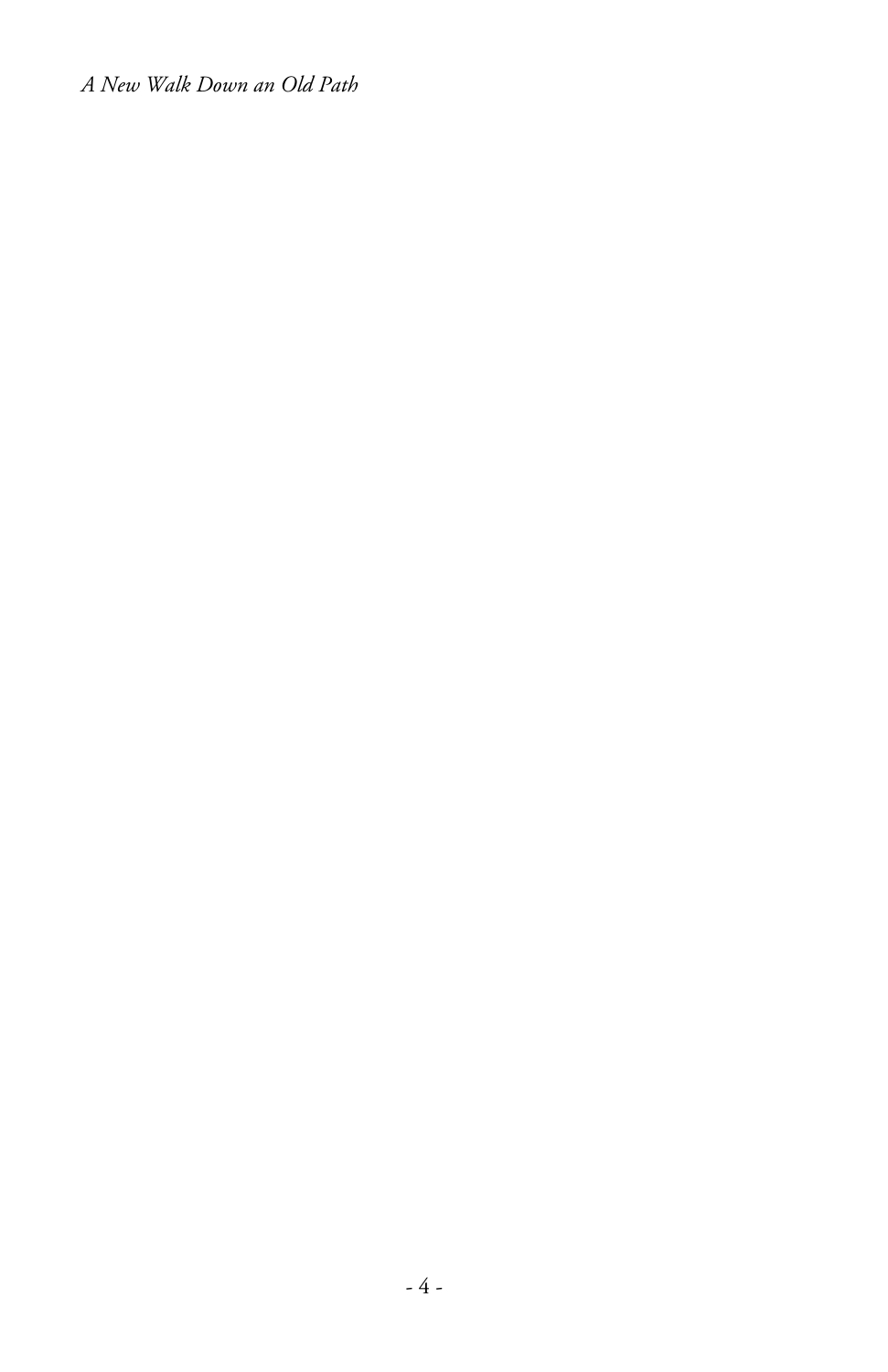# 2nd Edition

In the process of myself and others bringing Dragon Tradition and Church of Magick to life, the plans and ideas have grown to something far greater than I had originally conceived. It pleases me that both are developing in a very positive way, surpassing my expectations and continuing beyond.

Unfortunately this has left "A New Walk Down an Old Path" lacking and in dire need of being updated to a new edition.

It is my pleasure to bring you this book, the 2nd edition of A New Walk Down an Old Path. My heartfelt thanks goes out to all who have contributed in this effort.

Simon Craft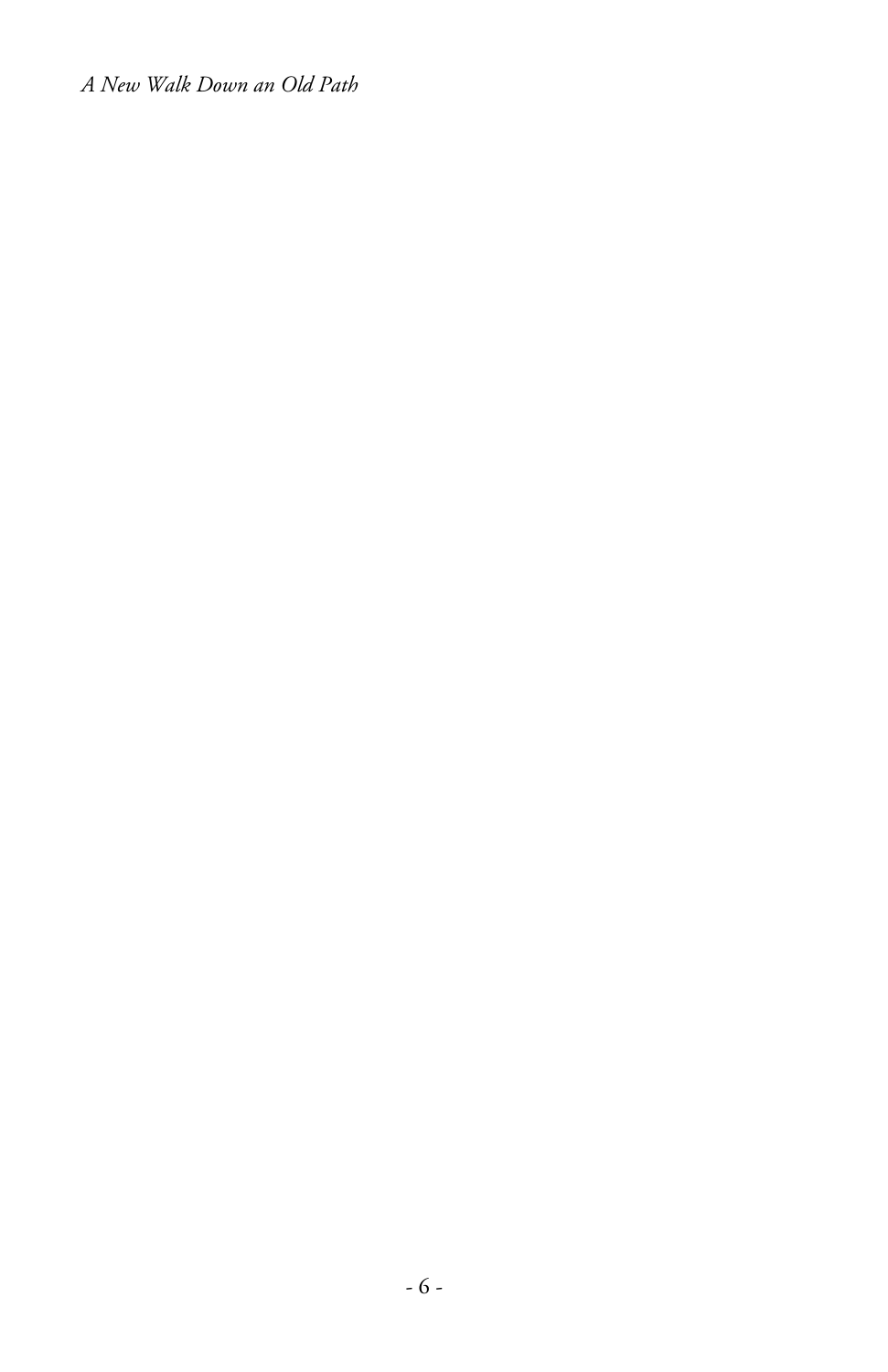# Blessing

In the flowing currents of religious belief, there are many tributaries and many boats.

Our desire is to be in our own vessel, with people of a like or similar mind,

And so it will be.

- Shawcaw and Jair July 2002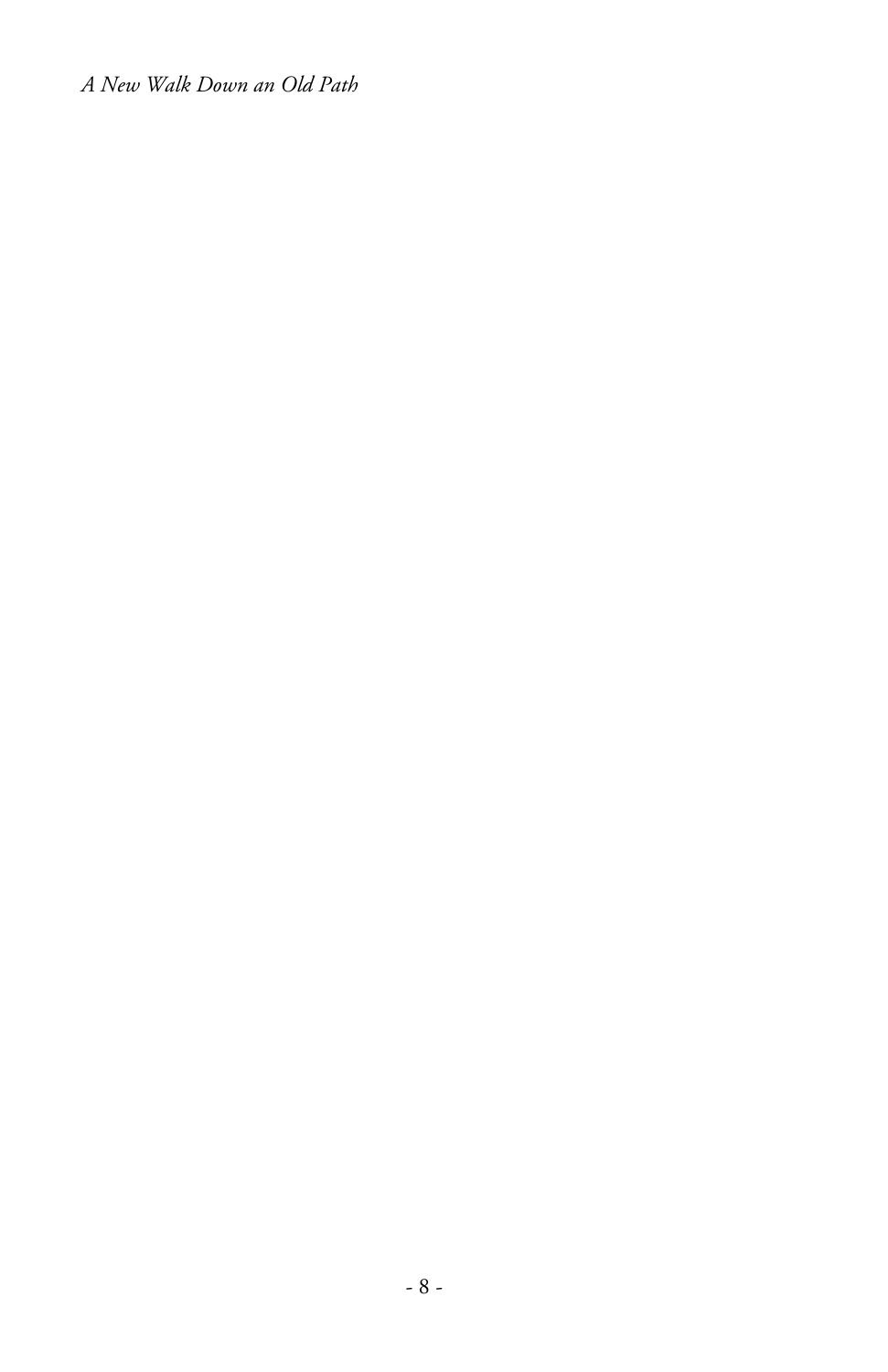# Preface

Dragons are commonly symbolic of honor, strength and transformation. Dragon Tradition was created to fill the need for a Wiccan tradition that fits the spirit and encourages eclectic choice. It was named Dragon Tradition as a new tradition with an attitude of strength, honor, selfdetermination, and confidence.

You will find that Dragon Tradition is not buried in strict archaic rules or swimming in medieval mumbo-jumbo. Dragon Tradition embraces nature and magick in a way that is truly Wiccan and yet is flexible and clearly defined.

Dragon Tradition teaches how to be eclectic in beliefs and ritual practice without losing touch with the spirit of Wicca. In breaking from the norm of strict circle work and degree hierarchy, we feel we bring a much happier and cleaner energy to the circle.

Church of Magick serves as the central organization for Dragon Tradition providing members with the support and representation of a legally recognized Wiccan church. It is time for Wiccan traditions to be organized and speak for themselves rather than allow the confused all-inclusive voice of Wicca to speak for them.

Long live the Dragon!

- Simon Craft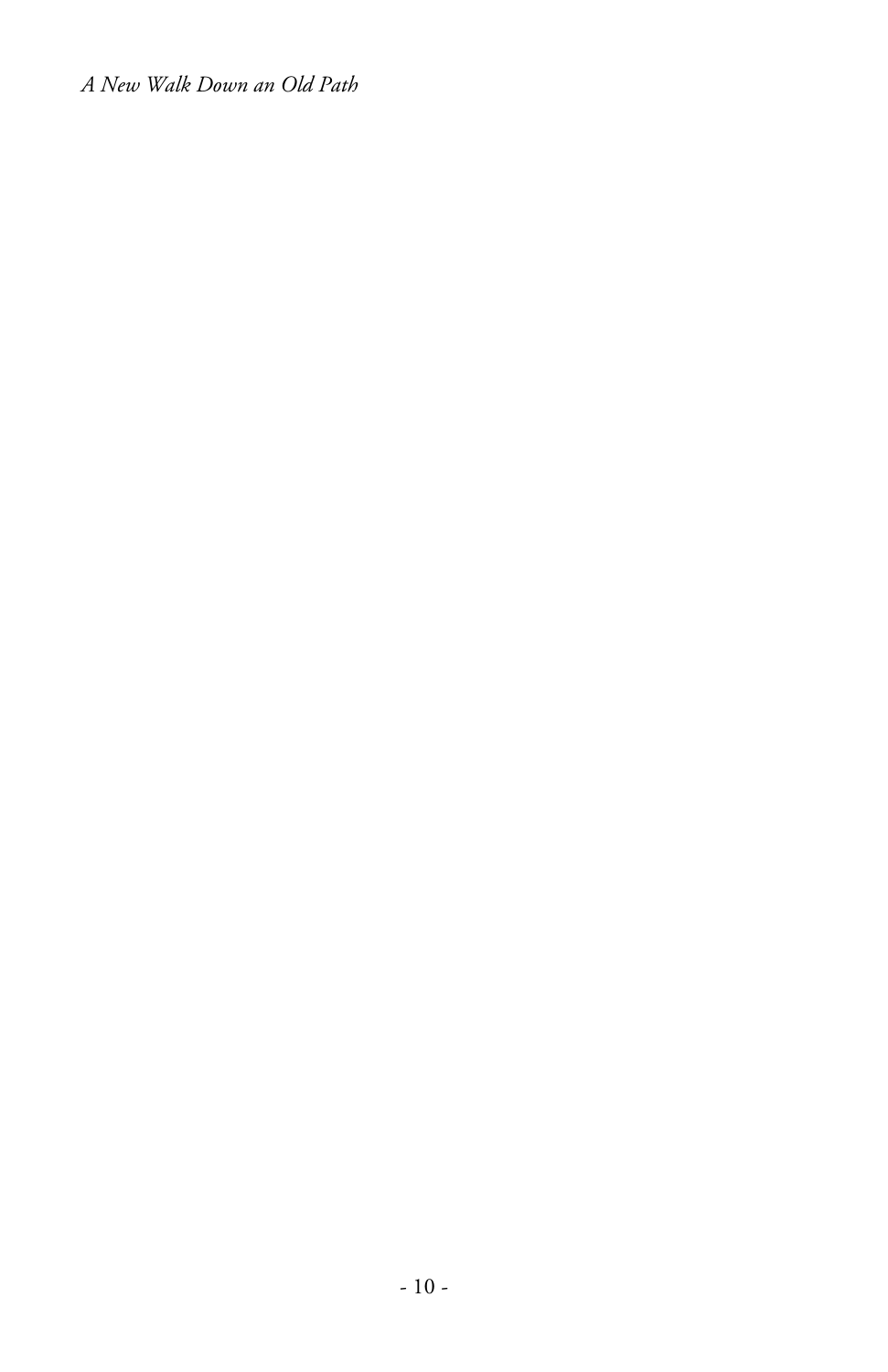# Introduction

There are two possibilities that are likely as to why you are reading this book. You may be new to Wicca looking for a place to start, or you may be experienced in Wicca and interested in learning about our tradition.

In either case, we thank-you for your interest in Dragon Tradition. This book does not teach Wicca. It teaches the foundations and concepts unique to Dragon Tradition and how they relate to Wicca. We encourage those new to Wicca to read a variety of sources because only you will know what fits you personally. It is not our place to tell you what you believe.

From the 1950s to 1970s all students of Wicca were brought into the tradition of the coven, and coven initiation required serious study. The numbers were small, but the meaning and value of Wicca was clear.

In the 1980s and beyond, this changed. Wicca gradually became seen as part of the New Age movement. Books teaching Wicca were all the rage and there was a shift away from coven practice with its strict study. This time was a boom for the number of people practicing Wicca and unfortunately the beginning of the dilution of what it means to be a Wiccan.

In the last ten years the dilution of Wicca has gotten steadily worse with the "Wicca is whatever I want it to be" dabblers, their Indian spirit guides, Asian philosophy and fat-free yogurt.

I'm not suggesting that everyone charge back to strict coven practice. It is possible to be eclectic and be Wiccan. That is what Dragon Tradition is about, being eclectic without losing touch with the spirit of Wicca.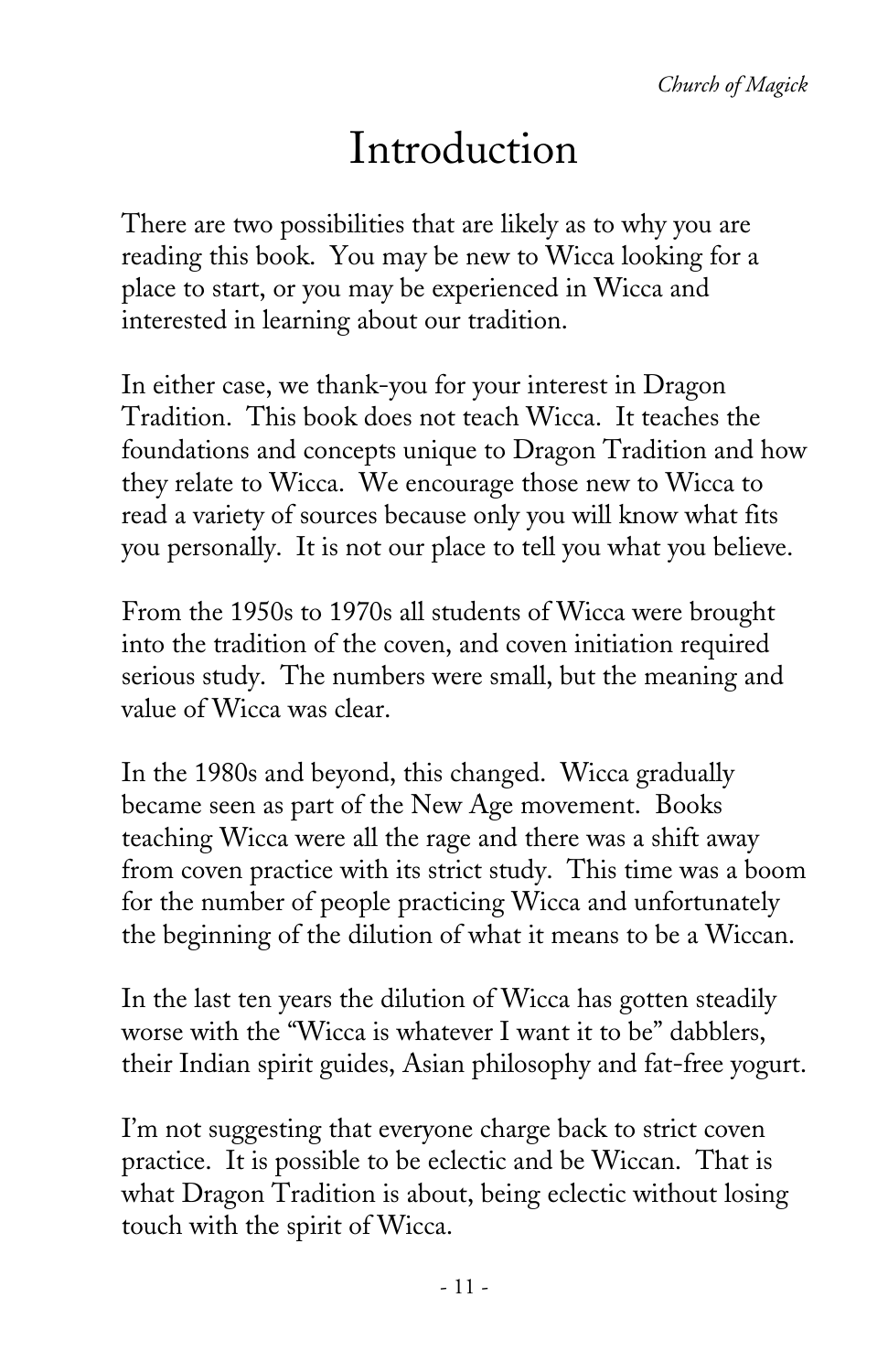Dragon Tradition is not for everyone, nor do we pretend that it is the only path. You decide what is right for you. If you like the fit of Dragon Tradition, that's awesome! If not, you won't hurt our feelings and this isn't a popularity contest.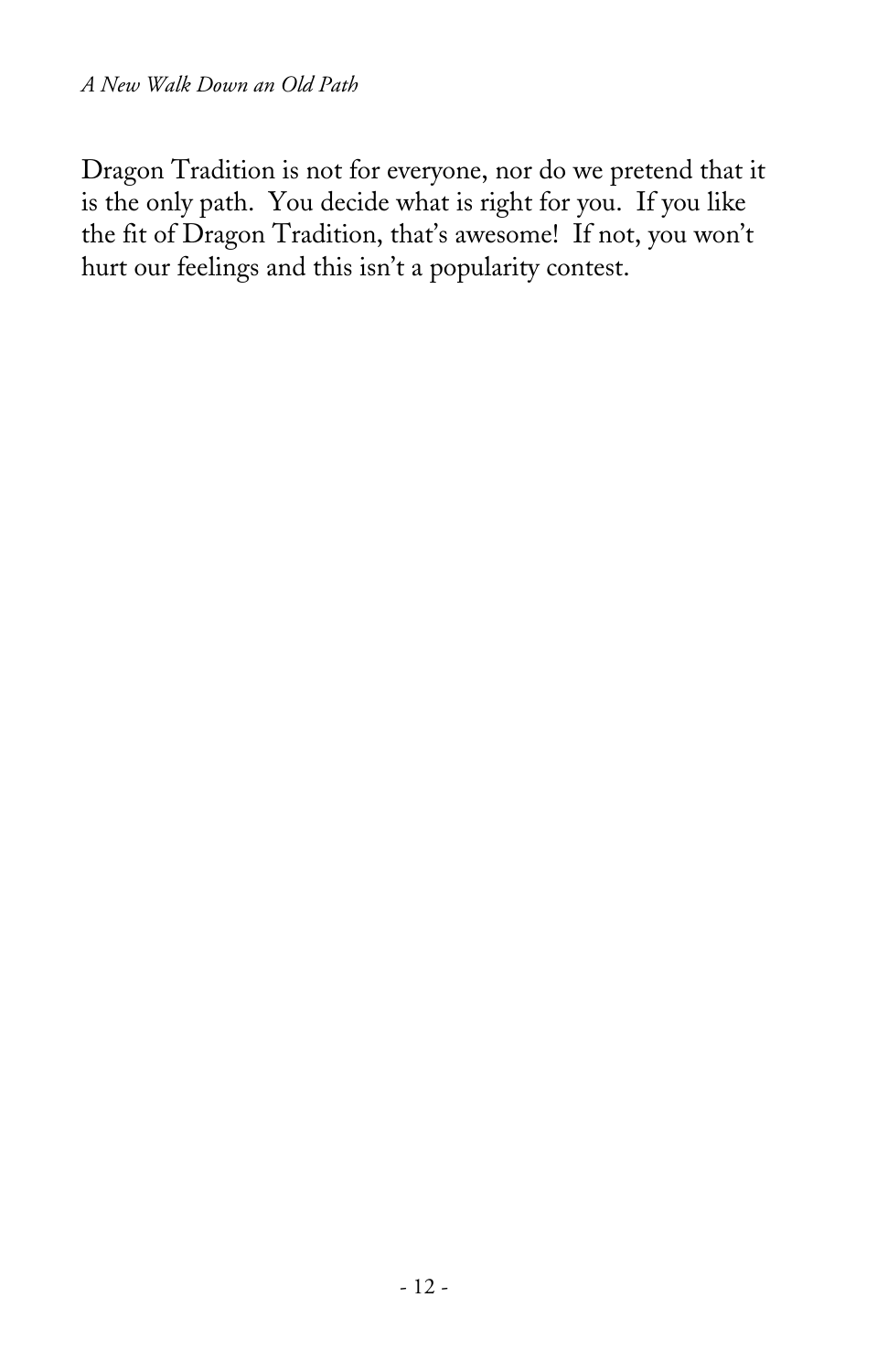# About Wicca

First and foremost, Wicca is a religion. Wicca regards nature as sacred, the universe as magickal, and divinity as both masculine and feminine.

There is no central doctrine for Wicca except those written by the individual traditions, the earliest being Gardnerian. Wicca itself is based on the Wiccan Rede "Do as thee will, an harm thee none" which serves as the basis for Wiccan ethics. Wicca also teaches the law of threefold return "That which goes out into the world returns to the sender threefold".

Many Wiccans believe in reincarnation as it fits well with the symbolism of The Goddess, which is birth life death and rebirth.

Wicca is the creation of Gerald Gardner and his group in the 1940's and early 1950's. Some of Wicca is based on Ancestral Witchcraft<sup>1</sup>, but a significant portion of it appears to have originated from ceremonial magick and the writings of Aleister Crowley and several other 19th and early 20th century authors.

Much of the confusion about the history of Wicca was caused by Gardner's group referring to Wicca as "the old religion". While Wicca is based somewhat on several old religions, it is not the old religion itself and should be considered a modern development.

<sup>-</sup><sup>1</sup> I use the term Ancestral Witchcraft to describe the religious practice of Witchcraft in the pan-European community over the last 1,500 years. I choose this over the common term Traditional Witchcraft to avoid confusion. Wiccan denominations are known as Traditions. People often confuse references to Wiccan Traditions with the practice of Ancestral Witchcraft.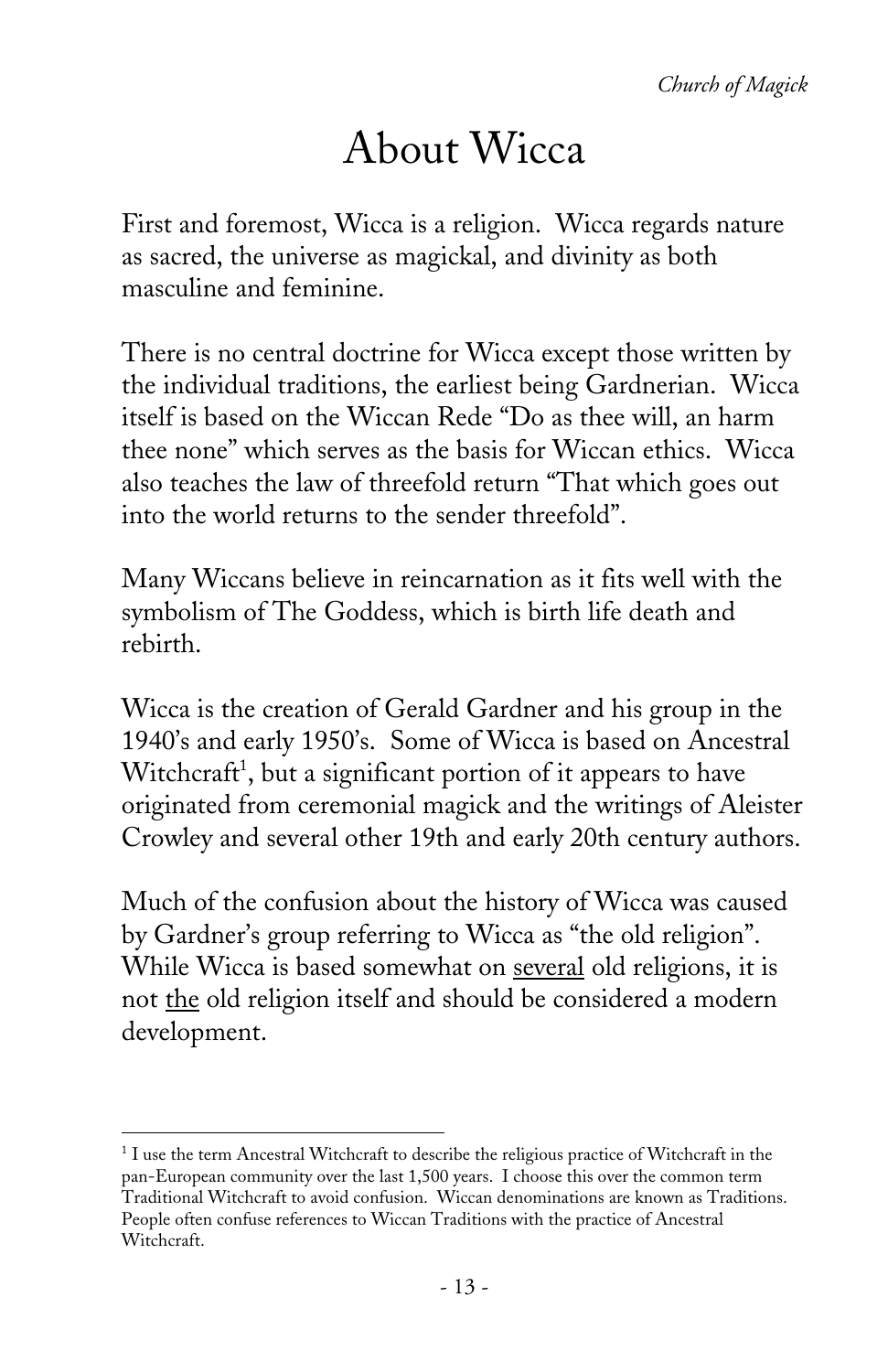Wicca is not synonymous with Witchcraft. Wicca is to some extent based on Ancestral Witchcraft but not to the point where there is no differentiation of the two.

Wicca is not related to diabolical witchcraft. Church of Magick does not even acknowledge the existence of diabolical witchcraft. It is our understanding that during the dark ages those wishing to discredit practitioners of ancestral religions created the fictitious concept of devil worshiping witches.

Dragon Tradition is not the original form of Wicca. It is one of many traditions developed since the 1940s i.e. Alexandrian, Dianic, and Faerie Tradition Wicca.

Dragon Tradition Wicca is not old. Dragon Tradition started being developed in 2000 and is being formally introduced in 2002.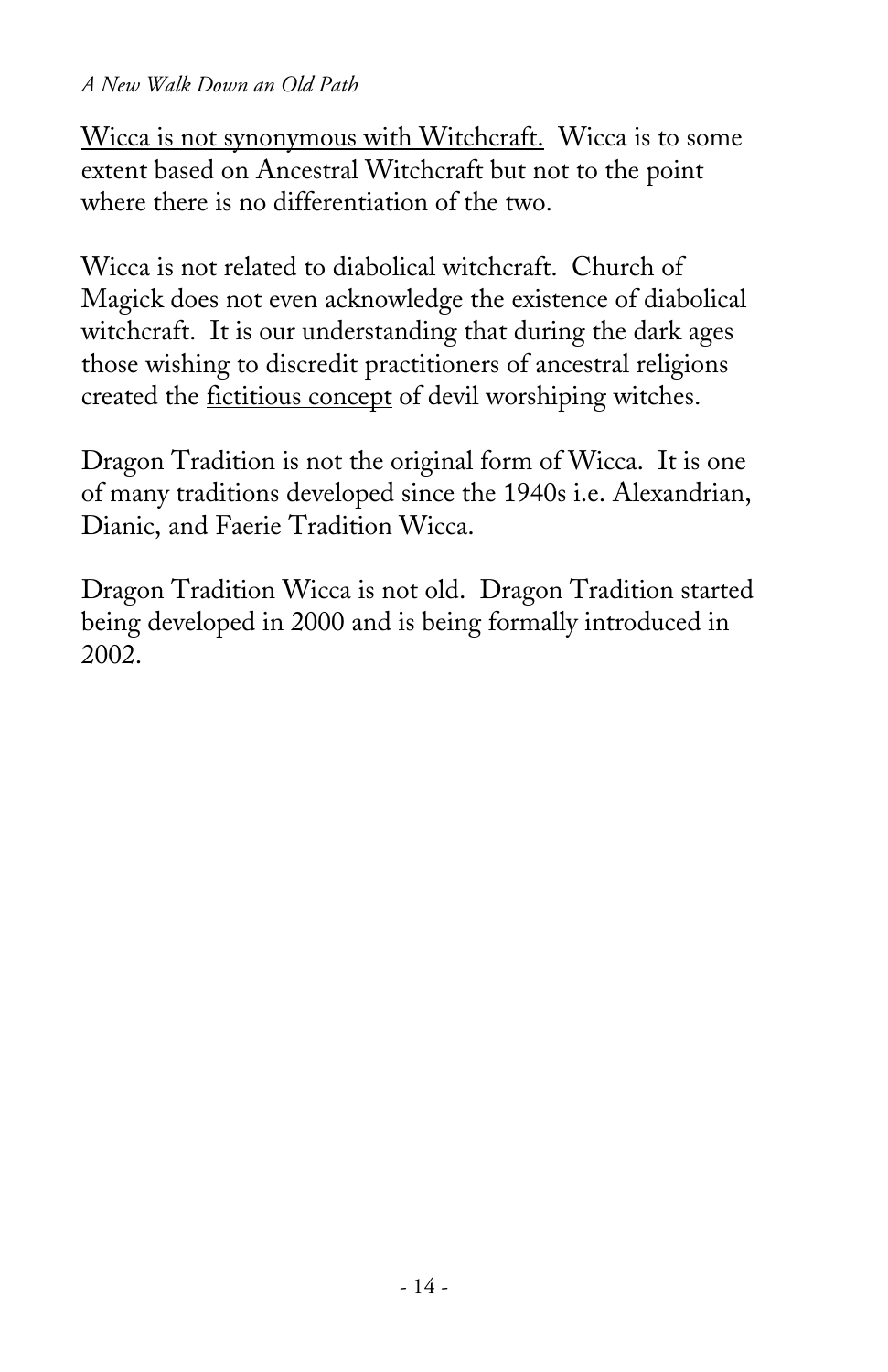# The Dragon's Rede

I recognize nature as sacred and magickal;

I am a part of nature, not master over it;

I regard the divine as both feminine and masculine;

I respect my natural magickal abilities;

I strive to avoid causing harm for others;

I accept responsibility for my actions.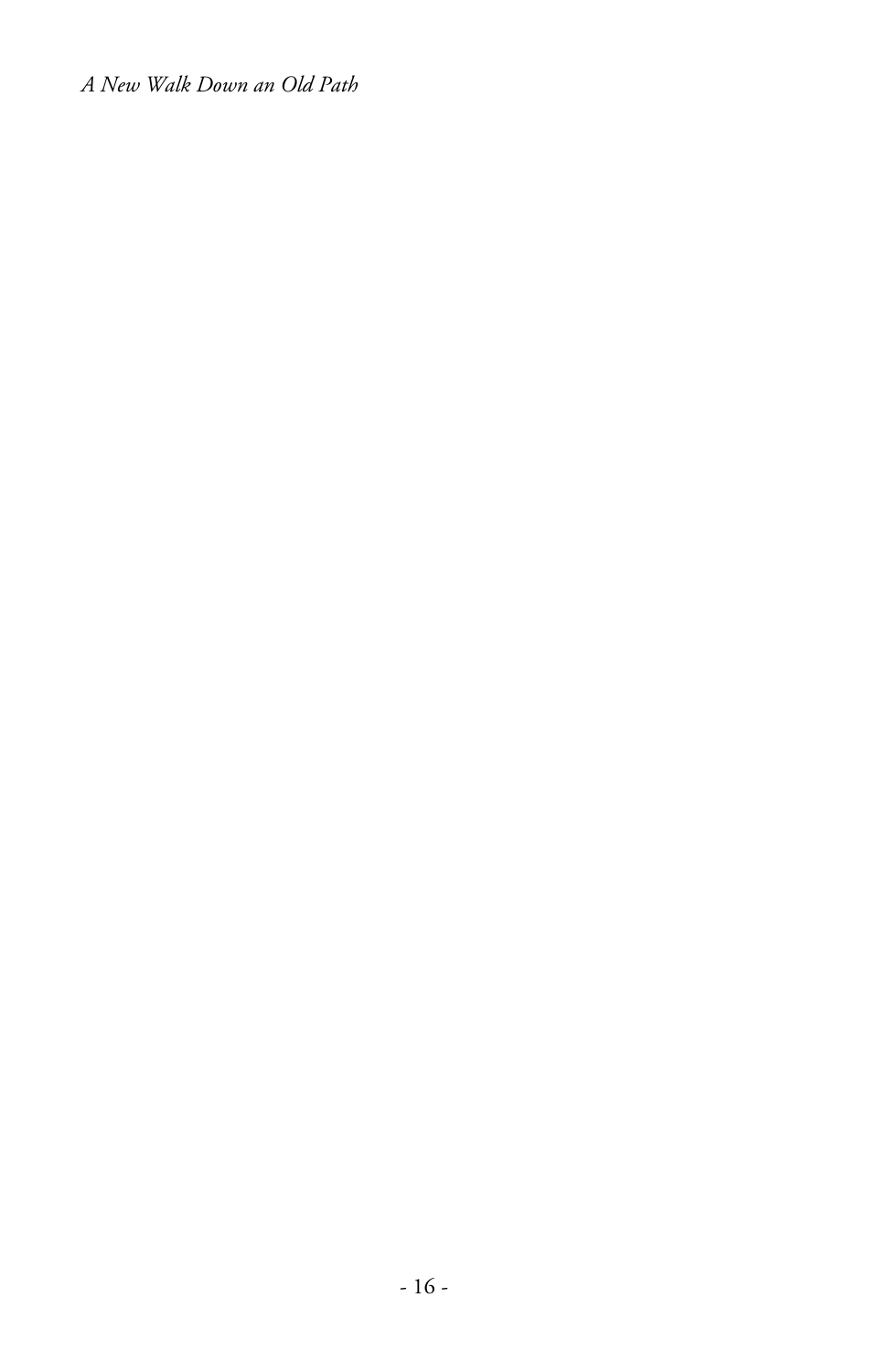# Hiding in Plain View

One of the basic tenets of Wicca is that of practicing in secrecy. The basis for which is normally hiding and hence avoiding religious persecution.

It would be nice to think that in today's world there is no need to hide from religious persecution, but there are some areas where it still is needed.

The position of Church of Magick is similar to the old saying of "It is smarter to walk around a hornet's nest than to walk up to it and hit it with a stick". Because of this, you will find that some of our terminology is slightly different than other Wiccan traditions.

The most obvious difference in Dragon Tradition terminology is the use of the term mage instead of witch. Picture the "witch, witch, you're a witch" scene from the movie Practical Magic. Can you imagine "mage, mage, you're a mage" having the same negative connotation? We don't think so either.

The term mage is a generic term referring to anyone practicing magick. It is not exclusive to Dragon Tradition. While all practitioners can be called mages, not all mages are Dragon Tradition practitioners.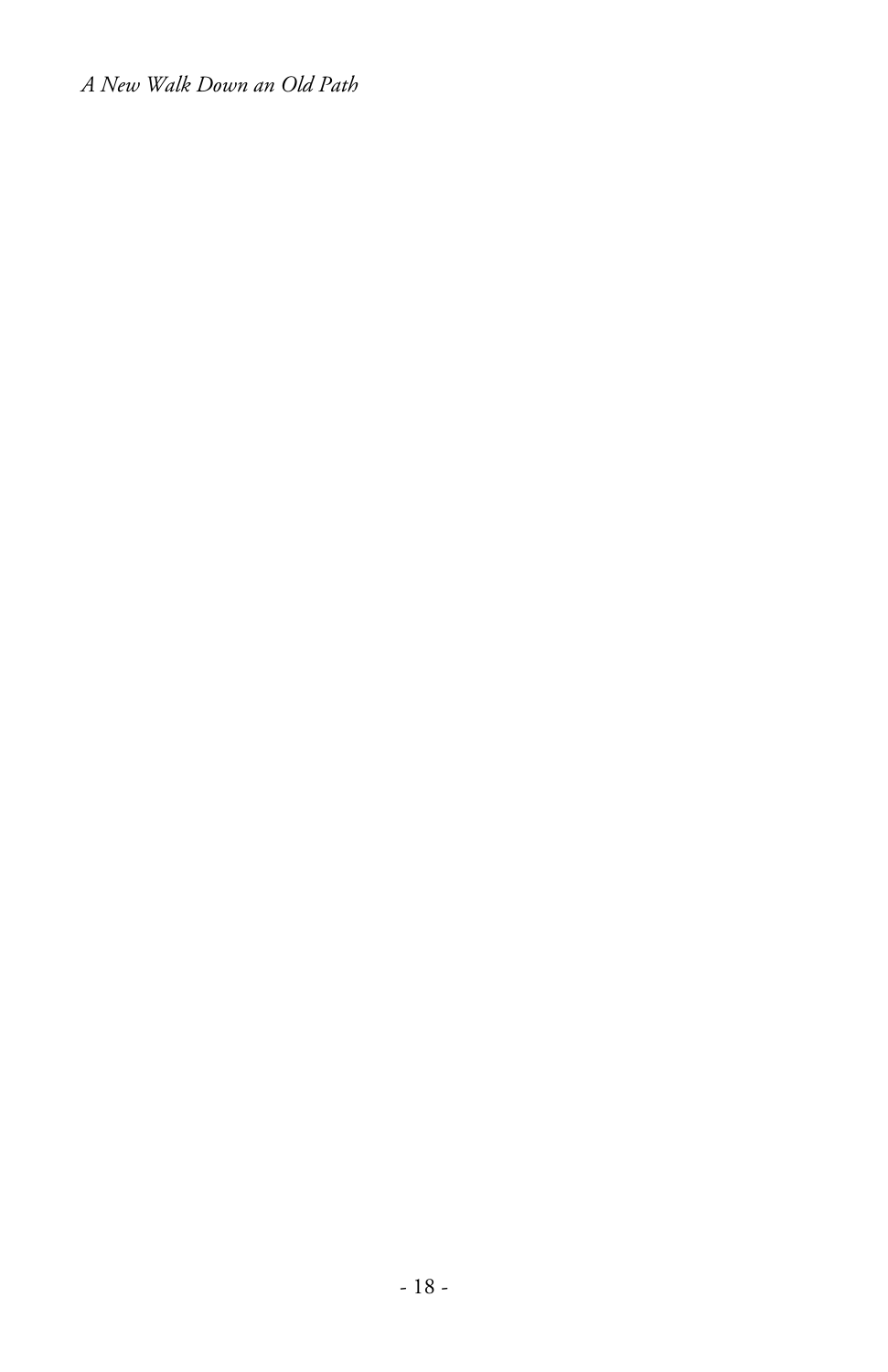# Dragon Tradition Explained

The doctrine of Dragon Tradition serves to standardize the basis for our beliefs. It is not written to change you to fit our beliefs. It is written so you can understand our beliefs and determine if they fit you.

The emphasis is on understanding the process of eclectic Wiccan belief as well as the relationship between magick and Wiccan practice.

The doctrine of Dragon Tradition includes four books: Foundations, Beliefs, Ethics and Worship. Each of the books, as the names imply, is based on a central topic. In the next several chapters the beliefs of Dragon Tradition are explained.

We realize that many people coming to Dragon Tradition are already practicing Wicca. Please don't take insult from the book covering topics with which you are already familiar. There will be many seeing this material for the first time.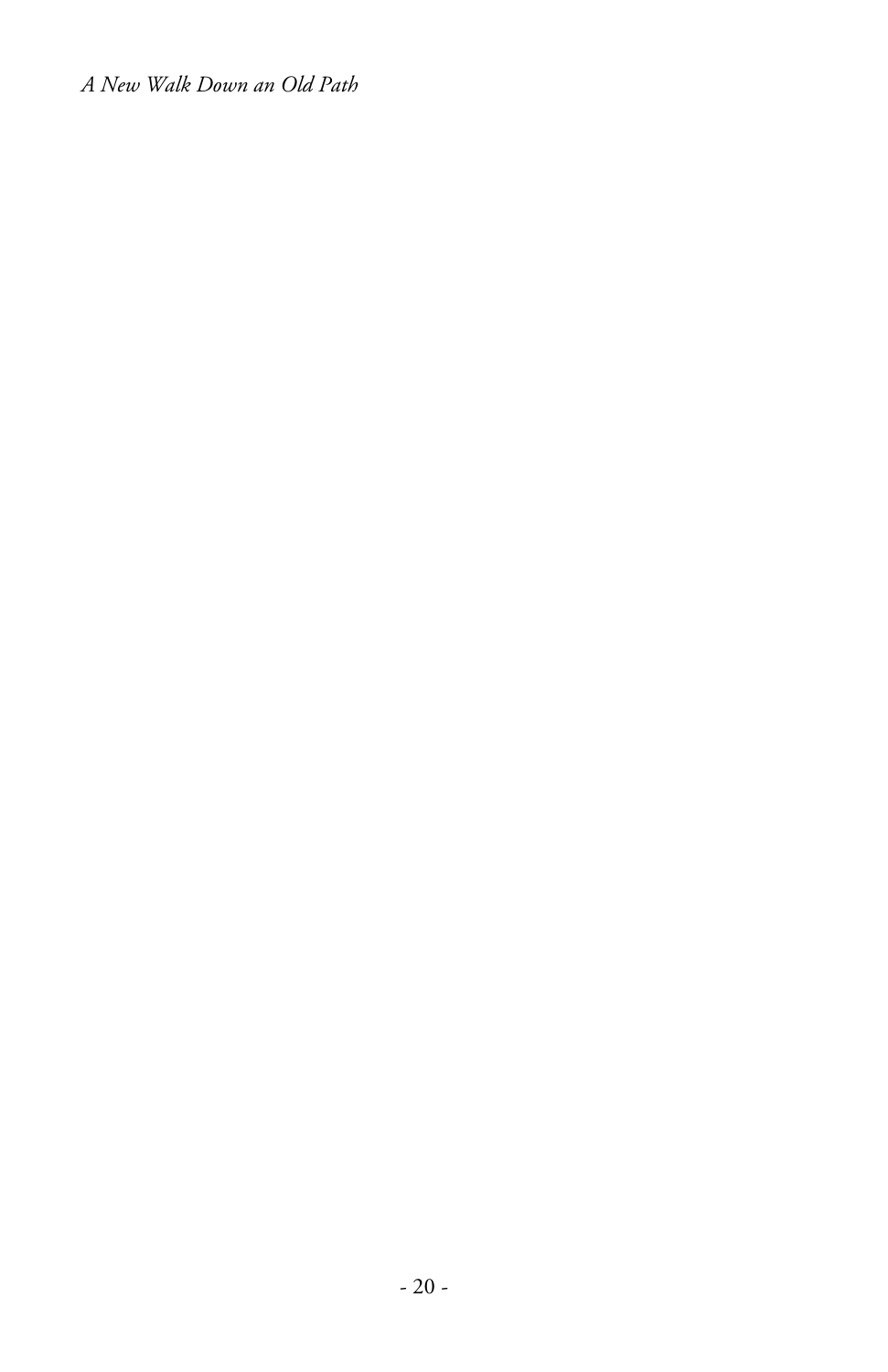# Religions, Gods and Goddesses

If science could provide proven explanations for everything, then there would be no need for religion. We would know how life was created. We would fully understand what our role is in the Universe. There would be no questions left unanswered.

Frankly, we humans are a long way off from that level of understanding. There are still many things not explained by science. This leaves our world in terrible order. Our egos cannot cope with the lack of explanations. We need explanations.

What do we do when we need an explanation for something that science cannot explain? We guess!

People attach unproven explanations to things that cannot otherwise be explained. We call these unproven explanations our beliefs.

Not all that long ago, people did not understand why the sun would rise in the morning, travel across the sky, and set in the evening. So why did the sun rise? It was magickal! Magick is the realm of religion.

#### **Foundations Chapter I**

#### **I. Beliefs**

**a. People have a basic need to understand the world around them.**

**b. People fit unproven explanations to things that cannot otherwise be explained.**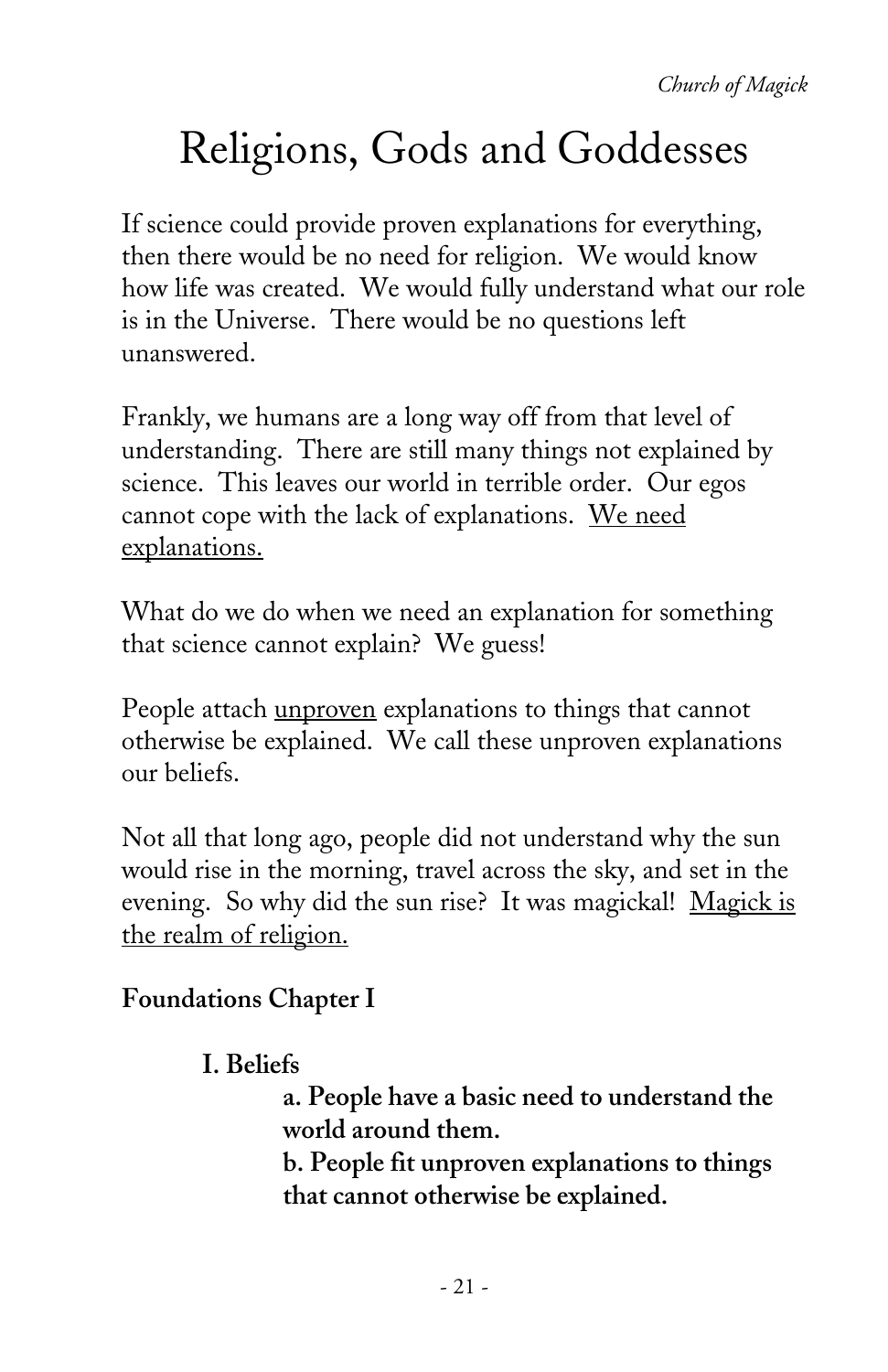**c. People call these unproven explanations their beliefs. d. People call their collection of beliefs their religion.**

The last line is very significant! Take a look. People call their collection of beliefs their religion. Gods do not create religions. People create religions.

It's true that most people don't write their own religions. Most adopt the religion of their family and do a little personal modifications to the beliefs, but in general it's still the same. Still the religion had to start somewhere.

In some cases it starts as a mix of stories and legends added to over generations that builds into a religion. In some cases a person is inspired to create a new religion or to modify an existing religion to a new form.

#### **What about the Gods and Goddesses?**

Many beliefs are based on people crediting magickal things to magickal beings called Gods and Goddesses. Gods and Goddesses are very useful in explaining things.

A religion can't explain something happening unless it provides a magickal being who makes things happen. In the Greek religion, the sun chariot didn't just fly across the sky on its own, it was driven by Apollo. The magickal beings of religions are called Gods and Goddesses.

How does the sun rise? A God does it. Why do crops grow? A Goddess wants them to. I'm sure you get the idea.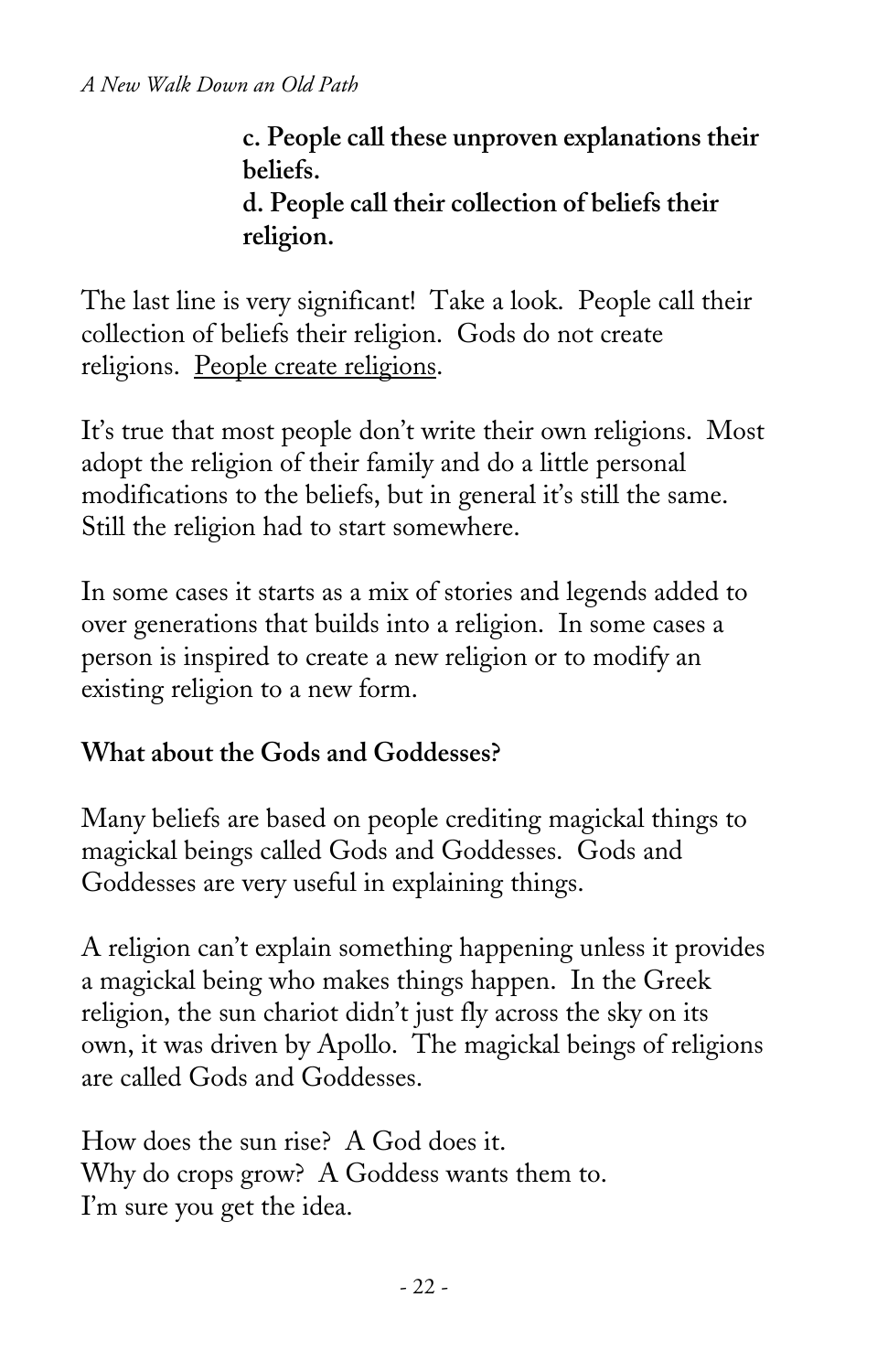Then comes the question of what does a God look like and where do they exist. Without knowing the nature of existence of the Gods, visualization of them is difficult. To satisfy our need to relate with Gods on a personal level, people personify Gods as humanlike, animal-like or a mix of human and animal.

#### **Foundations Chapter II**

#### **II. Gods and Goddesses**

**a. People credit unexplainable events to magickal beings called Gods and Goddesses. b. People personify Gods and Goddesses as human or animal because it makes them easier to relate to.**

Okay, I bet you're thinking that I'm wasting my time explaining this in such a way that even a second grader could grasp it... right? I wish that were true.

Yes, it is all common sense. Yes, it would be obvious to a second grader. But to this day many people are so misled by their religious teachers that they cannot see that which you and I see as being completely obvious.

One thing that comes up all the time is somebody who insists they have found the "one true God". An eclectic with a clue knows not to believe it.

To explain this better, we'll use two made-up religions, the Beebees and the Booboos. The Beebees believe in a God that they consider as the one true God and that all other Gods are false. The Booboos also believe in a God that they too consider as the one true God and that all other Gods are false.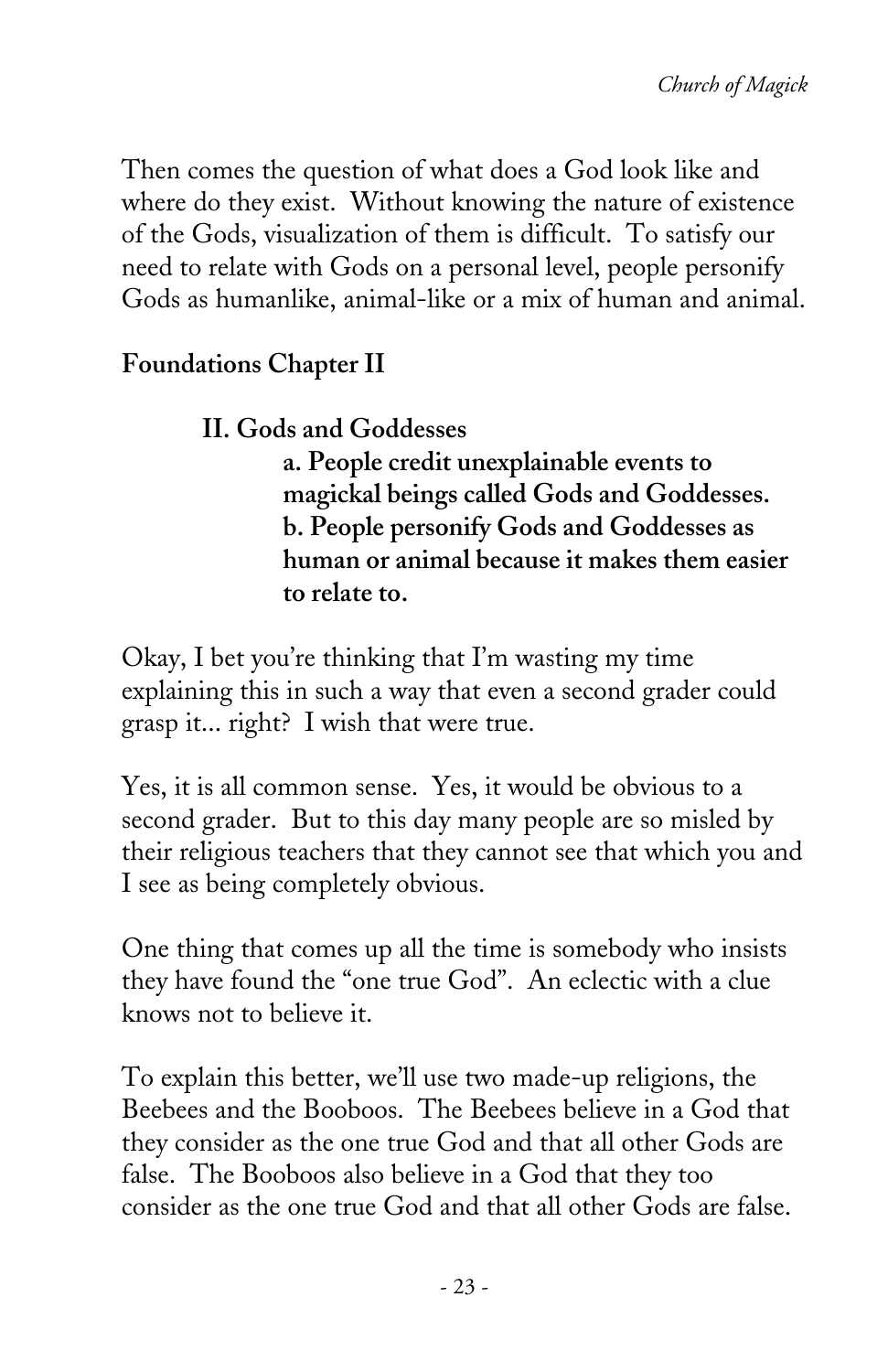The Beebee God and the Booboo God are completely different. Each God has a full set of doctrine that contradicts the other in many areas.

Can they both be correct? No. Based on logic alone, at the most one is correct and the other one is not.

From the perspective of Dragon Tradition both have faulty logic in that there is no such thing as a true God that excludes all others. Gods are based on belief. Beliefs are by definition unproven. Until such a time that science can prove the existence of a God, then all Gods are based on belief alone.

#### **Foundations Chapter III**

#### **III. Your Gods and Goddesses**

**a. Religious truth is a contradiction. A religion is a collection of beliefs. Beliefs by definition are unproven and are not truths.**

**b. Religious truth is personal. What a person believes is true to him or her.**

**c. The Gods a person chooses to believe in are his or her Gods. They are true to that person and no less true than any others.**

Dragon Tradition doctrine respects that people develop their own understandings and relationships with their Gods. Our doctrine regarding Gods is flexible, allowing plenty of room for eclectic personalization.

In Wicca the two primary deities are The Goddess and The God, therefore the minimum in Dragon Tradition is the acknowledgement of The Goddess and The God.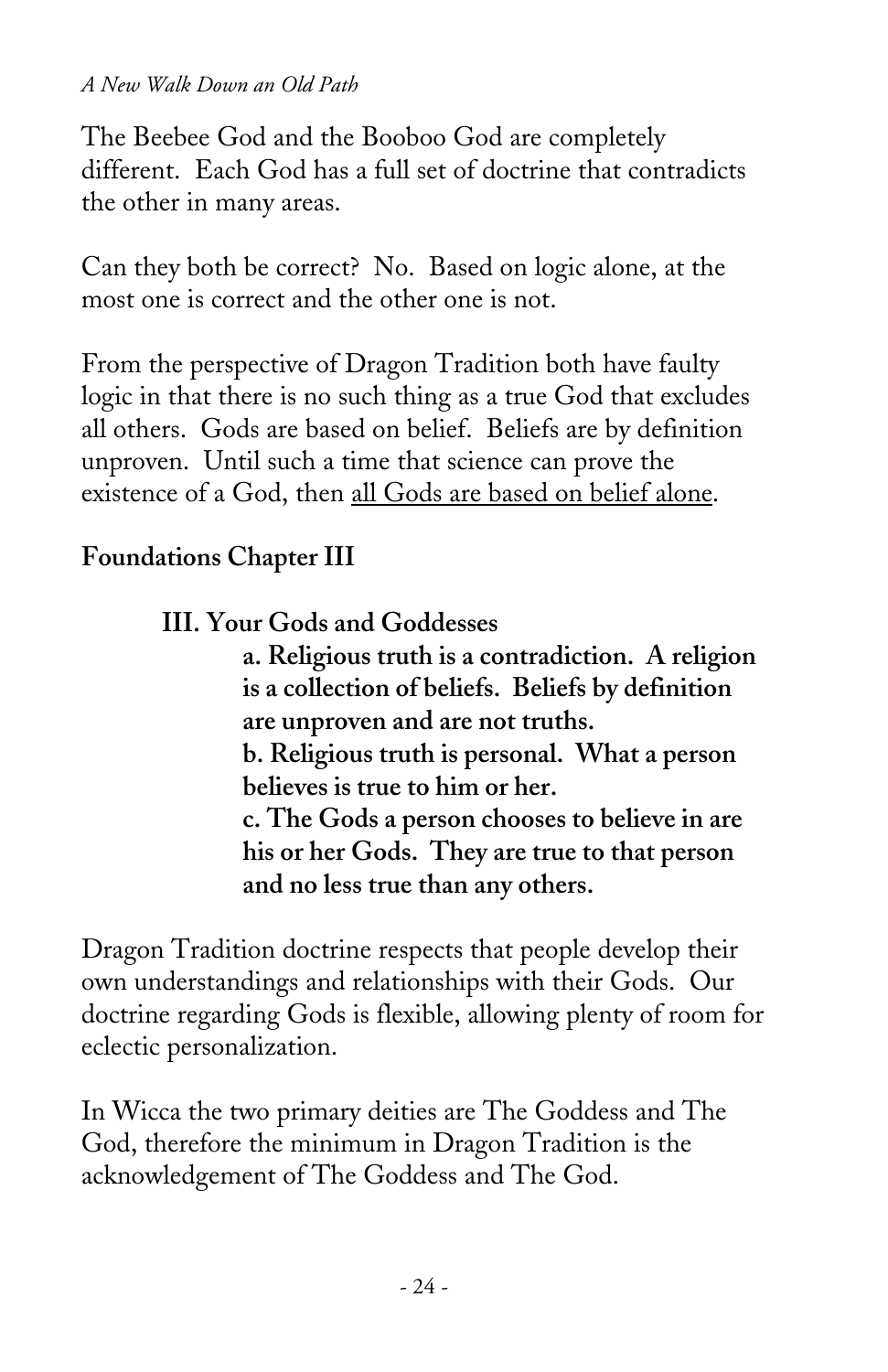A common minimal understanding of The Goddess and The God is the personifications of the collectives of life (The Goddess), and the Universe (The God). In this understanding, it is The Goddess who brings and nurtures life and is the connection between all things alive. It is The God who is the provider for and protector of life.

It is understood that the minimal definition won't be a good fit for many people because they feel a more personal relationship with The Goddess and The God. Placing more emphasis and personality on The Goddess and God is equally acceptable.

Dragon Tradition does not stop at the belief of the unnamed Gods. Unlike other Wiccan traditions we do not teach the concept of "all Gods are aspects of one God" because we feel it contradicts the ancient Pagan beliefs in multiple Gods. Dragon Tradition doctrine encourages everyone to find their own personal relationship with the Gods and Goddesses that they relate to.

#### **Foundations Chapter IV**

**IV. Other Gods**

**a. The existence of The Goddess and The God does not exclude other Gods. b. The Gods a person believes in are true to them.**

Sharing ritual with people who relate with different Gods may take some getting used to. Keep in mind there is common ground. If you happen to relate with Dana and Daghda, you may find yourself hand in hand with someone who relates to Hathor and Ra. Life is still life; Nature is still nature.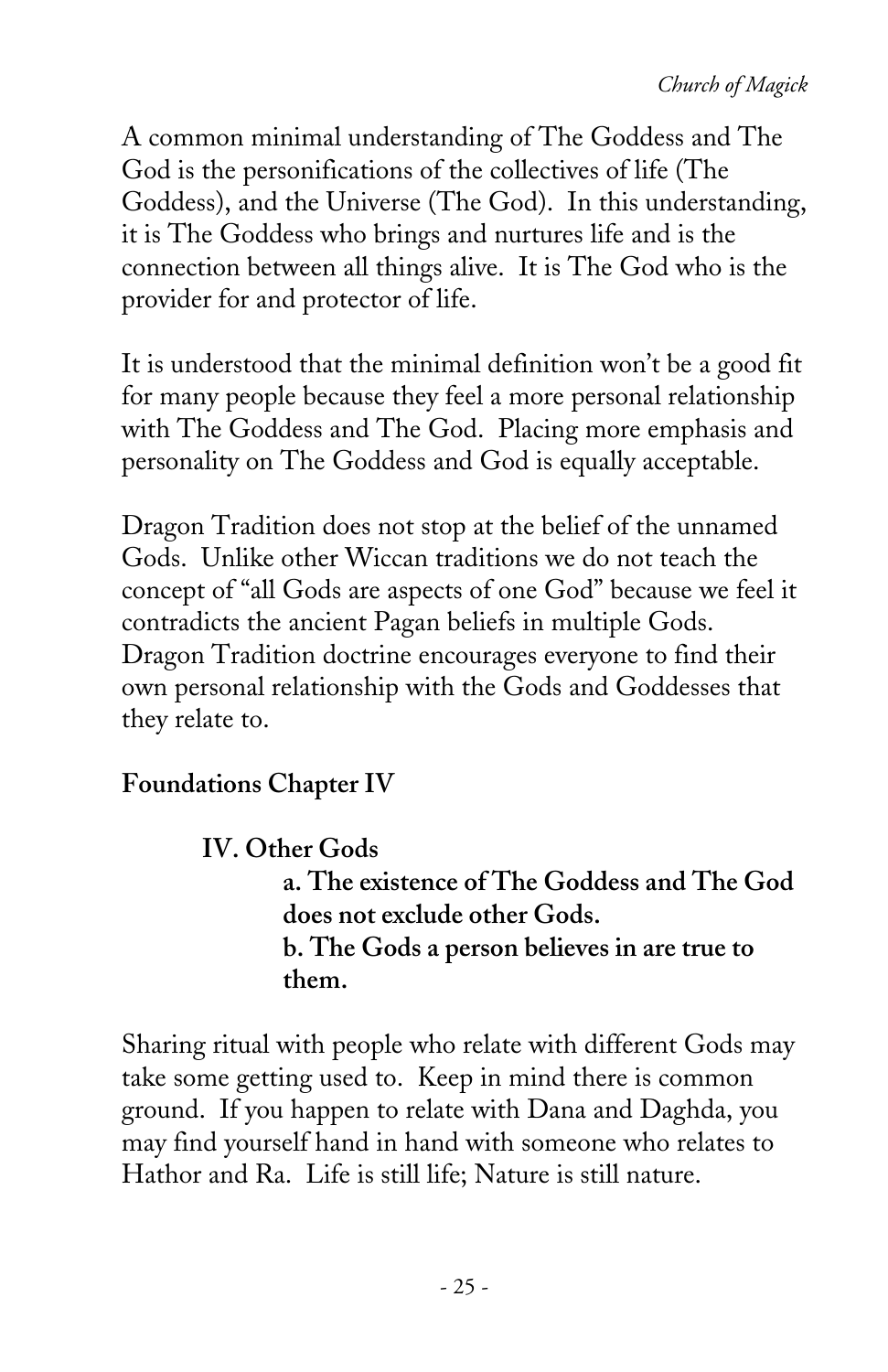#### **Summary**

A religion is a collection of beliefs about things that have no proven explanations.

Beliefs are created because we need explanations and no proven explanations exist.

A God is a magickal being credited with magickal actions.

The Gods a person chooses to believe in are true to that person and no less true than any others.

The minimum in Dragon Tradition is an acknowledgement of The Goddess and The God.

You are not limited to the minimum level. What you believe about The Goddess and The God and how you relate with them is your choice and is perfectly acceptable.

Dragon Tradition does not teach that "all Gods are aspects of one God" because it contradicts the ancient Pagan beliefs in multiple Gods.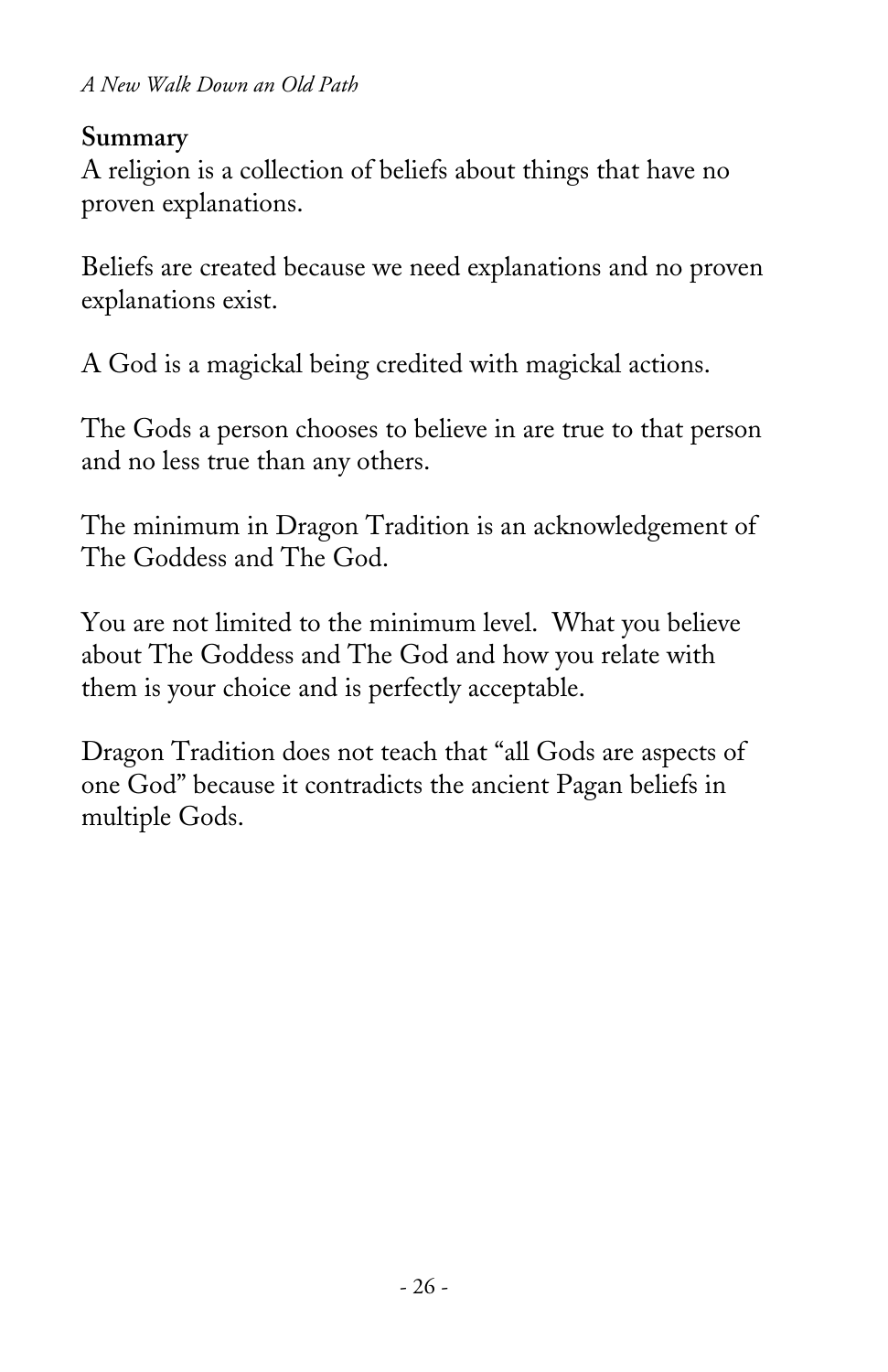# Being Part of Nature

Wiccan theology at its deepest level is very much tied to nature. In general, Wiccans don't see nature as a result of divine creation but rather a real world manifestation of the living magickal divinity itself. Wiccans see themselves as part of nature, and hence part of the magickal divinity.

Dragon Tradition teaches that through an understanding of nature, we develop a better understanding of ourselves and our role in the Universe.

While Dragon Tradition does not teach any theory on creation, there are patterns that indicate a created or developed design in nature. These patterns are nature's way of doing things, they are nature's design. It appears that the objective of nature's design is to have nature sustain itself indefinitely.

### **Beliefs Chapter VI**

#### **VI. Nature**

**a. Nature has its own design needed to sustain itself.**

**b. One of nature's designs is the cycle of life, which sustains the existence of life.**

**c. Mankind's role is to function as a part of nature and to not imbalance it so that nature can be sustained.**

#### **Nature's Cycles**

Nature is an endless blend of cycles. If there were to be one symbol representing nature it would be the circle. Being in touch with the cycles of nature provides a better understanding of nature, and hence ourselves.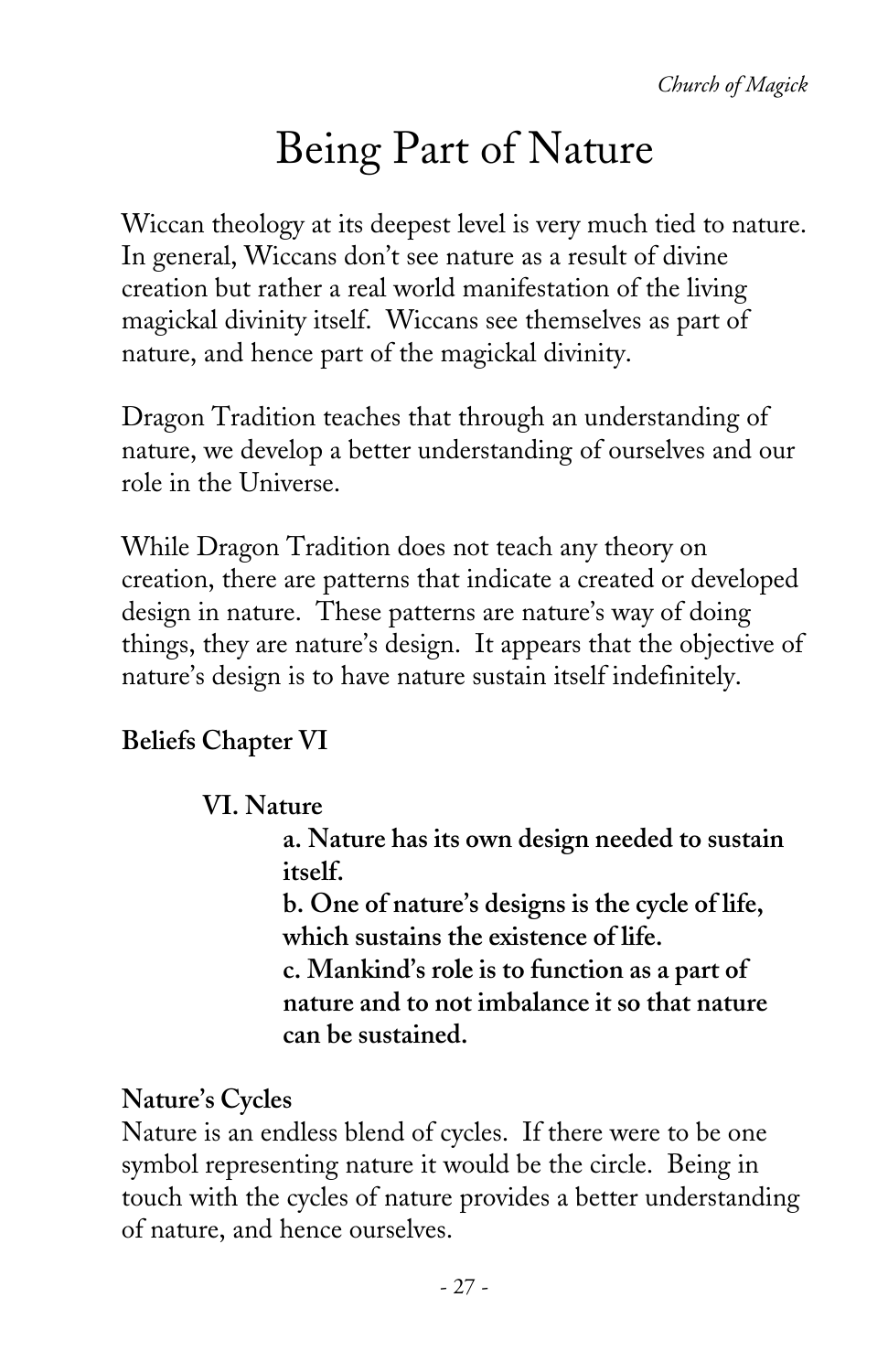Life is a cycle. The cycle of life is a perpetual process where each new generation unfolds, grows, learns and eventually yields to the young who continue the cycle.

In Wicca, the cycle of The Goddess is described in terms of the moon, the symbol of The Goddess. The new moon is death and the time before life. The waxing moon is the maiden, a time of play, growth and learning. The full moon is the mother, a time of adulthood during which one brings and nurtures children. The waning moon is the crone, a time of wisdom and reflection eventually leading to death.

The Wiccan wheel of the year is also symbolic of the same cycle and usually applied in terms of The God. The changing cycle of the seasons represent birth, life, death and rebirth.

#### **The Role of Humans in Nature**

To sustain themselves animals function as a part of nature and avoid imbalancing it. As a student of nature, we see that mankind's role is no different than any other animal.

#### **Nature and Food**

All things alive need to eat. It is natural. Nature supplies food to animals in the form of the physical bodies of other life. There is a limit to how much food is available naturally in a given area. When an animal's population outgrows its food supply, it either leaves the area looking for more natural food or the population is reduced by starvation.

#### **Humans and Food**

Humans have learned to work the land making it ripe for plants. We have learned to enslave plants for food by growing them in worked land. We have learned to enslave animals and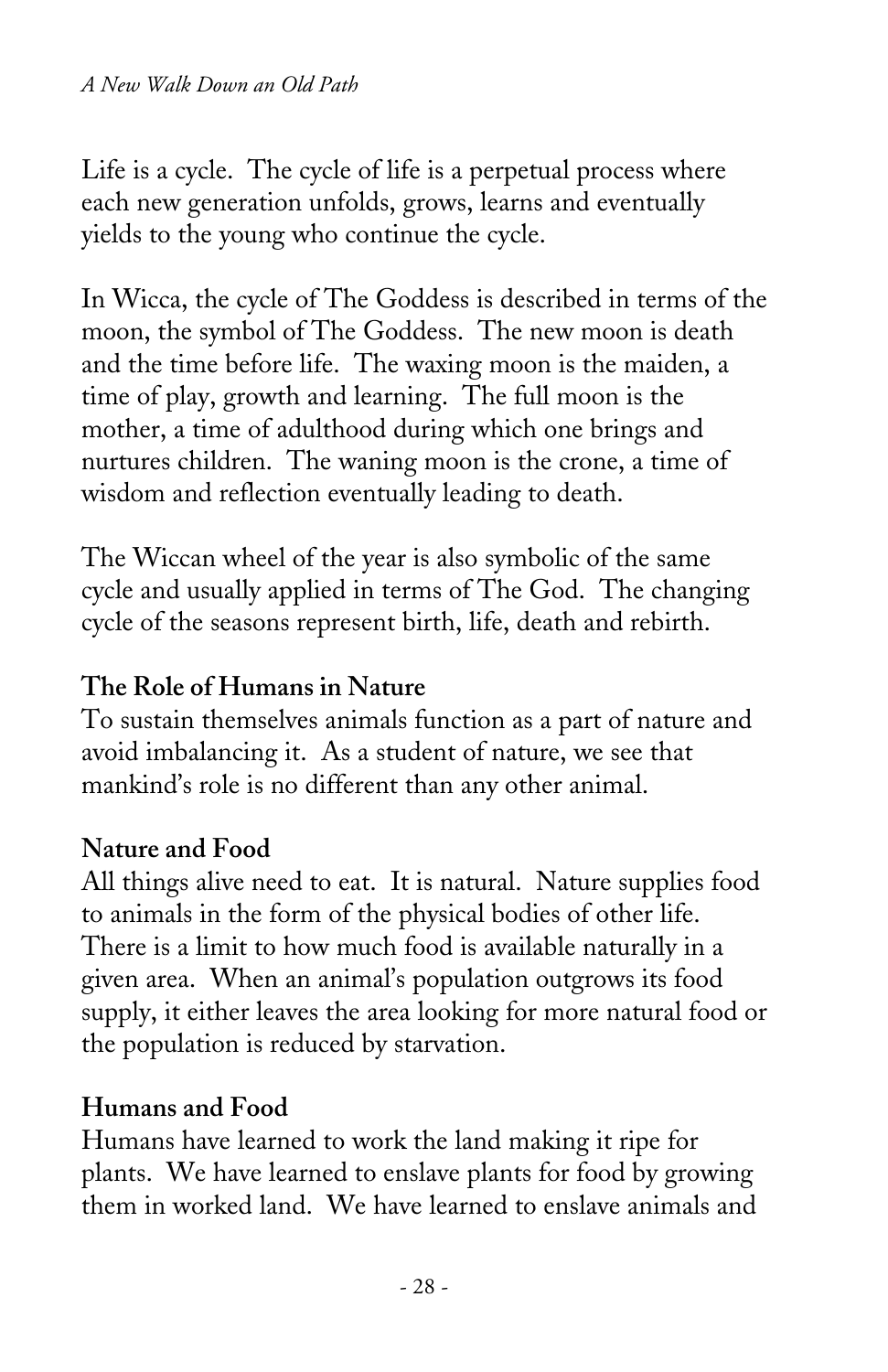kill them for food. With an artificially increased food supply mankind is able to increase population without starvation or the need for migration.

Humans are the only animals to artificially increase the food supply. I'm not suggesting that everyone should drop modern agriculture and go back to being the hunter/gatherer of old. What I am suggesting is that you be aware that Wicca is a religion of nature, and how we treat nature is of huge significance to the religion.

Ask yourself how you feel about the following:

- By artificially increasing the food supply man is imbalancing nature.
- The increased population of humans is displacing and destroying nature, and it is dangerous to imbalance or destroy something on which one is so completely dependent for continued existence.
- It took the first 1800 years of the Common Era for human population to grow from 250 million to 1 billion.
- Human population grew from 5 billion to 6 billion in only 13 years.
- Human population grew more between 1987 and 2000, than it did from 1 to 1800.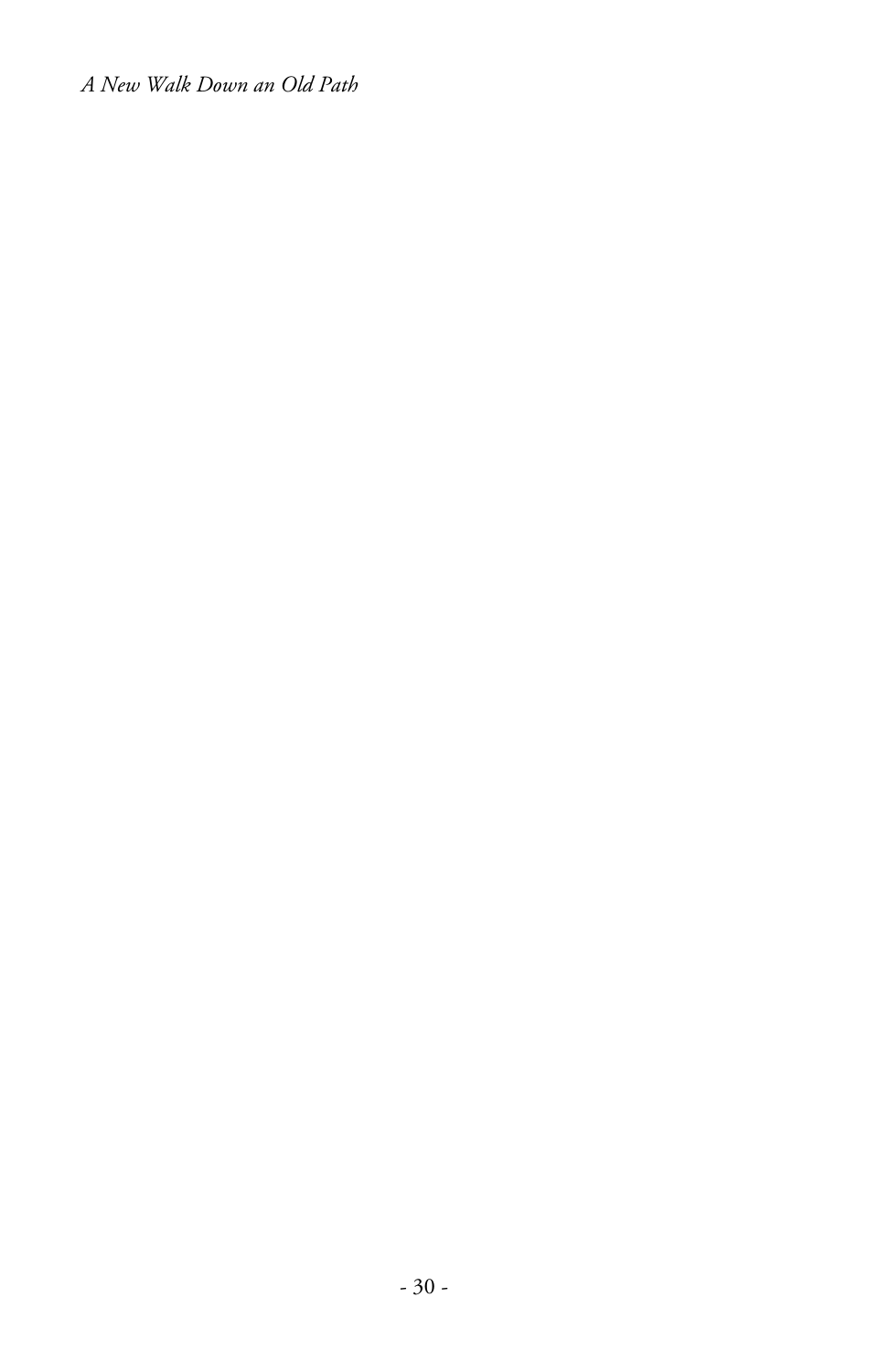# Life Spirits and Magickal Abilities

Wiccan traditions are divided regarding the theories behind magickal practice. Some place heavy importance on calling on The Goddess and/or The God to make the magick work. Others see the practitioner as the source of the magick. Dragon Tradition's integration of magick is a combination of both.

The very center of Dragon Tradition's belief on Magick is the life spirit. Everything alive has one. We see them as a gift from, or a part of, The Goddess. They are the spiritual part of all of us, our little piece of the giant spirit of nature.

### **Beliefs Chapter I**

**I. Life Spirits**

- **a. Everything of life has an individual spirit.**
- **b. Spirits are magickal and interconnected.**

**c. Spirits have wisdom and skills of the physical world and the magickal world of nature.**

Life spirits are definitely magickal in that they are way beyond human comprehension and scientific understanding.

The belief that life spirits are interconnected is based on the observation that things that are alive have the ability to communicate with each other on a spiritual level. That communication allows us to be in contact with and aware of other life on a subconscious level. People who are empathic, telepathic or psychic have learned to tap into this communication.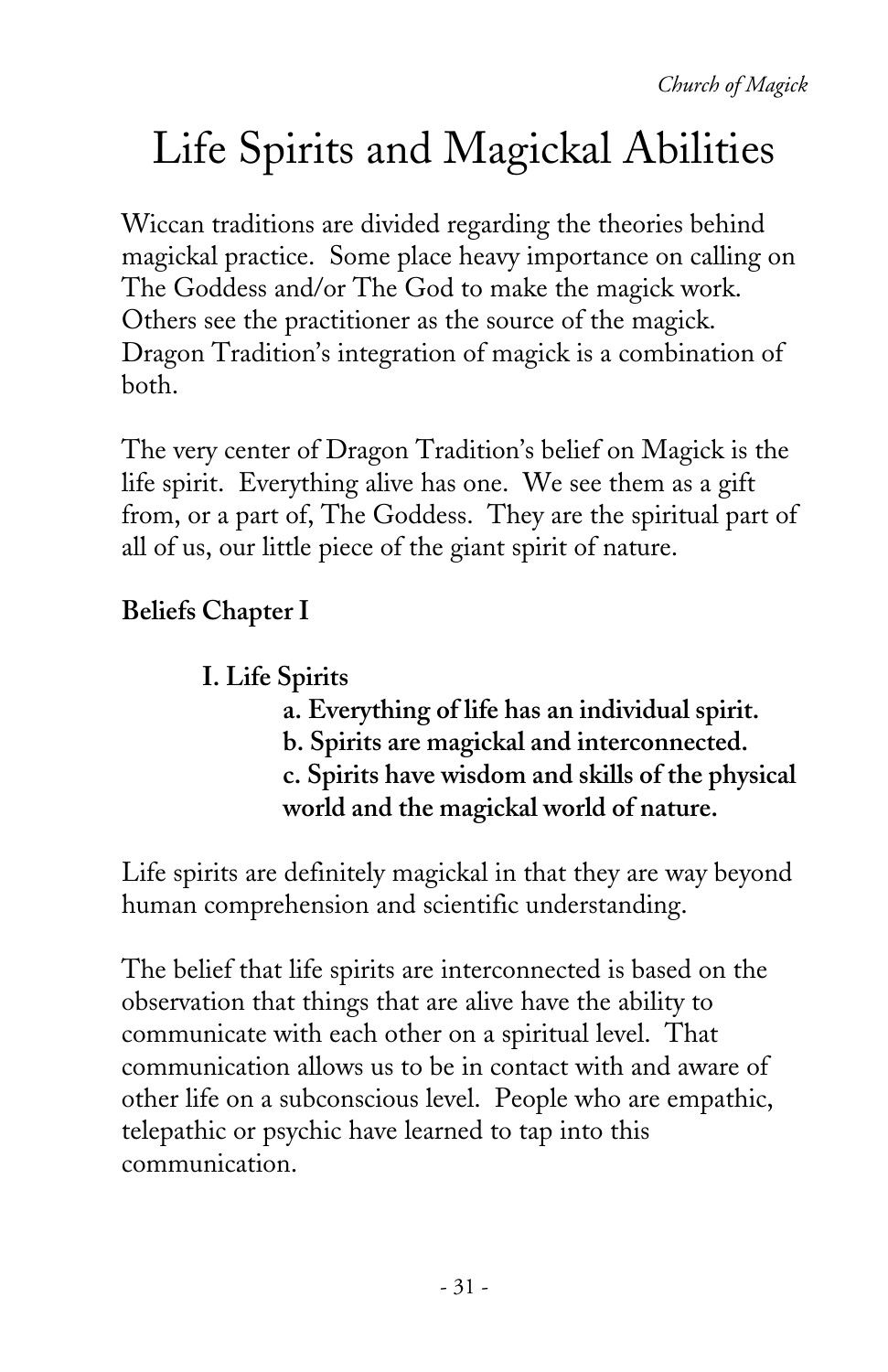Other animals also appear to have this ability. Watch a flock of birds flying in tight formation moving as if there was one mind controlling the group and you will see an example. Another example is when you are having a bad day and you flop on the bed feeling rather glum; soon you will have a cat or other personal animal friend practically glued to you.

The belief that life spirits have wisdom and skills of the physical world and the magickal world of nature, is based on the concept that life spirits are a part of nature itself.

Most people do not practice the magickal skills of their life spirit, yet in many cases the skills leak out. If you watch people you will see examples of this. I have a coworker who, without any training or practice, shows significant inborn talent as both an empath and telepath. Trust me, this coworker is the farthest from being spiritually enlightened, but the skills are nothing short of amazing.

People do have magickal abilities. These abilities are not supernatural. They are a natural part of who and what we are as people.

A person's spirit and his or her mind are two separate parts. A person's mind is his or her talking/thinking self. It is the decision-maker. A person's spirit is his or her spiritual self operating on an autonomic level. The relationship between the mind and spirit is very significant in working magick.

#### **Beliefs Chapter II**

**II. People's Magickal Abilities a. People are magickal beings with magickal abilities.**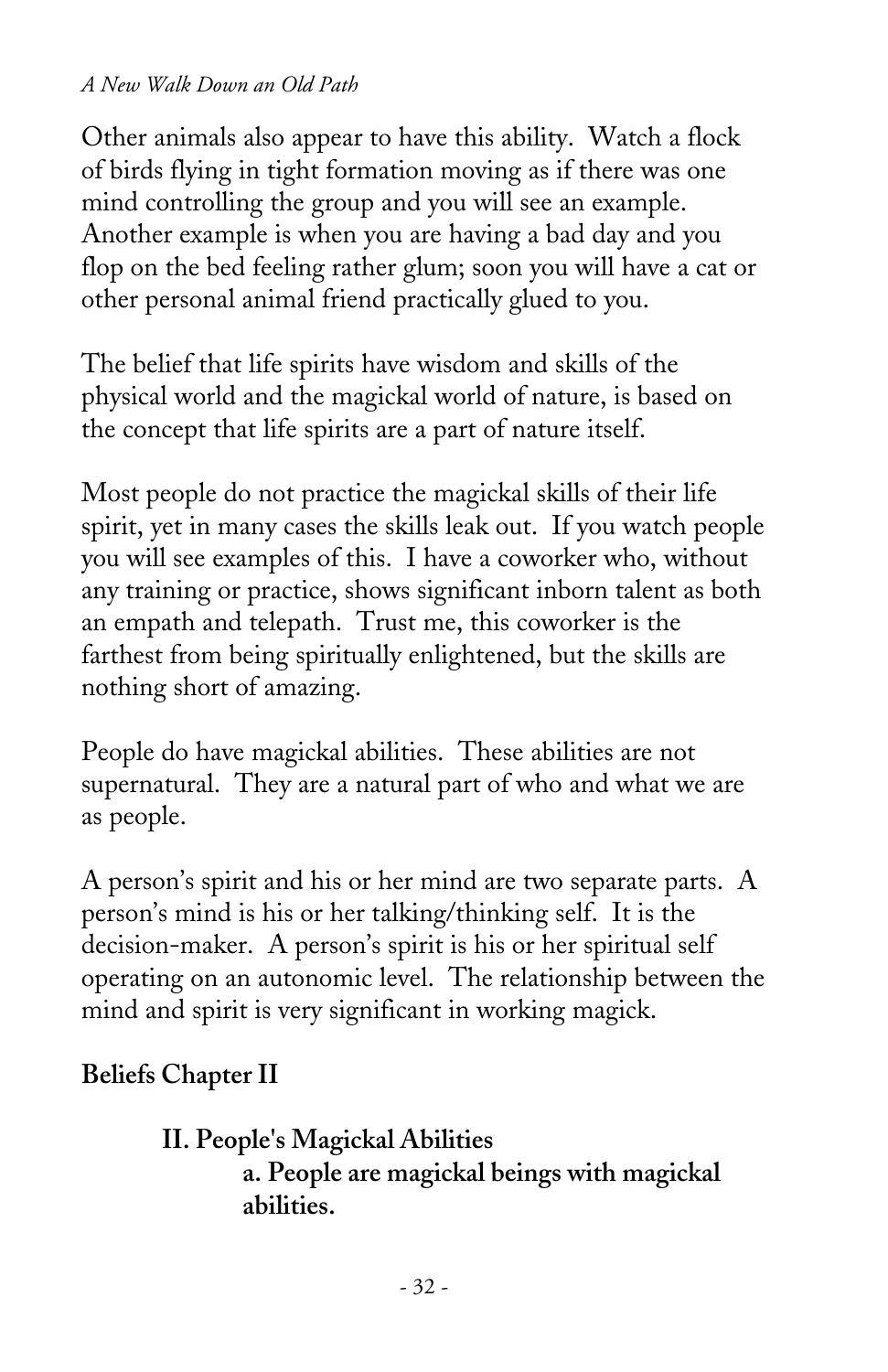**b. Many people have lost touch with their magickal abilities because they ignore the existence of such abilities.**

**c. A person's mind can use the connection of his or her spirit to communicate with others psychically.**

**d. A person's mind can use the skills of his or her spirit with a source of energy to interact with life and nature in a non-physical way which is called doing magick.**

**e. A person's mind can use the connection of his or her spirit to petition Gods to do or assist with magick.**

Dragon Tradition does not teach you how to do magick. It will teach you how to train yourself to do magick. Once you learn that you shouldn't have any trouble adapting it to anything from candle magick to complex ritual. Those experienced in other systems should find the Dragon Tradition integration of magick to be quite refreshing.

A person's life spirit operates independently of his or her mind. The absolutely essential part of learning to do magick is learning to have your talking/thinking self (your mind) communicate with your spirit. Why? Because the spirit is the source of magickal abilities.

It would be easy to do magick if the spirit related to words because words are what the mind thinks in. Unfortunately it does not. To communicate with one's spirit, one must use images, patterns and sounds.

### **Beliefs Chapter III**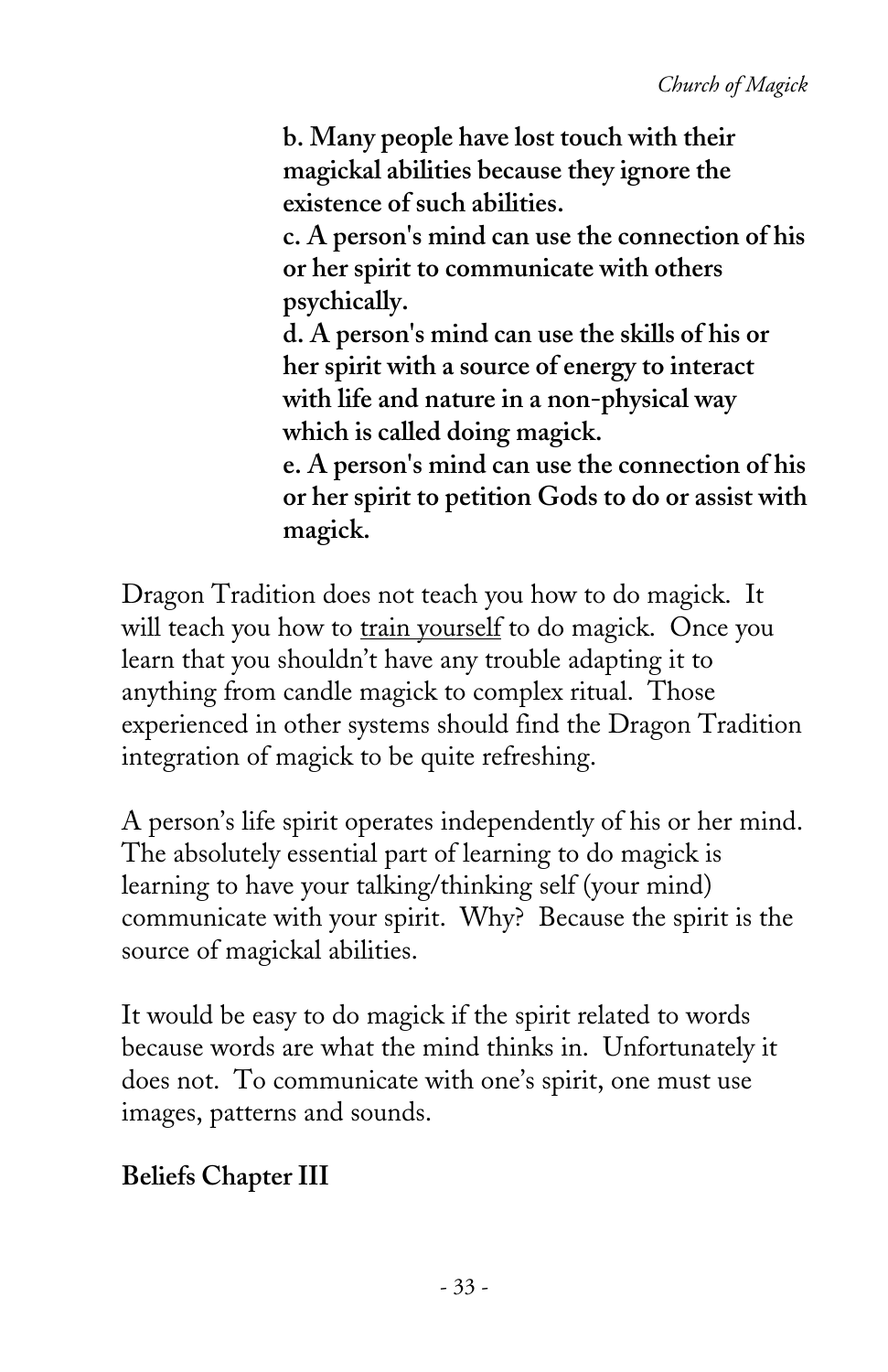**III. Magick**

**a. A person's life spirit is the source of magickal abilities.**

**b. Learning magick is teaching your mind to communicate with your spirit.**

**c. The spirit can also teach the mind about magick through intuition.**

**d. Life spirits relate to images, patterns, and sounds.**

**e. Tools provide the spirit with images.**

**f. Rituals provide the spirit with patterns.**

**g. Music provides the spirit with sounds.**

Images, patterns and sounds serve as queues for the spirit. The spirit sees through your eyes and hears through your ears. The spirit needs to be trained as to what the images, patterns and sounds mean and how to respond. The training is done by visualization before starting the magick, and through repeated magickal practice.

Let's use training for candle magick as an example. The goal is to train your spirit. Before working candle magick, visualize in your mind that you are going through each of the steps. You create a magickal space, cleanse the candle, charge the candle with its task, light the candle, and allow it to burn with the energy streaming out and the task fulfilled.

Patterns are just a series of images in a natural progression. I have a pattern of actions that I use as a method of producing an energy ball. It looks kind of silly, but it works and I teach it to others. I rub my hands against each other quickly with my palms together. After about four seconds I pull my hands apart to shoulder width then gradually move them closer together until I find the edge of the energy ball. I visualize the sphere of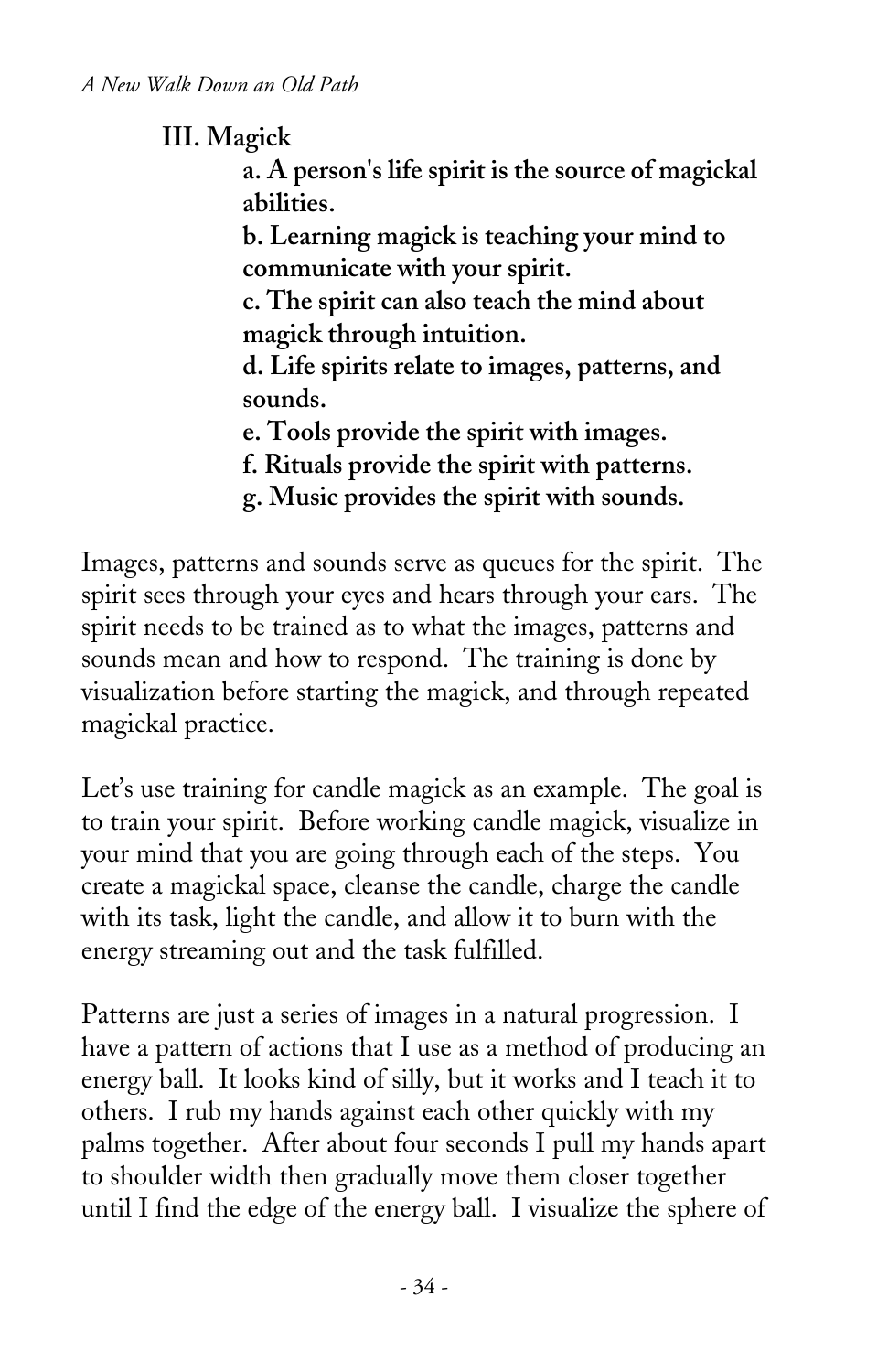energy at that size and then run my hands around it to give it substance. Do I need such a procedure to raise a ball? I doubt it, but my spirit knows the pattern and I use it because it works.

The use of sound in magick is often overlooked. Sound can be used as an aid to create magickal space, as an aid to raising energy, and as a stimulus of a person's spirit.

It can be helpful to train one's spirit to prepare for a task based on the music playing. For example, I have music that I use if I need my psychic abilities to touch over long distance. When my astral psychic music plays, my spirit remembers the music and relates to hearing it in the past. It is almost like a switch flipping on inside of me as it enters a mode where I can relax and stretch the psychic touch out through space.

Our emphasis is on teaching the spirit to identify with the images, patterns and sounds and what actions to take. This is not to say that teaching one's spirit a magick system is the only way to learn to do magick. If a person's spirit has its own way of doing magick, listening to it through intuition and learning from it is an excellent way of learning magick.

A magick system is a collection of magickal procedures and associations. If you pick up a book on magick and it describes a full system of magick, that is the magick system of that author. There are many magick systems. In fact, with personalization, each person uses his or her own magick system.

A magickal procedure is the combination of steps used in doing magick. The candle magick ritual that I described earlier is a procedure.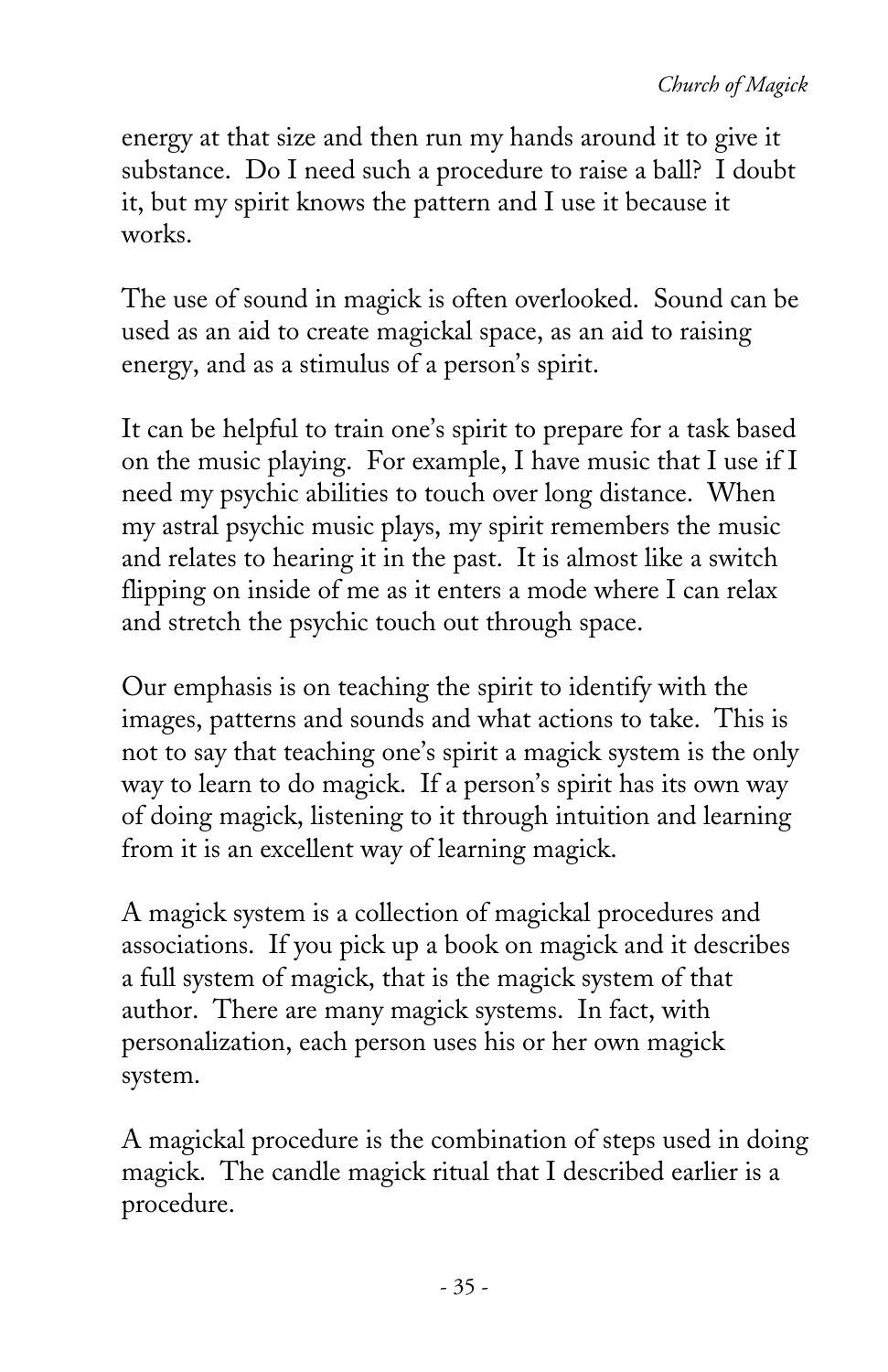A magickal association is the relationship between a magickal tool and its results. For example, a wand is associated with directing energy, and a blue lace agate is associated with healing.

#### **Beliefs Chapter IV**

**IV. Magick Systems**

**a. Magick systems are composed of procedures and associations.**

**b. The procedures of a magick system relate certain actions with specific goals. c. The associations of a magick system relate specific objects with specific goals.**

Keep in mind that both procedures and associations serve as patterns for the spirit to identify and be trained to respond. That is very important. It is the basis for every type of magick that you will ever do.

The results of magick range from:1)"Perfect, exactly what I wanted!", to 2)"Oops, that's not quite what I wanted", to 3)"Hmmm, nothing? That's odd".

I find the first two are the most common. It is fairly unusual to have a work of magick not impel some sort of result. Of the first two, it has been my experience that the first is more common than the second is, but not by a very large margin.

### **Beliefs Chapter V**

### **V. Magick and Results**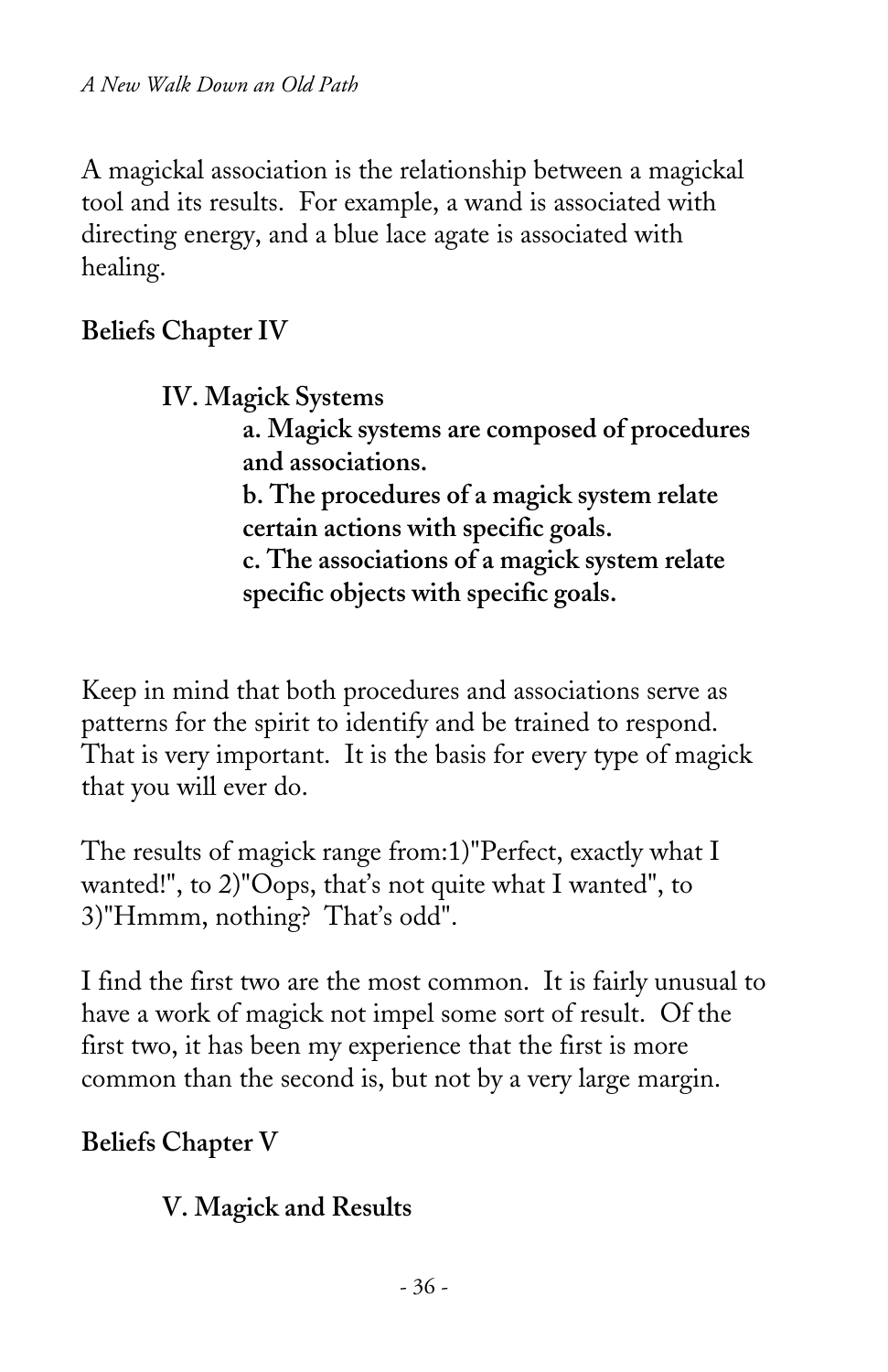**a. Magick is not an exact science. b. The results of magick can be unpredictable. c. Two instances of magick done exactly the same way can have amazing results one time and little result the next.**

There are two schools of thought regarding working magick, I'll call them precisionists and generalists. A precisionist seeks a very precise goal and his or her working of magick reflects this. Details of the desired outcome are precisely laid out. A generalist on the other hand paints with a wide brush leaving the details to fall where they will.

Of the two schools, I can't say that either is more effective or the preferred system to use. Impelling nature to bend with fine detail seems to be asking a lot of our spirit's skill. On the other hand, impelling nature to bend without detail may be too vague or have unpredictable side effects.

#### **Summary**

Everything of life has an individual spirit that is magickal and interconnected with other life spirits.

Spirits have wisdom and skills of the physical world and the magickal world of nature.

A person's spirit and his or her mind are two separate parts.

People naturally have magickal abilities. A person's life spirit is the key to these abilities.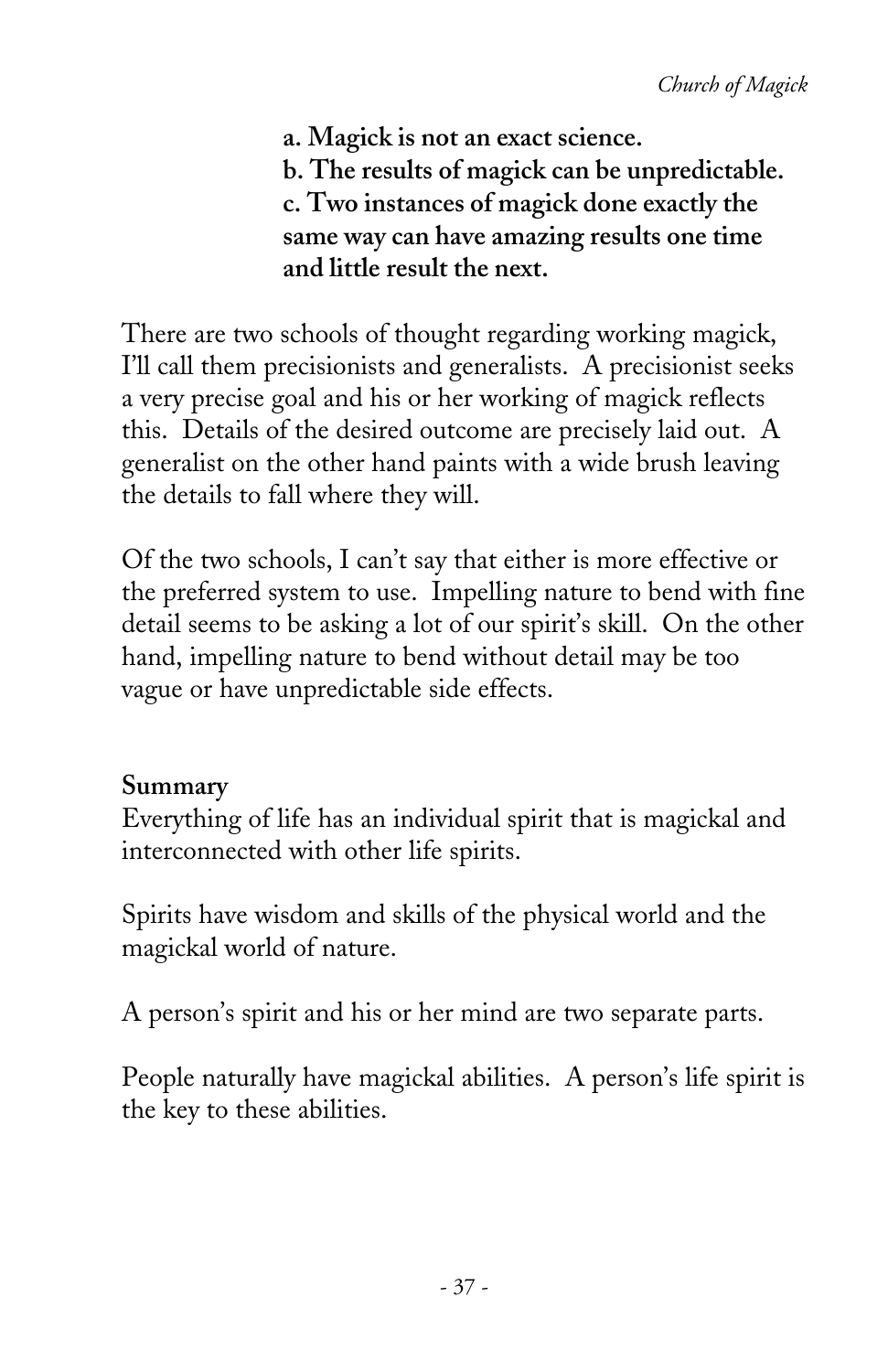Learning magick is teaching your mind to communicate with your spirit because the spirit is the source of the magickal abilities.

A magick system is a collection of procedures and associations used to do magick.

Doing magick is not an exact science. The results can be unpredictable.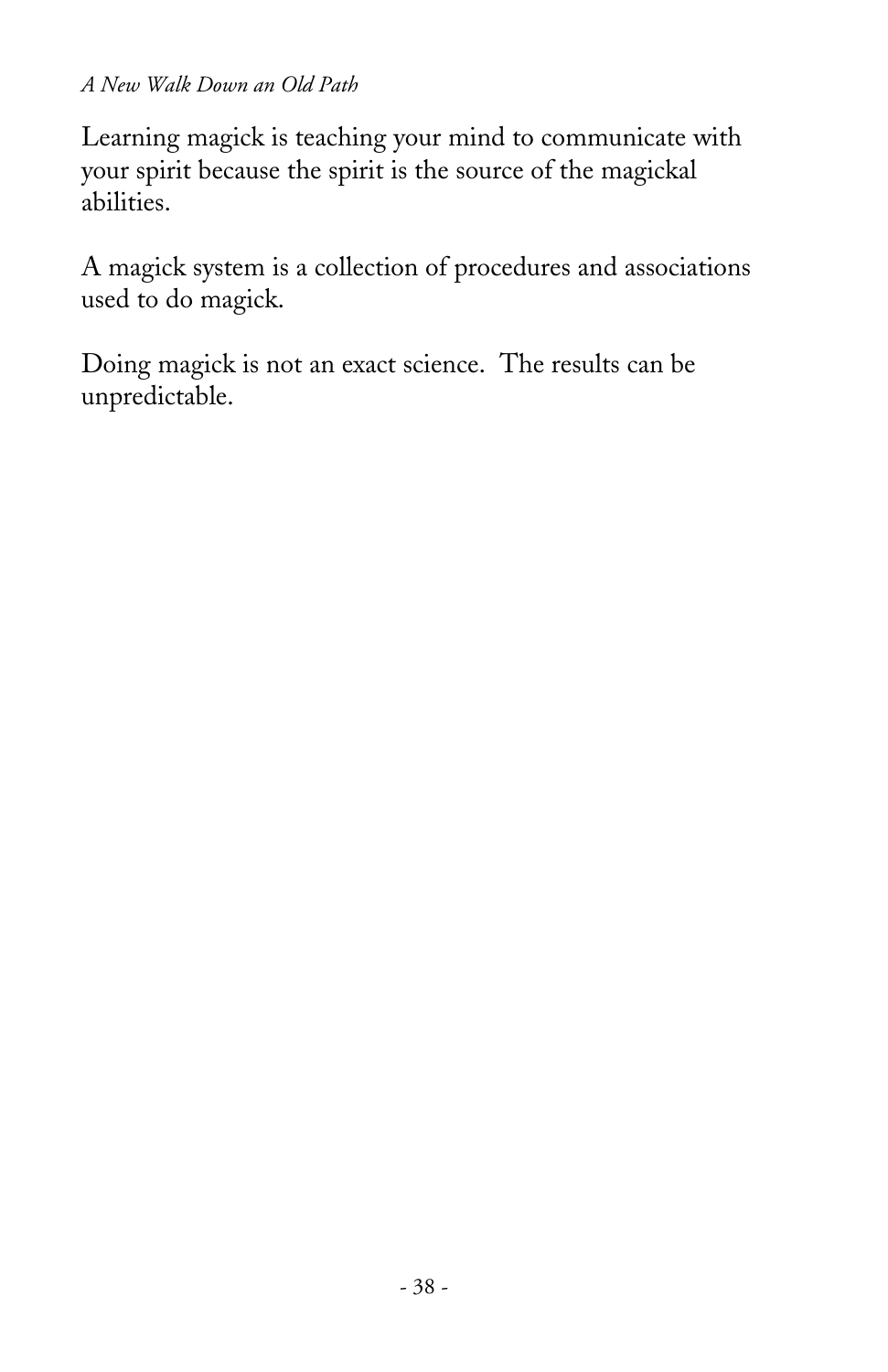# Ethics and Responsibility

The Wiccan Rede "Do as thee will, an harm thee none" serves as the basis for Wiccan ethics. The law of threefold return "That which goes out into the world returns to the sender threefold" represents responsibility to a Wiccan.

Dragon Tradition goes a step farther as a simple guide to how a person can weigh the effects of his or her actions ethically. We ourselves determine what we think is ethical and in doing so create our own ethical standards.

### **Ethics Chapter I**

**I. Ethics**

**a. Every person is ultimately responsible for his or her actions.**

**b. Ethics are a person's standards regarding conduct.**

**c. Respect is to feel or show deferential regard for another.**

**d. The balance of freedom and respect for others is the basis for determining personal ethics.**

There is a common phrase; "Are you a good witch or a bad witch?" The concepts of good and evil do not apply to magick in itself. The same skills are used in either helpful or harmful magick.

### **Ethics Chapter II**

**II. Ethics and Magick a. Magick in itself is neither good nor evil.**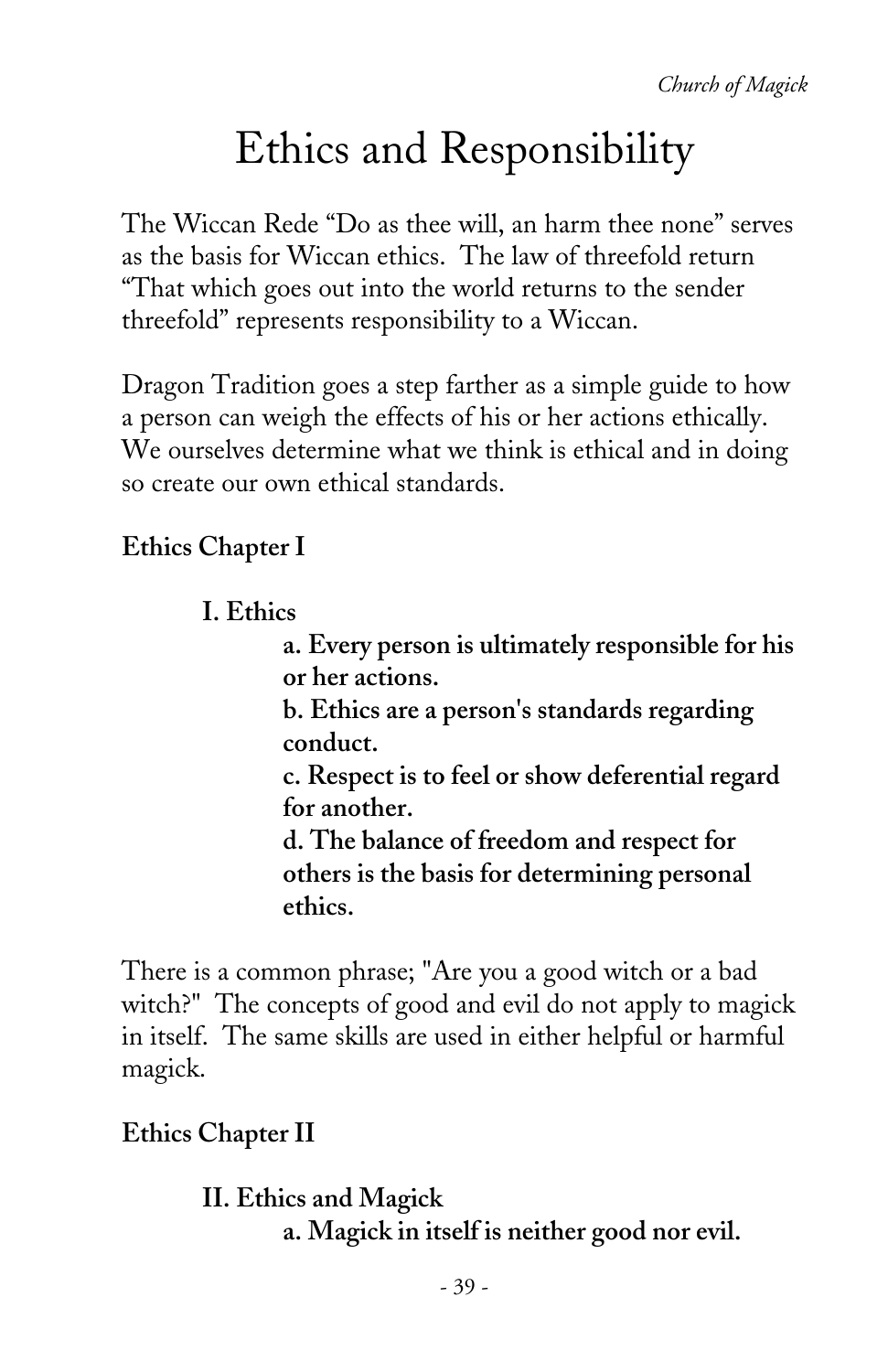**b. Doing magick is an action. c. Actions can have widespread results both direct and indirect. d. People should do magick with respect to anything that the magick may touch.**

Often the new practitioners of magick fall into an ethics trap as they develop their skills. The hard part is not how to do magick but learning what magick to do and when to do it. In the honest and well-intentioned eagerness of being able to help others often they perform healing, money or love attraction spells for unsuspecting friends.

Why not do magick for someone without telling him or her? The first reason is respect for his or her choices, or more correctly, his or her right to choose. In doing magick for someone without his or her knowledge the person never has the opportunity to say no. The practitioner has taken away the right to choose.

In some religions the responsibility of a person's life is shifted from the person to the divine, which can actually be counterproductive. This discourages a person from taking responsibility for his or her own life and actions.

Dragon Tradition teaches that we should accept primary responsibility for our own lives and take action to see that our lives are what we would like them to be. This is not saying that all things shaping our lives are in our control, however the responsibility is still our own.

### **Ethics Chapter IV**

#### **IV. Ethics and Responsibility**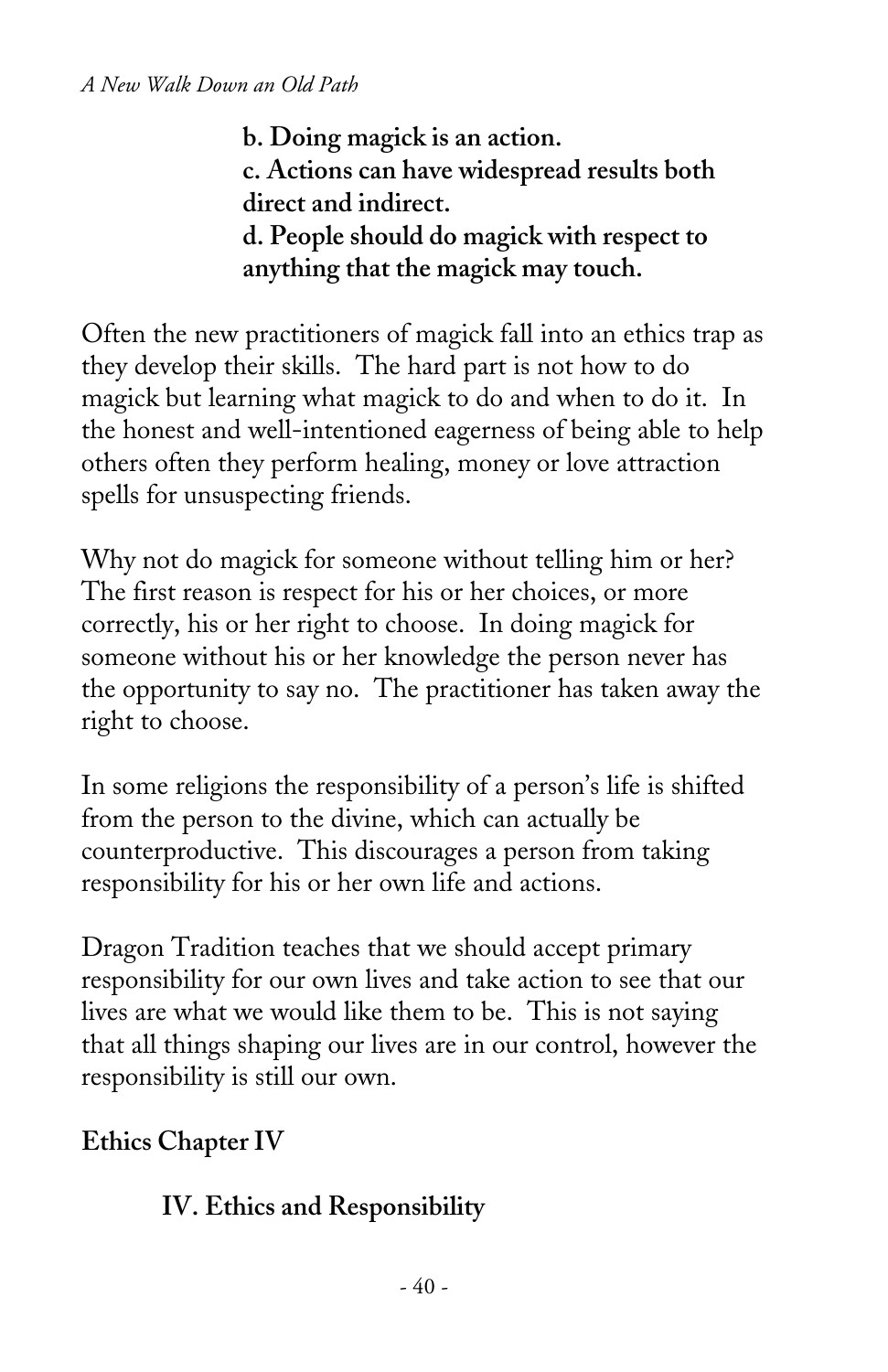**a. Every person is ultimately responsible for his or her actions.**

**b. A person's actions affect the world that he or she lives in and in turn affect the person's life. c. A person is primarily responsible for his or her quality of life.**

#### **Summary**

The balance of freedom and respect for others is the basis for determining personal ethics.

People should do magick with respect to anything that the magick may touch.

A person is primarily responsible for his or her quality of life.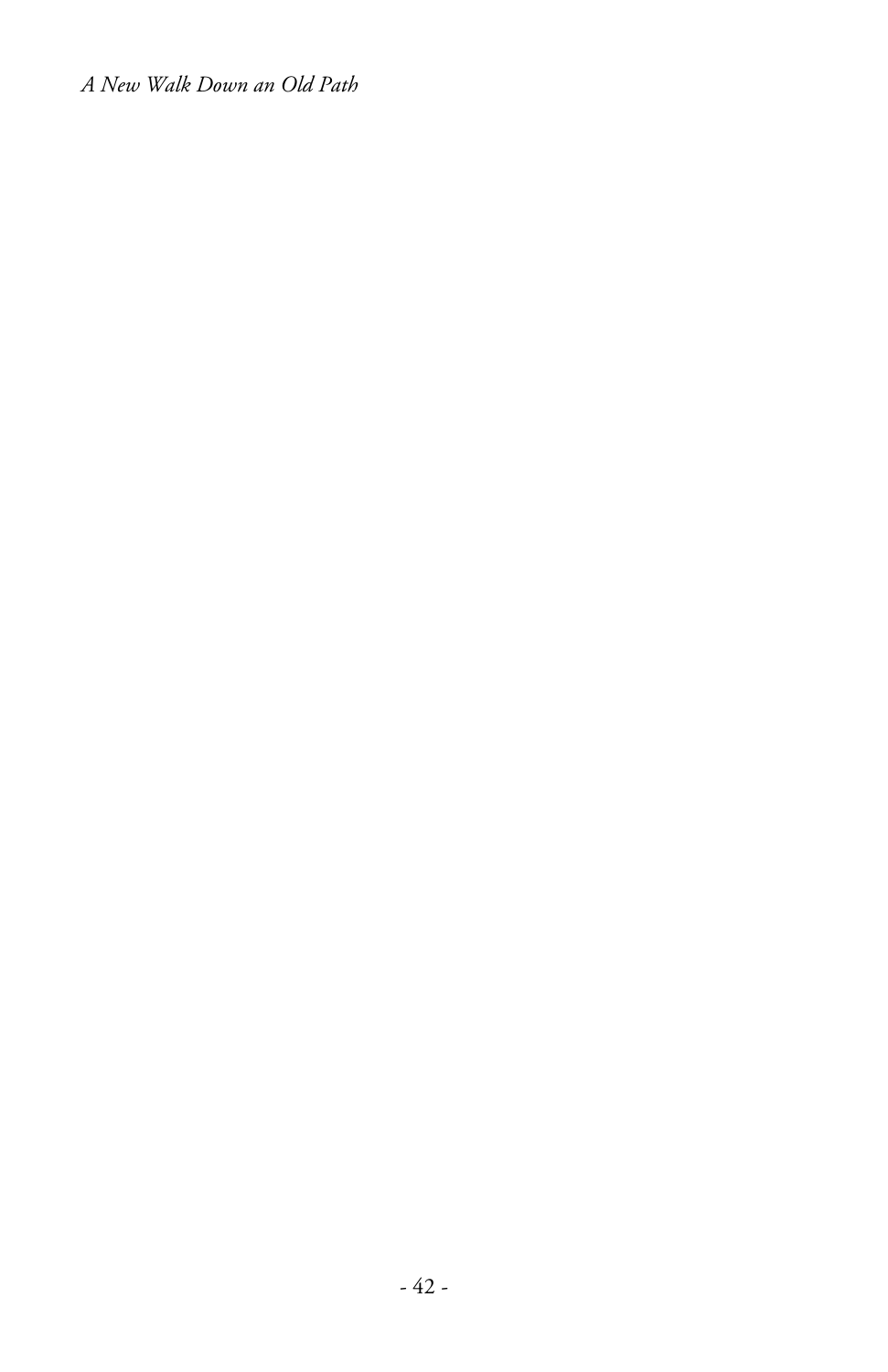# Worship

In many Wiccan traditions, ritual in circle is extremely formal with a High Priestess leading ritual and doing the majority of ceremony herself. Dragon Tradition places much more emphasis on the individual, in fact Dragon Tradition covens don't even have a High Priestess.

Dragon Tradition coven rituals are overseen by the Watcher. It is their job to see that the agenda for ritual is met, and basically keep things moving smoothly.

For simplicity in writing when I refer to the Watcher it means the coven's Watcher or whoever is serving as the Watcher for the ritual.

We have two strict rules that every coven must follow during every ritual.

# **Rule #I. There are no rules. Rule #II. See rule #I.**

The creation of magickal space is done by the Watcher or by an appointed helper. Cleansing and blessing of the space can be done as desired.

### **Worship Chapter I**

I. Creation of Magickal Space a. Cleansing of the space. b. Blessing of the space.

As the coven arrives, they may enter the space.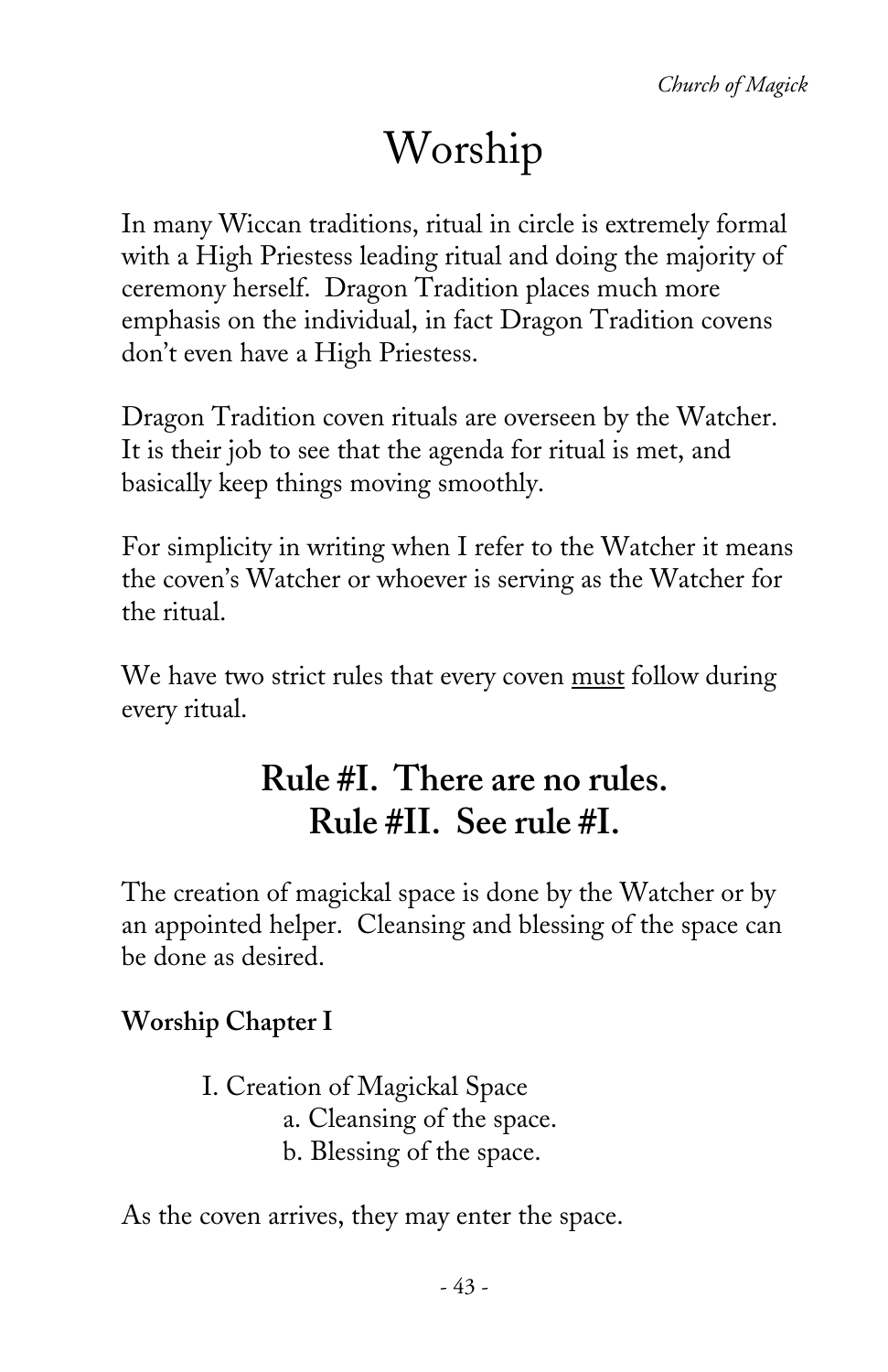The Watcher welcomes the quarters while lighting the corner candles. The Watcher lights The Goddess and God candles on the altar and welcomes them.

From there each member may evoke and welcome his or her personal Gods (including candles) and call/align with the quarters as well.

The Watcher should allow plenty of time for this. It is not unusual to end up with several candles burning on the altar, and having quarters called or aligned with several times each.

While this may sound chaotic to a person from a background with formal circle, it really isn't. The effects combine and produce a superbly cast and highly charged circle.

Note: Anyone who drove a Yugo to circle is required to stand on their head for the duration of the ritual, or at least until their face turns purple.

### **Worship Chapter II**

- II. The Magickal Ones
	- a. Welcome the quarters.
	- b. Welcome The Goddess and The God.
	- d. Welcome the personal Gods and Goddesses.

Next is the time when the coven aligns with the sabbat (if any). Traditions are remembered, reenacted or honored. If it is not a sabbat ritual, this gets skipped.

In many covens a member volunteers, usually far in advance, to provide a group activity to align with the sabbat. Of course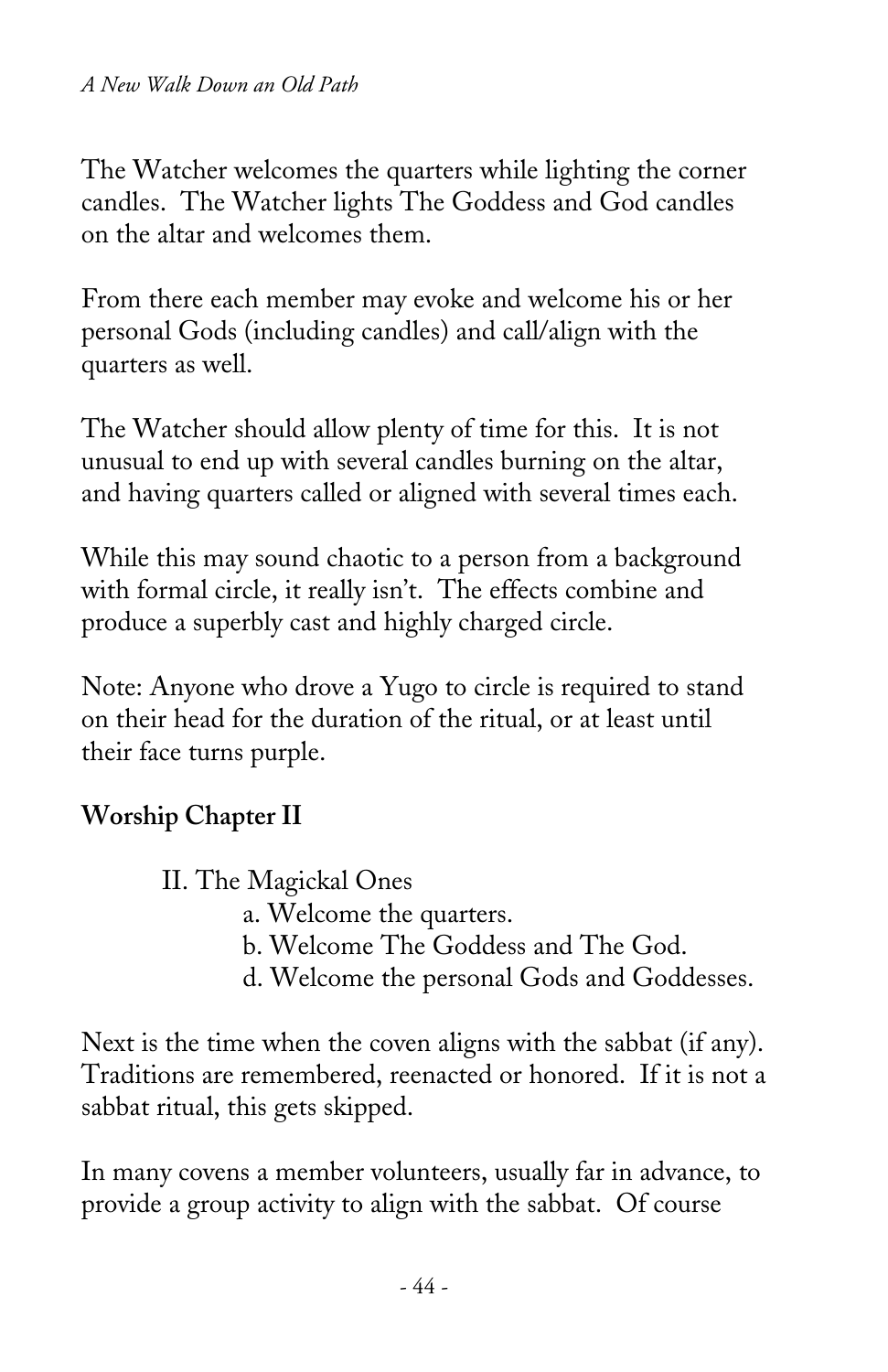this varies depending on the sabbat and your covens practice of traditions, but it can include music, dance, ritual or even something like a reading of an appropriate poem.

### **Worship Chapter III**

III. The Moment a. Align with the moment.

b. Remember the tradition.

Any coven member who has a personal need or PERMISSION from another to help with his or her need should bring the need to the Watcher before ritual.

At this time the Watcher will (if a need exists) ask for the magickal help of the coven. This can be elaborate or very simple. It should end with the Watcher thanking the coven for the help.

Note: It is appropriate for the Watcher to ask, not assume that the coven's members will help. It is acceptable if a coven member does not participate in the circle magick. When asking for help, "no" is an acceptable answer. If no isn't acceptable, then it isn't really asking for help, it is demanding.

## **Worship Chapter IV**

**IV. Circle Magick a. Call for help by the Watcher. b. Offering of help. c. Thanks for help.**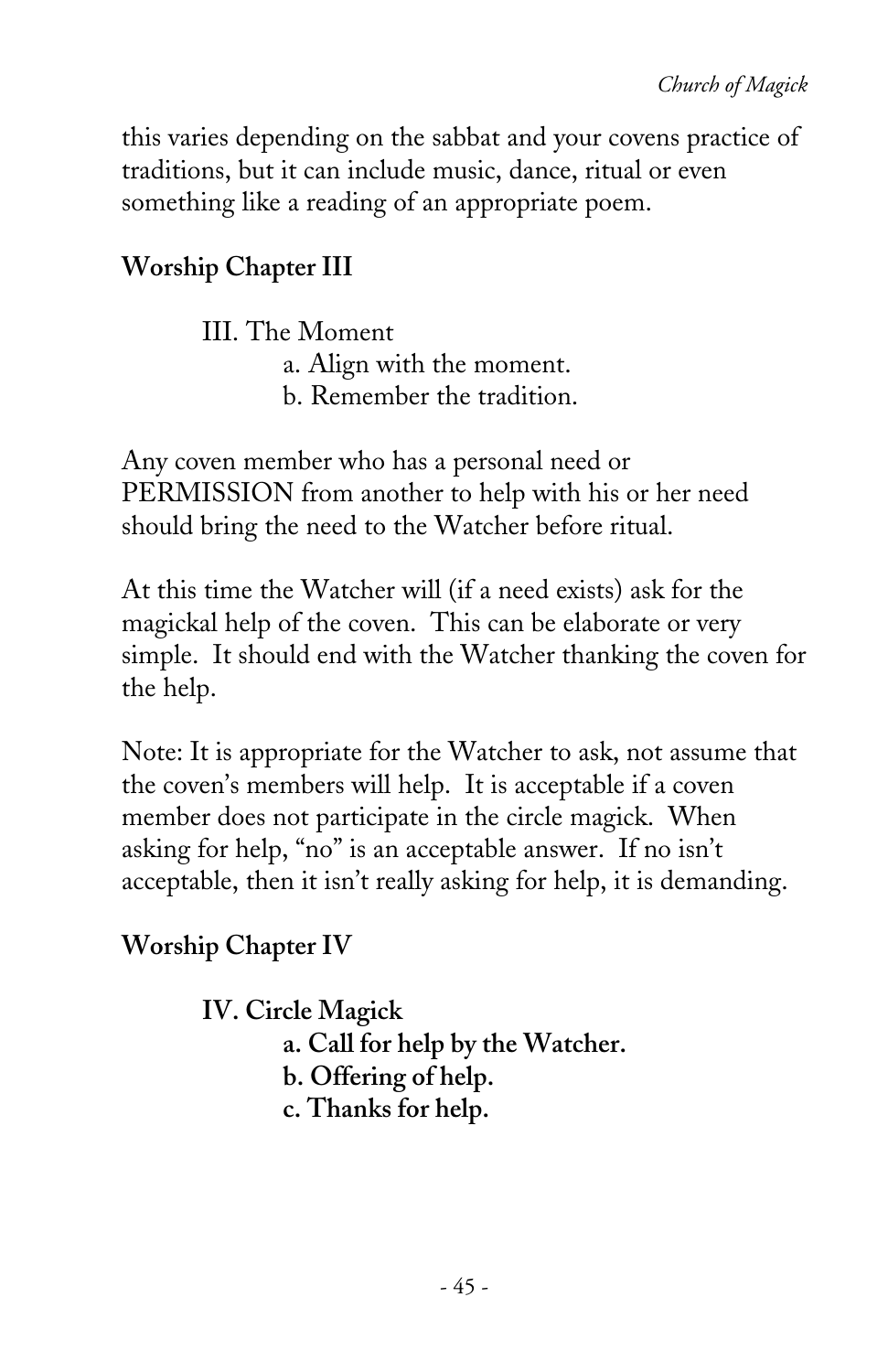The Watcher then offers time for personal magick. By this point the magickal space is usually quite humming and great for spellwork.

This gives members time to do their own work in an environment better than what most can create on their own. Members who still doubt their own abilities often find this as an advantage and feel more confident in working their magick.

In non-sabbat rituals where there is no circle magick, the personal magick time is the emphasis of the ritual.

#### **Worship Chapter V**

#### **V. Personal Magick a. Offering of time for personal magick. b. Close of time for personal magick.**

The Watcher usually doesn't formally announce the close of personal time. It just fades out into the informalities as people get done with their personal magick.

Note: If someone happens to get done with personal magick much sooner than the rest, it is appropriate to show respect for others who are still working by being quiet.

Nothing works up an appetite like a good old-fashioned ritual. **:-)** The eating and socialization mark a grounding point after the heady magickal work. Enjoy it.

#### **Worship Chapter VI**

VI. Informalities a. Feast of Grounding.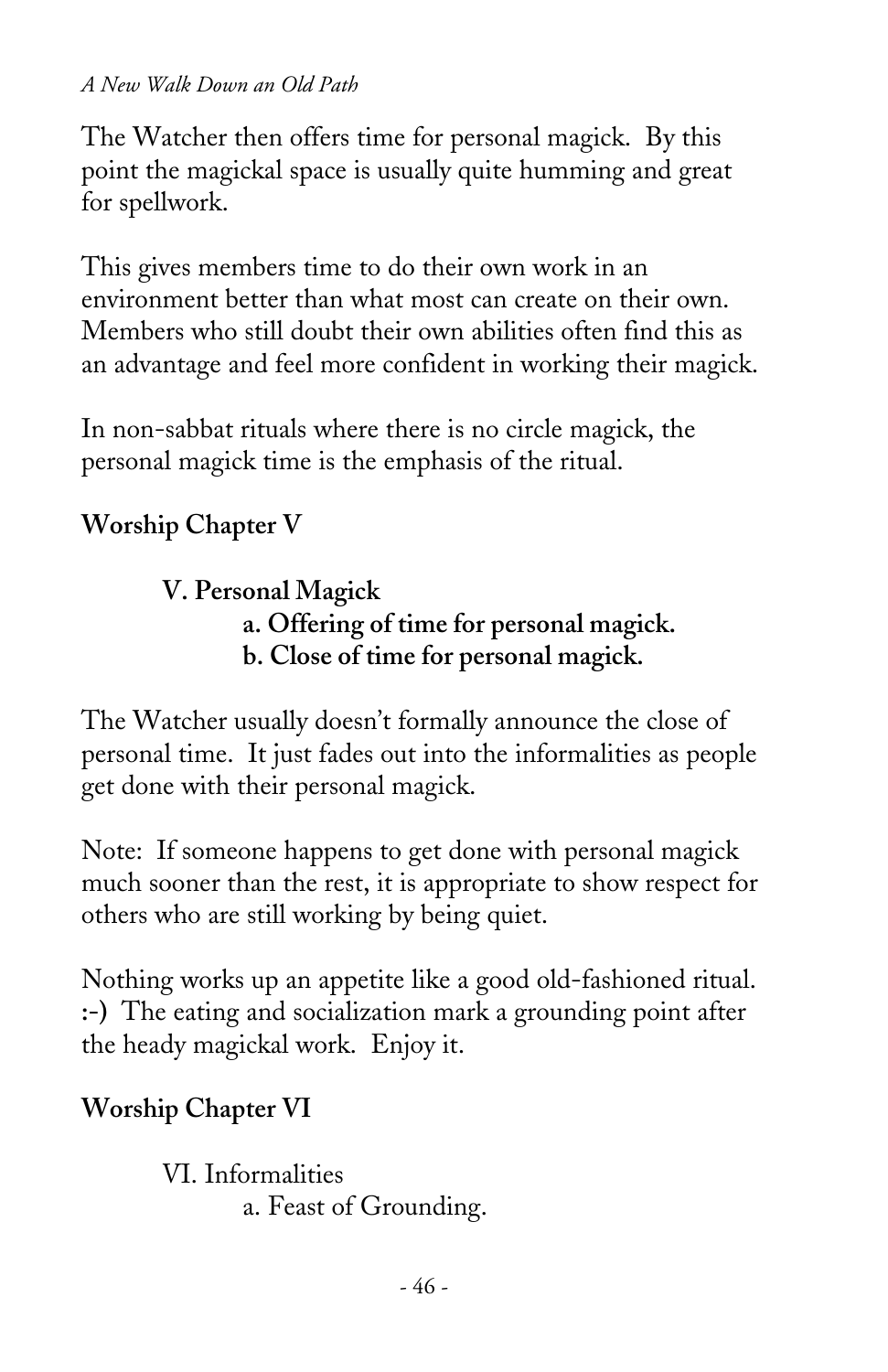b. Thanks to the Deities by the Watcher. c. Return of the space.

As the fires burn down and the wine is all but consumed, coven members filter out and go back to their normal lives. At the end of the evening, sometimes with the nudging of a really tired Watcher, everyone leaves and the Watcher thanks the deities, returns the space to normal and wanders off him or herself.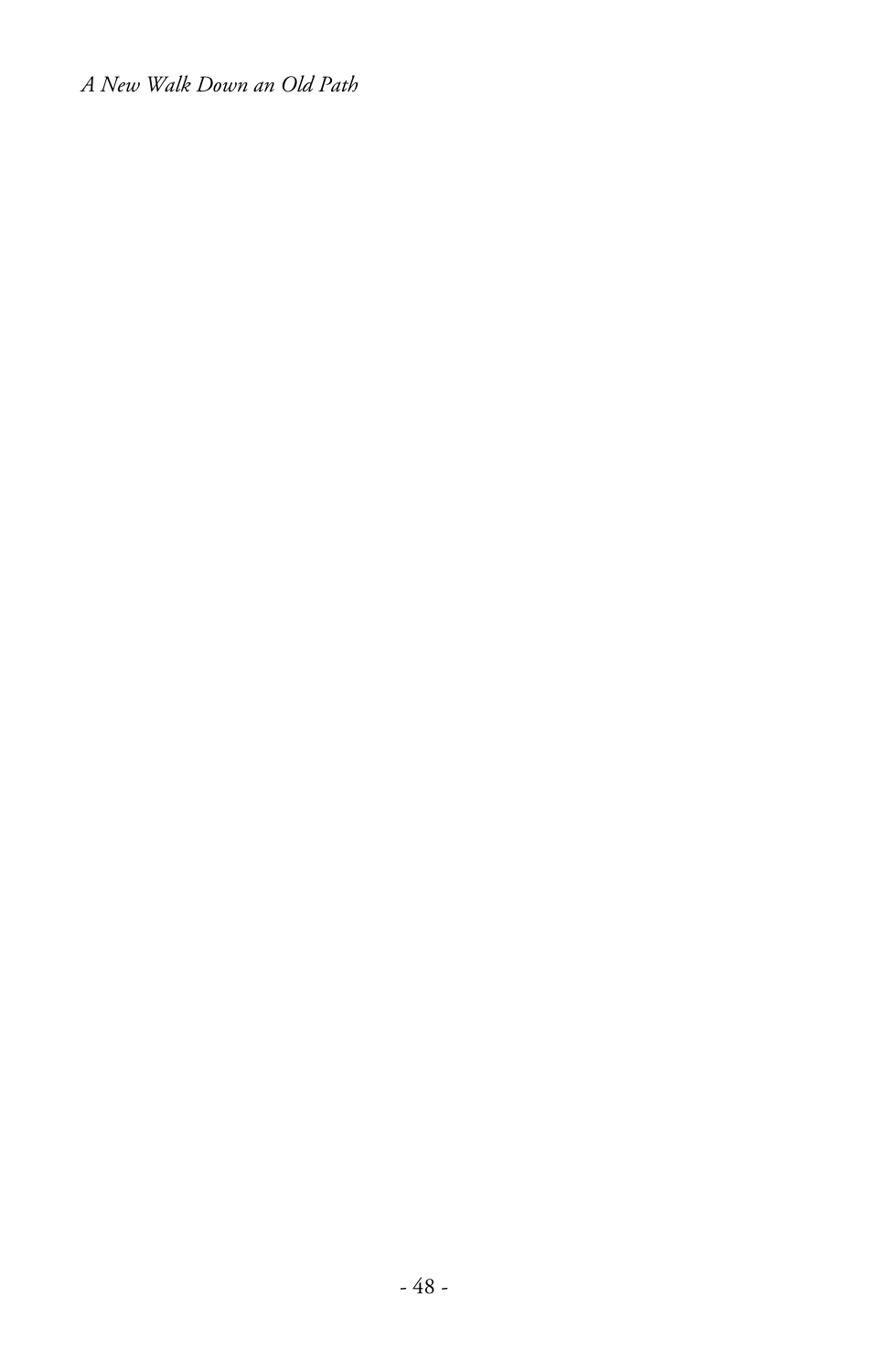# Energy and Magick

In any type of working magick, energy is essential. With no energy to expend or utilize, there would be no magick.

You have energy at all times. It is needed to live. In some cases, magick is done with a person's own energy. This is handy because you can tap your personal energy to do magick quickly, but it is not an ideal source because your personal energy is limited and can quickly become depleted leaving you feeling tired and run down.

There are three ways to increase your personal energy: rest, raising energy, and drawing energy.

The first is the natural process of rest and recuperation. Getting enough rest is vital. Rest is the slowest method of replenishing energy.

The second way is to do what is called "raising energy" by encouraging your body to raise its own energy level. Techniques include chanting, singing, listening to music, or physical activity like running, dancing or even sex.

The third way is to do what is called "drawing energy". It is literally tapping into a source of energy and pulling it to you. Anything that has energy can be drawn from. Yes, it is possible to draw energy from other people but Dragon Tradition does not approve of doing so.

A common misconception is that to do magick you need to pull the energy into yourself prior to use. Not only is this unneeded, there are a couple of reasons why this is actually counter productive.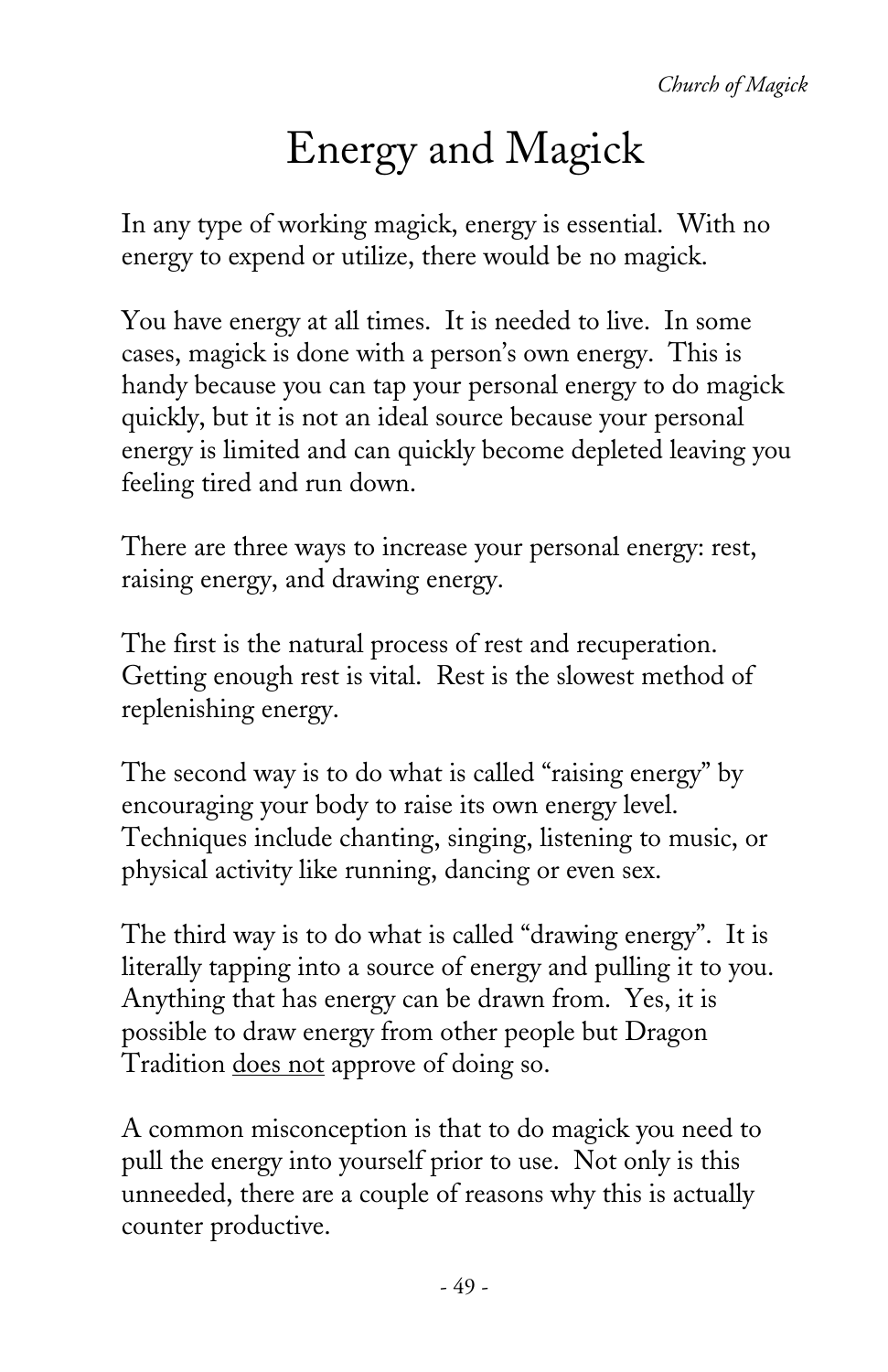Let's say you have a task, which is to charge an amulet of protection for a friend and you happen to be having a low energy day yourself. You draw energy from the Universe into yourself and then push the energy into the amulet. All is well, right? Wrong. You will probably notice that you yourself feel much better after the ritual. Can you guess why? The energy you drew into yourself is still in you. While you succeeded in helping yourself feel better, the amount of energy you pushed into the amulet is probably minimal.

Let's look at the same task done a bit differently. You start with your left-hand palm open to draw energy from the Universe; your right hand is on the amulet; a symbol for protection is either imagined or in plain view so your spirit knows what to do. Start drawing energy from the Universe and imagine a yellow cord from your left hand to your right hand. The cord is glistening with energy. See the energy flowing from the receiving hand to the sending hand through the cord and into the amulet with the purpose of protection. In doing this you have tapped the energy of the Universe and charged the amulet with tasked energy and wasted not even a drop.

This kind of technique can be applied to anything. Once mastered, you should see a significant increase in your ability to do large scale energy work, and you will also avoid the feeling of being drained of your own personal energy. Energy is by definition unlimited. Why run low when there is no need to?

#### **Summary**

Energy can be increased by rest, raising it or drawing it. Drawn energy can be applied directly to the task at hand. The Universe is an unlimited supply of drawn energy.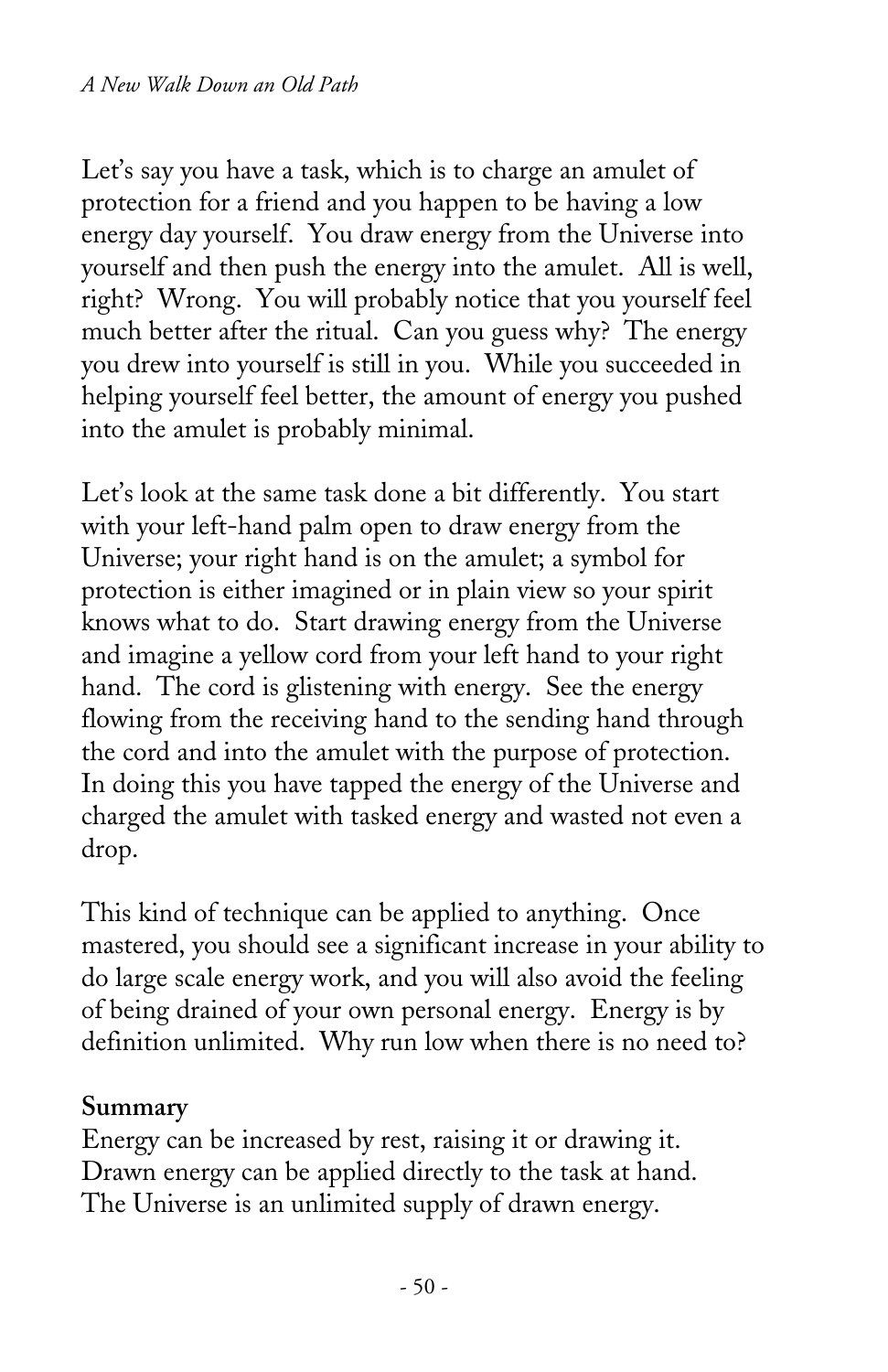# Deity Magick

When you pray or meditate and touch the divinity of your Goddesses or Gods, you have a link to a source of magick.

When in prayer or meditation, ask the Goddess or God to whom you are connected to provide an action that will cause the desired reaction that is the goal of the magick.

It is probably wise to specify both the action and the reaction to avoid any unwanted effects. Here's an unwanted effect scenario that is a good example as to why it's best to specify both the action and the reaction when doing prayer magick.

> A friend of yours is hopelessly in need of a reliable car and asks you for help. The car she has is old and unreliable. You petition a deity for your friend to get a reliable car. A week later your friend's husband wrecks in the old car and is killed. The money from his life insurance is plenty for a newer car.

Is this a desired result? I would hope not.

#### **Summary**

Deity magick is the process of asking a deity to produce an action that will have a desired reaction.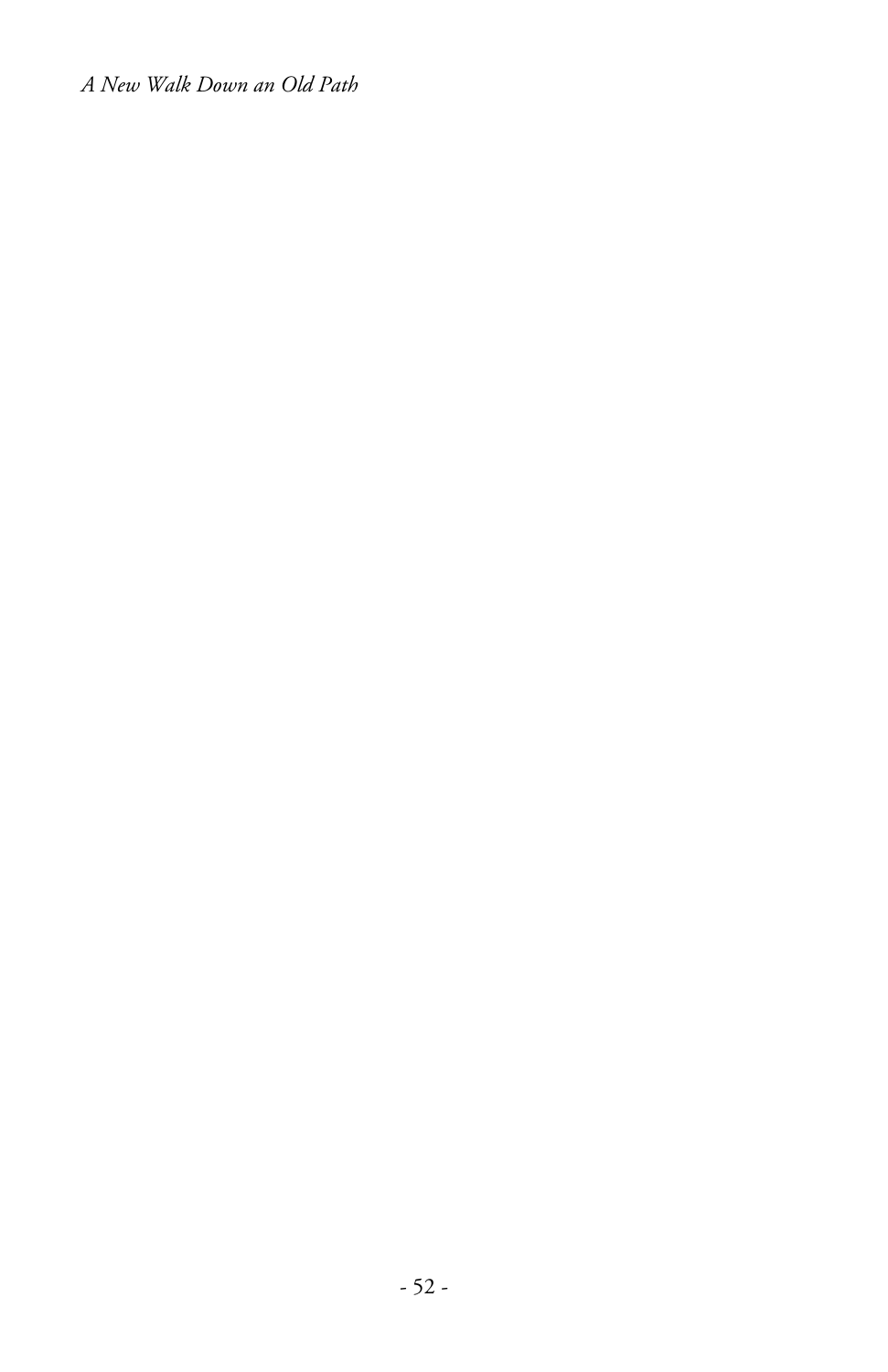# Vibrational Life

There is a form of life energy present in all things, even those which are not typically thought to be alive. Everything is made of matter. Matter is of nature, and all of nature carries with it the life energy of nature itself.

Have you ever experimented with stone sensitivity? There is a definite life presence in stones, and each type of stone has its own personality sometimes attributed to its alignment with one of the four elements. For example, Carnelian is a fire stone and as such has a very solid energy. That energy can be sensed when held. It is an example of vibrational life.

Being aware of vibrational life has opened some interesting questions. Is the physical form of the Universe itself alive? Even those with no psychic training easily sense the presence of vibrational life in stones, and what is a stone if not part of the Universe?

#### **Summary**

Vibrational life is roughly defined as a form of life energy within matter, which exhibits characteristics based on the material of its composition.

While the existence of this life energy is tangible, the detailed nature of it remains a mystery.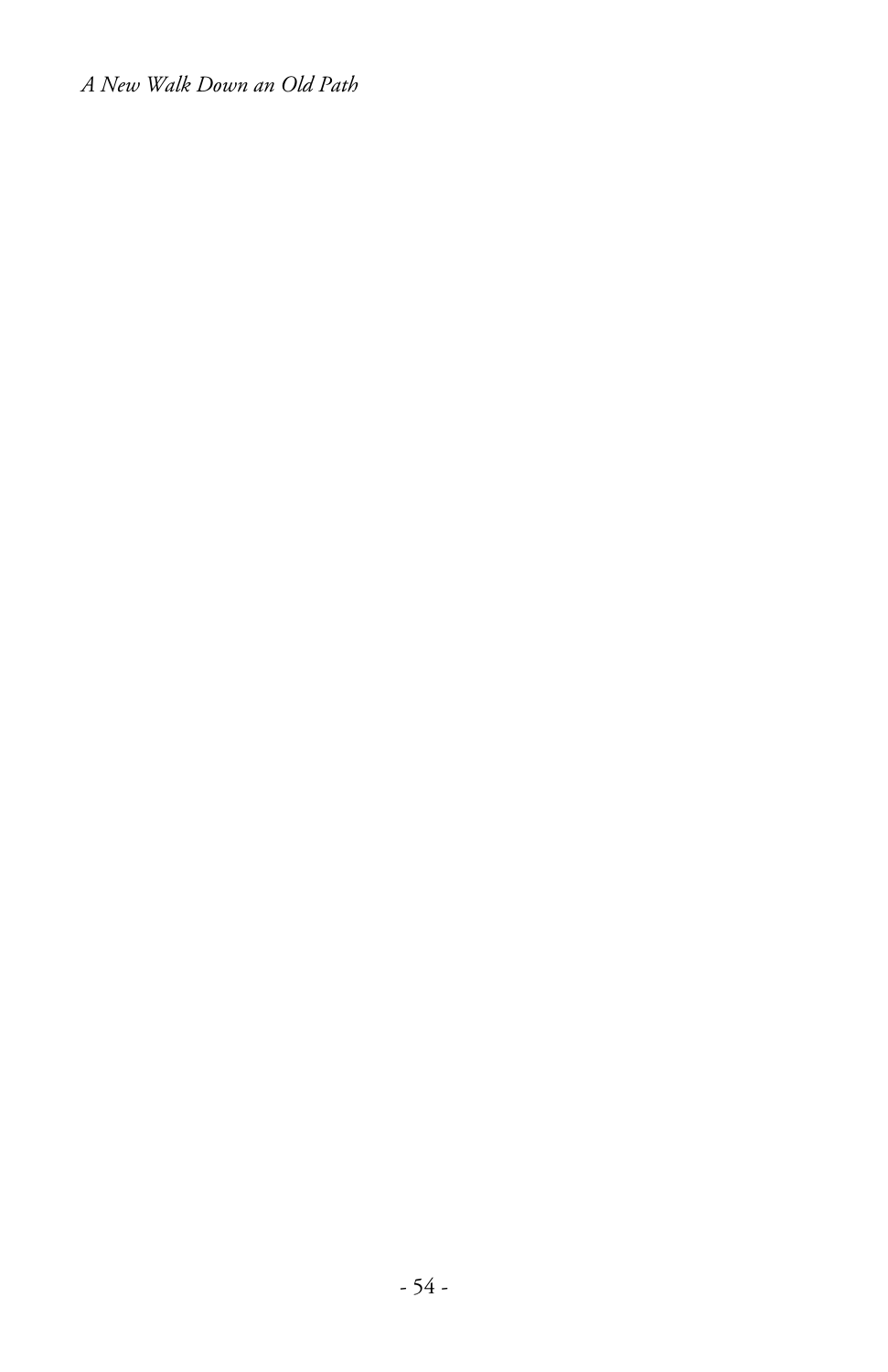# Sabbats

Much of this list is adapted from modern sources.

Candlemas a.k.a. Imbolg, Imbolc February  $2<sup>nd</sup>$  – The middle of winter and the first hope of spring to arrive. Associated with Brigid, a Celtic Goddess.

Spring Equinox a.k.a. Ostara  $-March$  21<sup>st</sup> – The beginning of spring, associated with fertility symbols of rabbits and eggs. Some accounts treat Ostara as being separate from the equinox.

Beltane a.k.a. May Eve April  $30<sup>th</sup>$  – The peak of spring with a celebration of life, flowers and fertility.

Summer Solstice a.k.a. Midsummer, Litha  $\sim$ June 21<sup>st</sup> – The longest day of the year marks the beginning of summer. The day of the sun reaching it's peak in the heavens (skies) and often seen as the peak of The Gods cycle.

Lammas a.k.a. Lughnasadh August  $1<sup>st</sup>$  – The middle of summer and the first harvest festivity. A time of offerings for a good harvest. Associated with the Celtic God Lugh.

Autumn Equinox a.k.a. Mabon  $\sim$ September 21<sup>st</sup> – The beginning of fall and the main harvest. The major harvest and a time to give thanks.

Samhain (Irish pronunciation SOW'-in) October  $31<sup>st</sup>$  – The final harvest. A time to honor those passed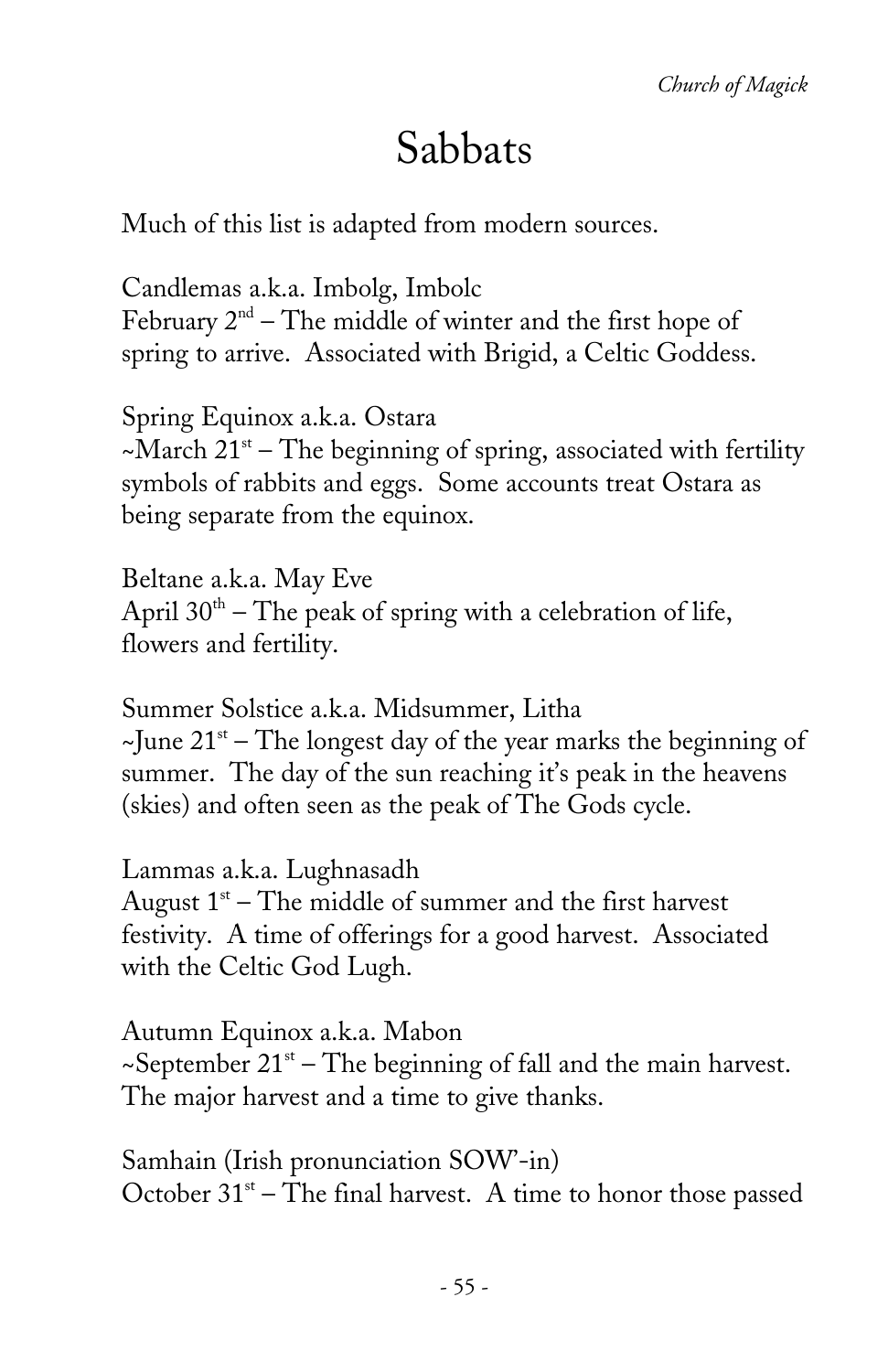and a time when the veils between the other worlds are the thinnest.

Winter Solstice a.k.a. Yule

~December  $21<sup>st</sup>$  – The beginning of winter, the longest night of the year. The burning of fires or Yule logs gives energy to the sun.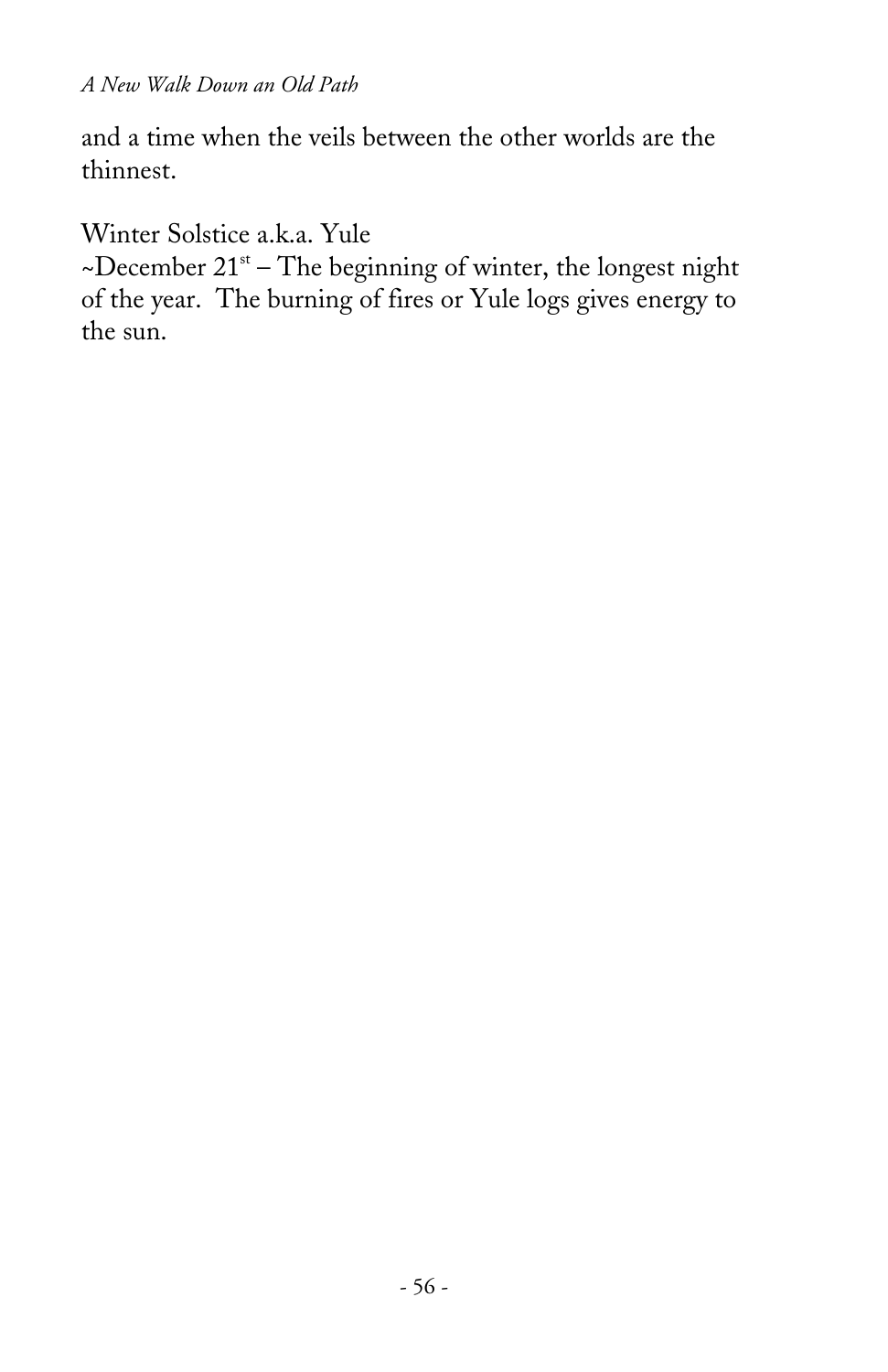*Church of Magick*

# DOCTRINE OF DRAGON TRADITION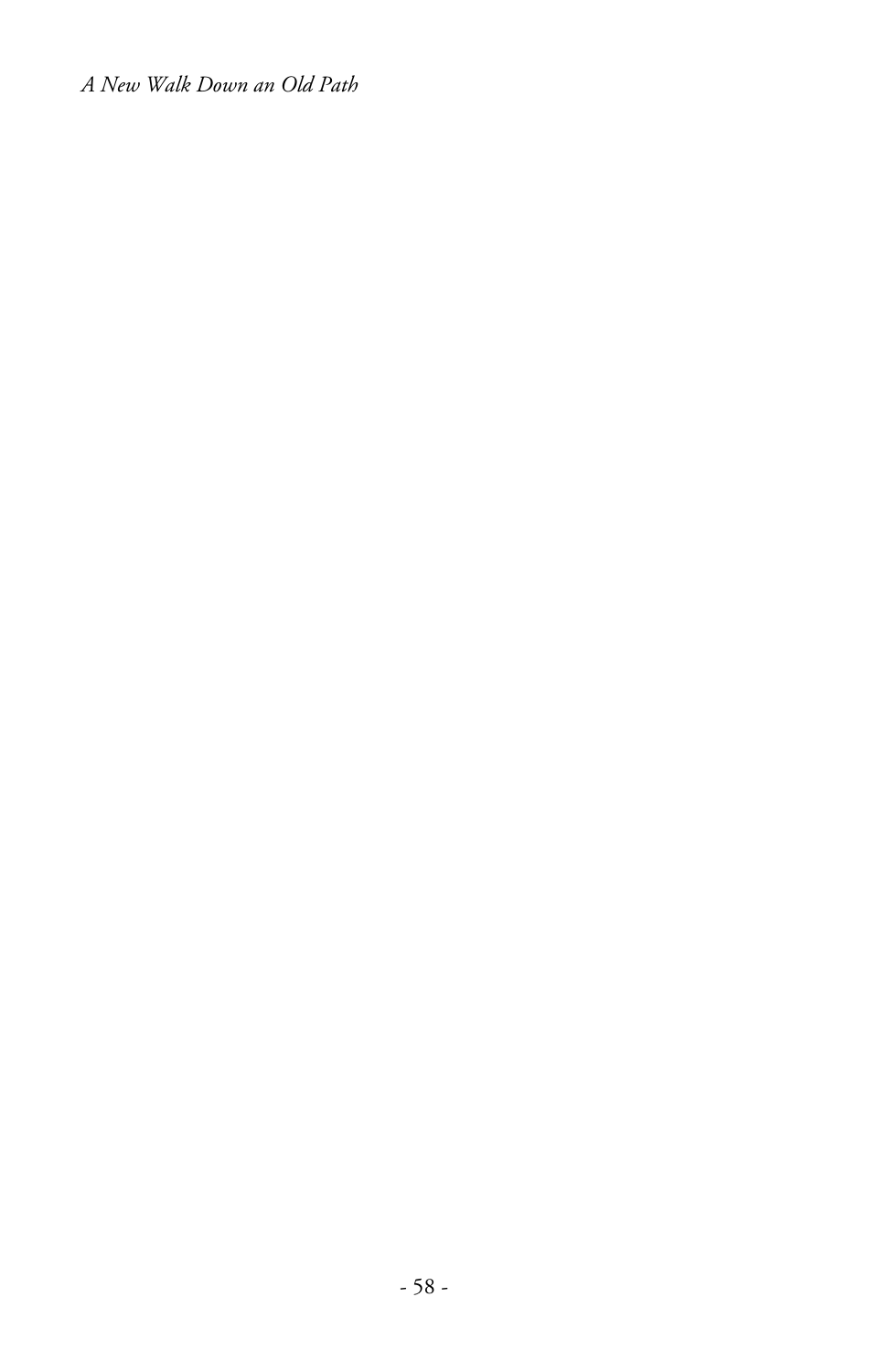*Church of Magick*

# DOCTRINE OF DRAGON TRADITION

### **BOOK OF FOUNDATIONS**

### Foundations

- I. Beliefs
	- a. People have a basic need to understand the world around them.
	- b. People fit unproven explanations to things that cannot otherwise be explained.
	- c. People call these unproven explanations their beliefs.
	- d. People call their collection of beliefs their religion.
- II. Gods and Goddesses
	- a. People credit unexplainable events to magickal beings called Gods and Goddesses.
	- b. People personify Gods and Goddesses as human or animal because it makes them easier to relate to.
- III. Your Gods and Goddesses
	- a. Religious truth is a contradiction. A religion is a collection of beliefs. Beliefs by definition are unproven, and are not truths.
	- b. Religious truth is personal. What a person believes is true to him or her.
	- c. The Gods a person chooses to believe in are his or her Gods. They are true to that person and no less true than any others.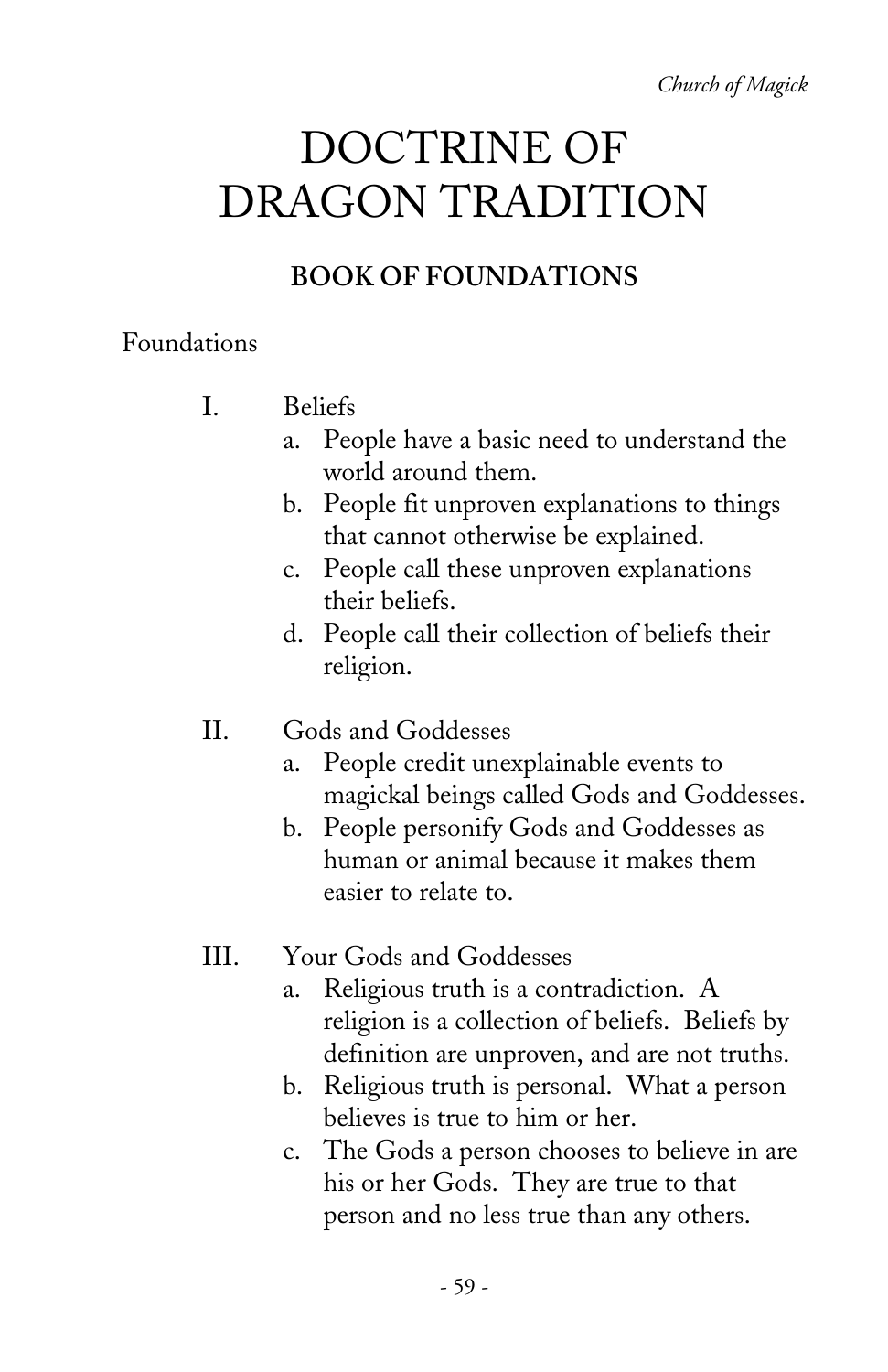### IV. Other Gods

- a. The existence of The Goddess and The God does not exclude other Gods.
- b. The Gods a person believes in are true to them.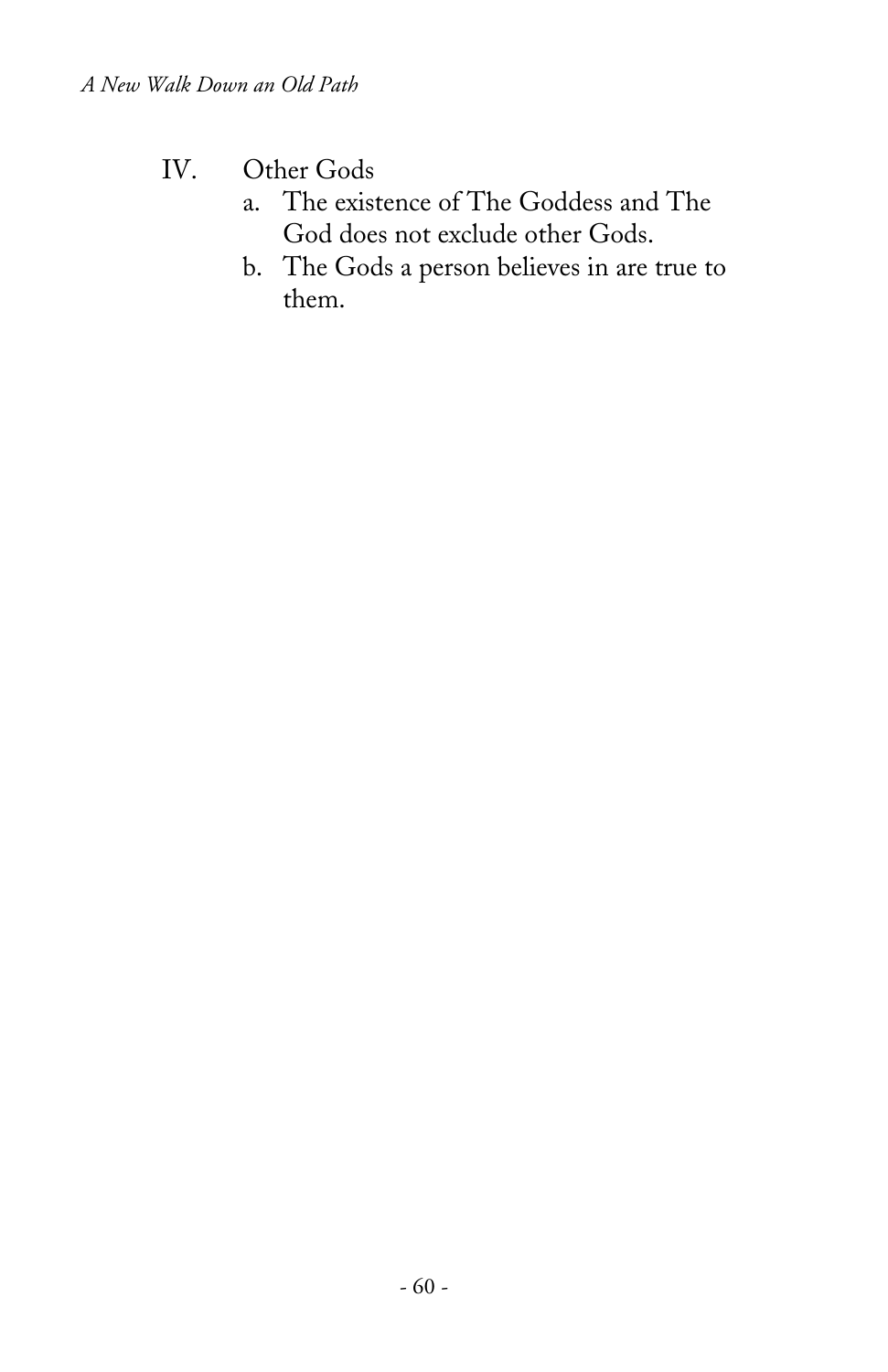*Church of Magick*

# DOCTRINE OF DRAGON TRADITION

### **BOOK OF BELIEFS**

### Beliefs

- I. Life Spirits
	- a. Everything of life has an individual spirit.
	- b. Spirits are magickal and interconnected.
	- c. Spirits have wisdom and skills of the physical world and the magickal world of nature.
- II. People's Magickal Abilities
	- a. People are magickal beings with magickal abilities.
	- b. Many people have lost touch with their magickal abilities because they ignore the existence of such abilities.
	- c. A person's mind can use the connection of his or her spirit to communicate with others psychically.
	- d. A person's mind can use the skills of his or her spirit with a source of energy to interact with life and nature in a non-physical way which is called doing magick.
	- e. A person's mind can use the connection of his or her spirit to petition Gods to do or assist with magick.
- III. Magick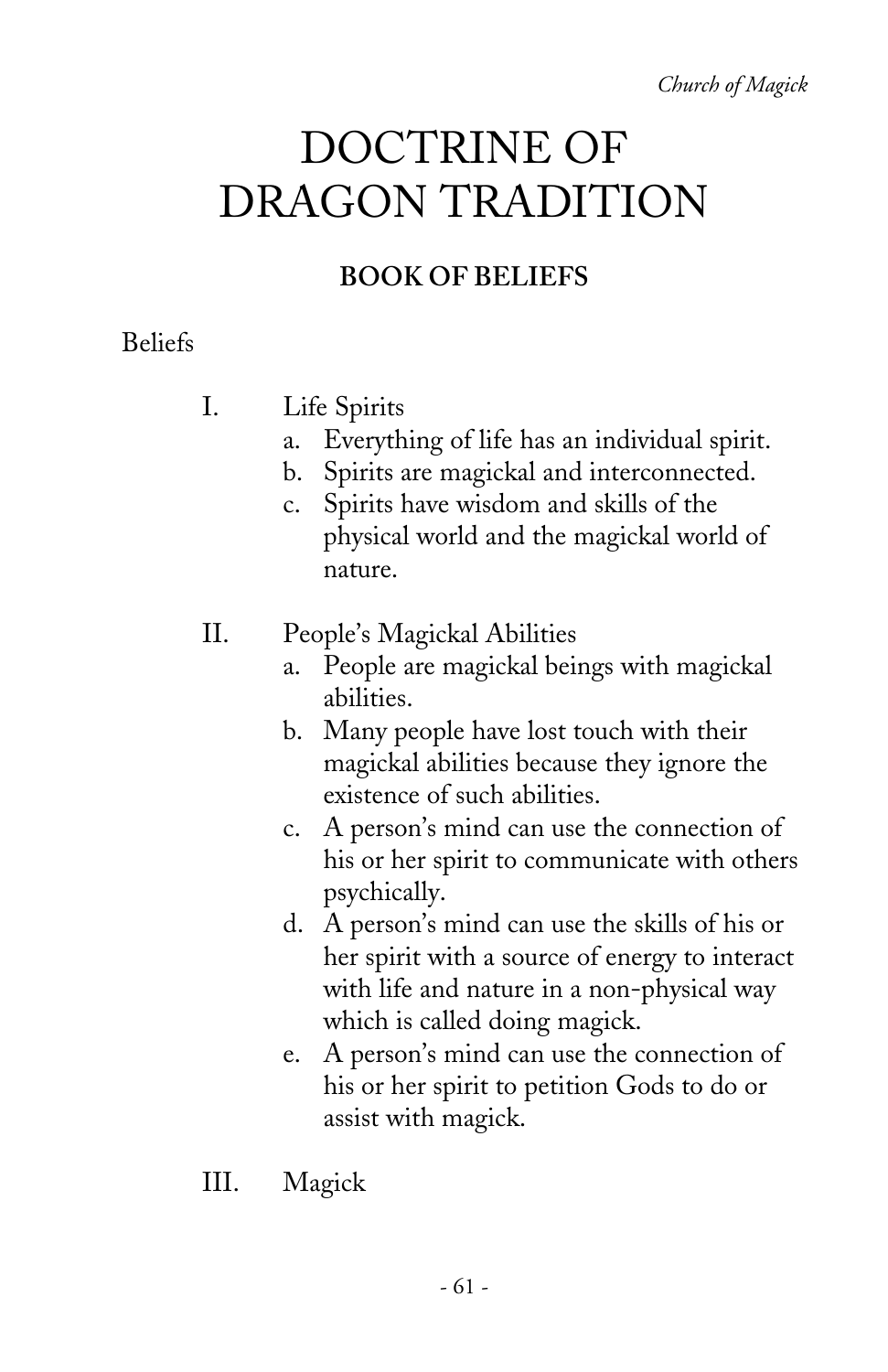- a. A person's life spirit is the source of magickal abilities.
- b. Learning magick is teaching your mind to communicate with your spirit.
- c. The spirit can also teach the mind about magick through intuition.
- d. Life spirits relate to images, patterns, and sounds.
- e. Tools provide the spirit with images.
- f. Rituals provide the spirit with patterns.
- g. Music provides the spirit with sounds.
- IV. Magick Systems
	- a. Magick systems are composed of procedures and associations.
	- b. The procedures of a magick system relate certain actions with specific goals.
	- c. The associations of a magick system relate specific objects with specific goals.
- V. Magick and Results
	- a. Magick is not an exact science.
	- b. The results of magick can be unpredictable.
	- c. Two instances of magick done exactly the same way can have amazing results one time and little result the next.
- VI. Nature

a. Nature has its own design needed to sustain itself.

b. One of nature's designs is the cycle of life, which sustains the existence of life.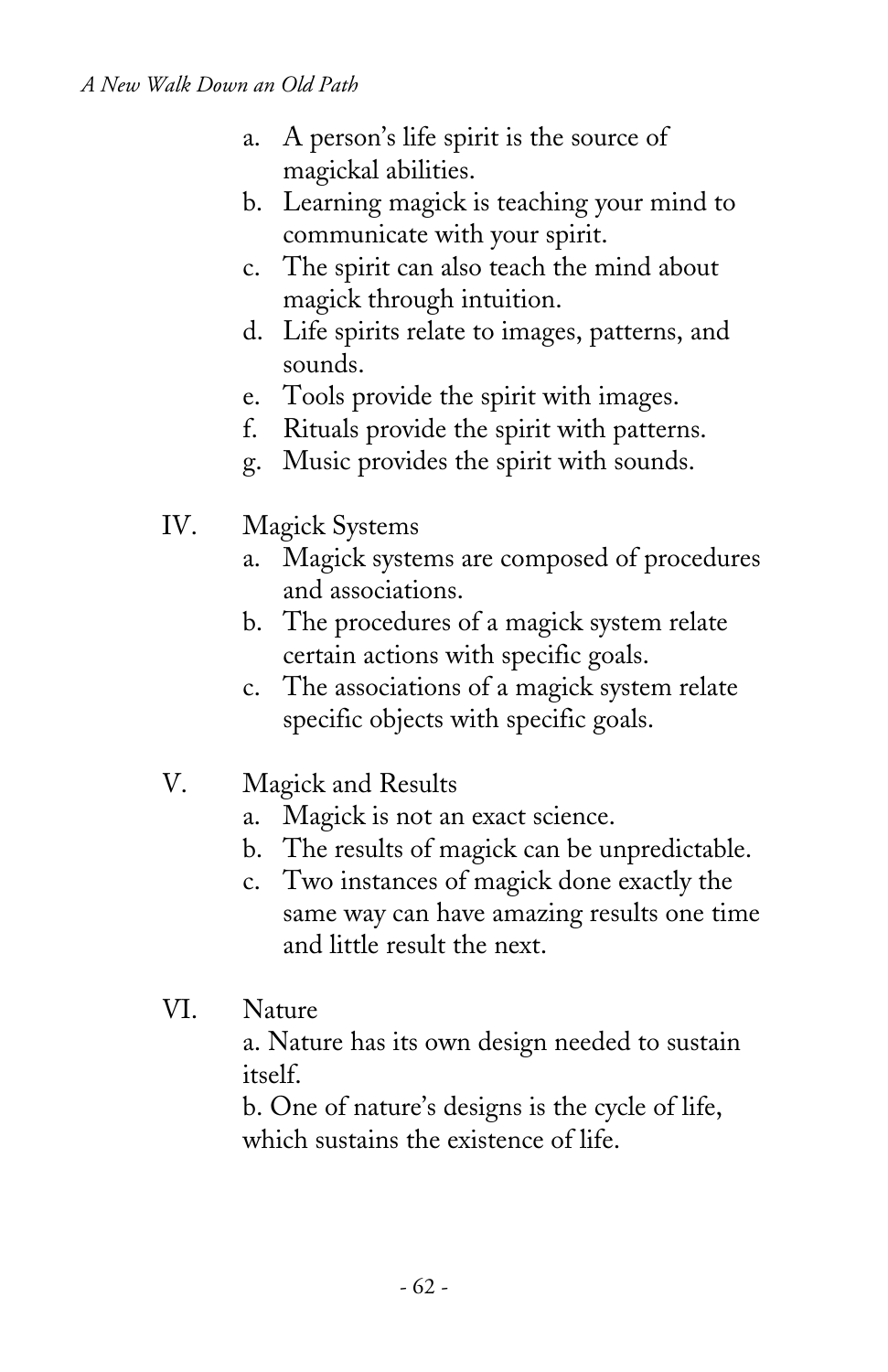c. Mankind's role is to function as a part of nature and to not imbalance it so that nature can be sustained.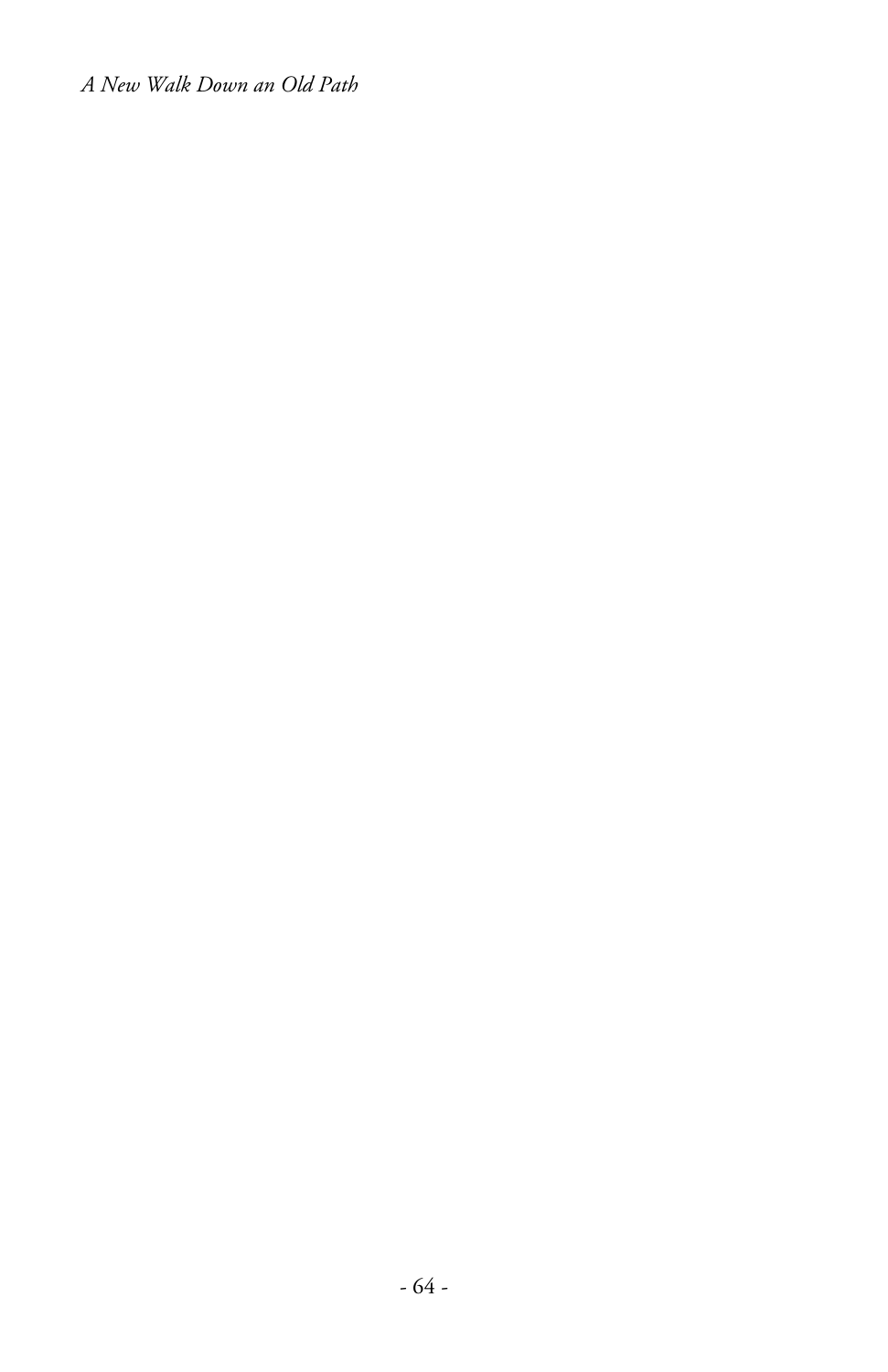*Church of Magick*

# DOCTRINE OF DRAGON TRADITION

### **BOOK OF ETHICS**

### **Ethics**

- I. Ethics
	- a. Every person is ultimately responsible for his or her actions.
	- b. Ethics are a person's standards regarding conduct.
	- c. Respect is to feel or show deferential regard for another.
	- d. The balance of freedom and respect for others is the basis for determining personal ethics.
- II. Ethics and Magick
	- a. Magick in itself is neither good nor evil.
	- b. Doing magick is an action.
	- c. Actions can have widespread results both direct and indirect.
	- d. People should do magick with respect to anything that the magick may touch.
- III. Ethics, Magick and Money
	- a. It is not disrespectful to anyone if a practitioner invokes magick and provides specifically requested information in exchange for material compensation.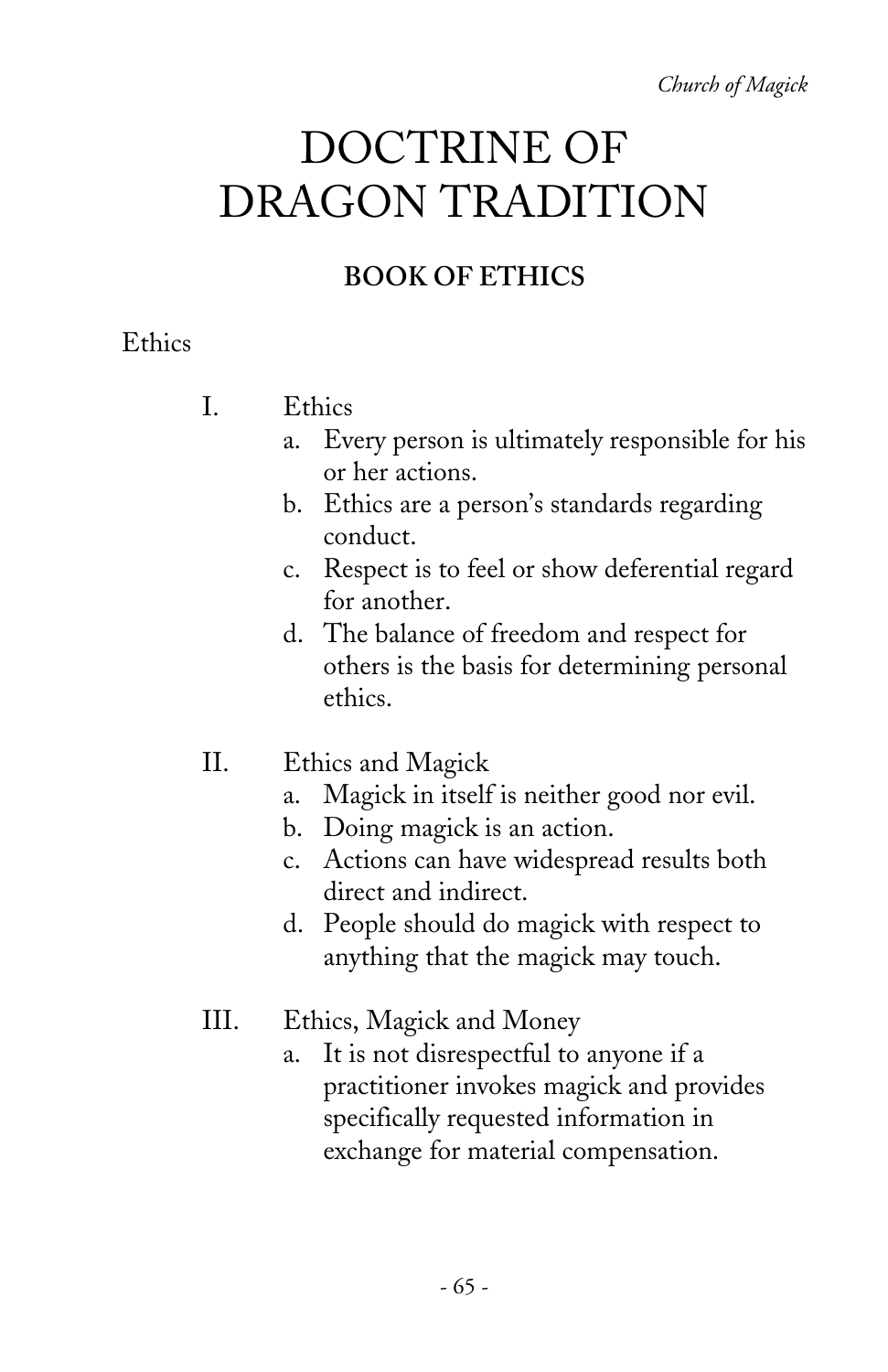- b. Other invocations of magick expecting material compensation are disrespectful to the Gods and people involved.
- IV. Ethics and Responsibility
	- a. Every person is ultimately responsible for his or her actions.
	- b. A person's actions affect the world in which he or she lives, and in turn affects the person's life.
	- c. A person is primarily responsible for his or her quality of life.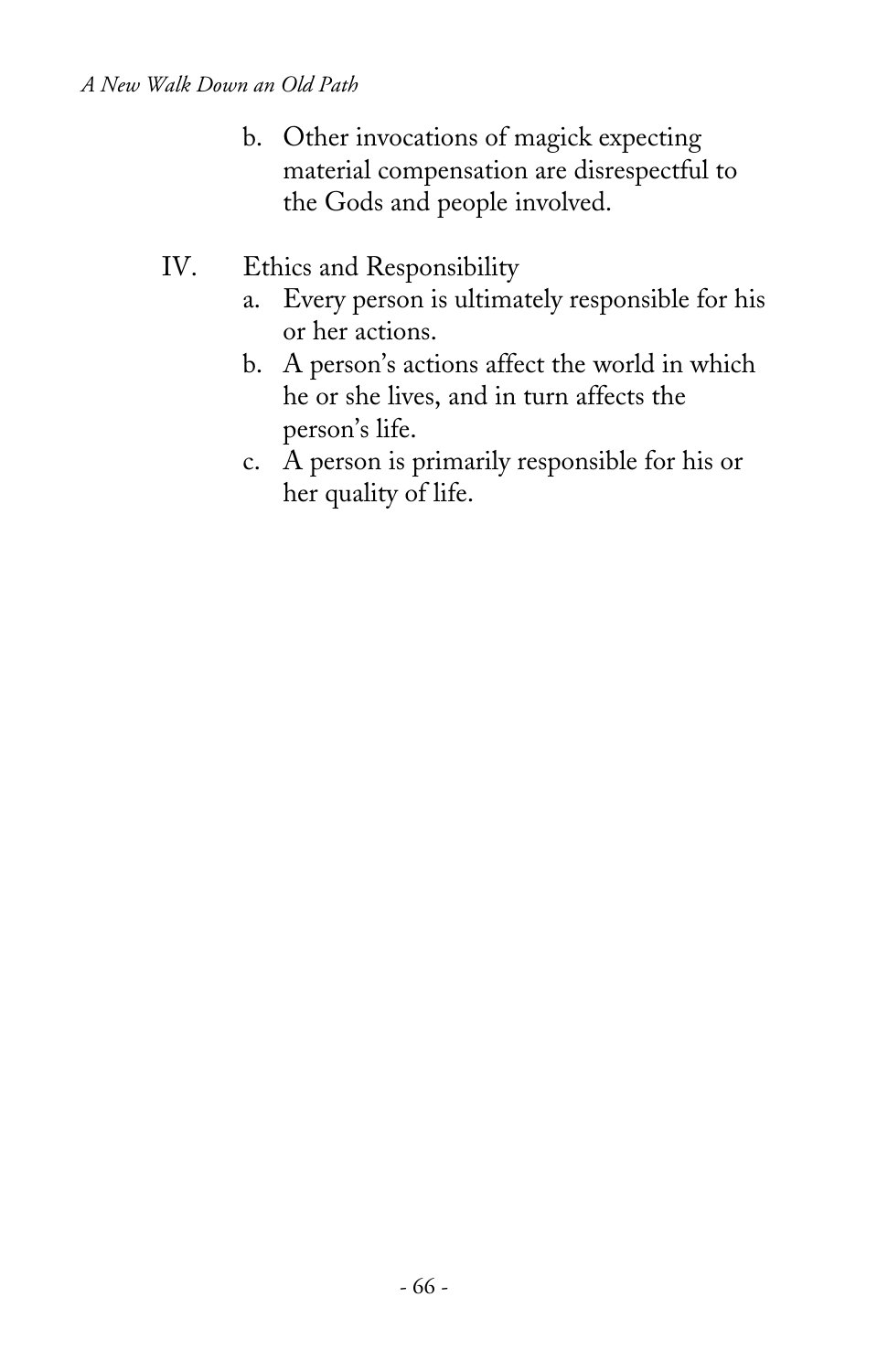*Church of Magick*

# DOCTRINE OF DRAGON TRADITION

### **BOOK OF WORSHIP**

### Worship

#### I. Creation of Magickal Space

- a. Cleansing of the space.
- b. Blessing of the space.
- II. The Magickal Ones
	- a. Welcome the quarters.
	- b. Welcome The Goddess and The God.
	- c. Welcome the personal Gods and Goddesses.

#### III. The Moment

- a. Align with the moment.
- b. Remember the tradition.

#### IV. Circle Magick

- a. Call for help.
- b. Offering of help.
- c. Thanks for help.
- V. Personal Magick
	- a. Offering of time for personal magick.
	- b. Close of time for personal magick.

#### VI. Informalities

- a. Feast of Grounding.
- b. Thanks to the Deities.
- c. Return of the space.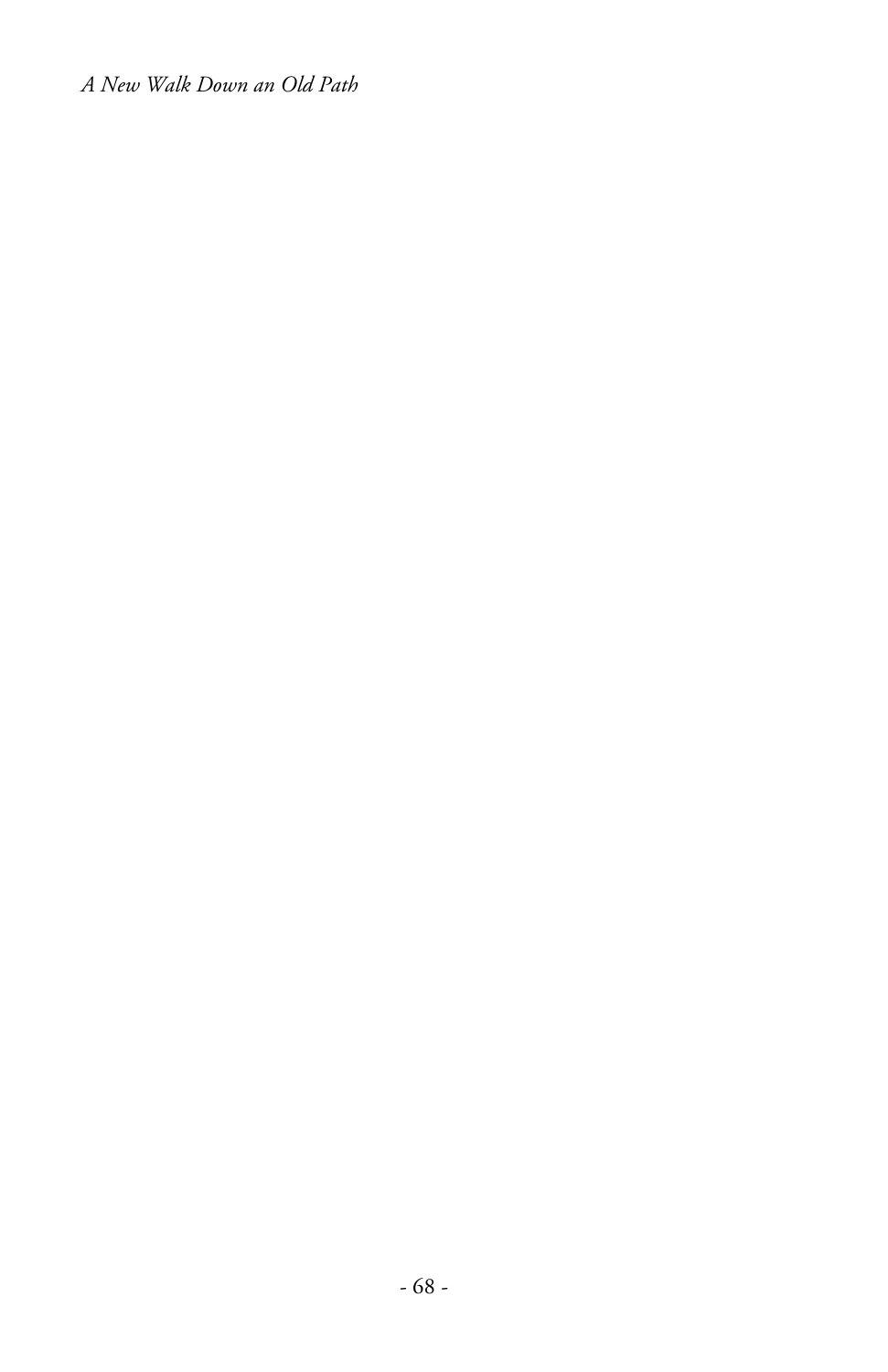# GLOSSARY

### BELIEF

A belief is an idea that is accepted although it is unproven by science. People develop beliefs as a way to fit an explanation to things that they cannot comprehend or otherwise explain.

### CHURCH

An organization defining a religion or denomination having a membership which share in the beliefs.

### **COVEN**

A local group aligned with Dragon Tradition, or any local group practicing Wicca.

DEITY Any Goddess, God or traditional element.

### DOCTRINE

Doctrine is a body of tenets presented to others for acceptance or belief.

### GODDESSES / GODS

Goddesses and Gods are magickal beings. People credit magickal beings as the entities responsible for magickal events.

### LIFE

Life is the individual spirit form of all entities currently and previously animated. Life is not the flesh of the living; it is the spirit of the living embodied in the flesh. When used as a collective term life refers to the combination of all life spirits.

### MAGICKAL

Something relating to the practice of doing magick. For the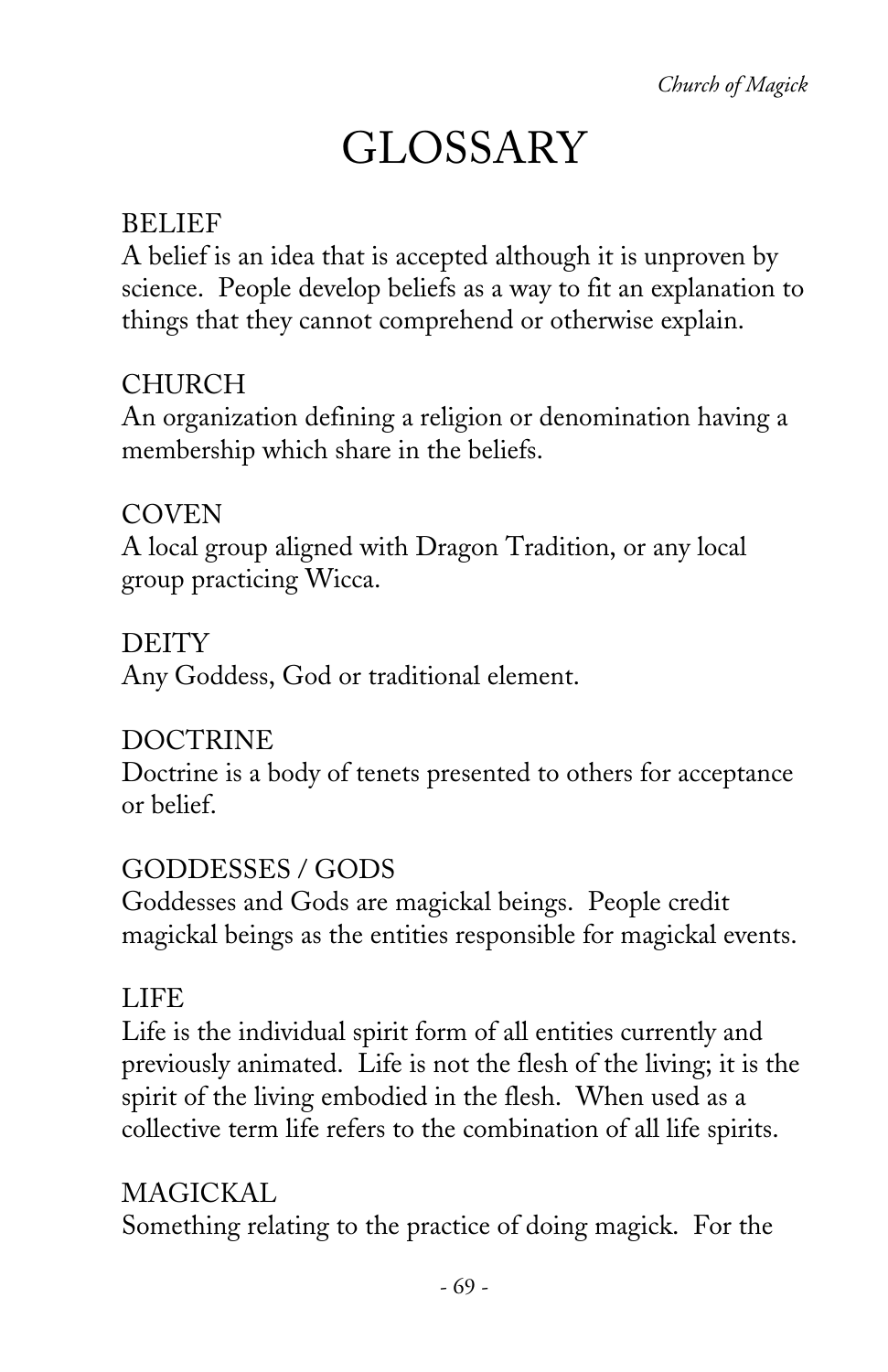purpose of standardizing spelling in this book it also refers to things beyond proven explanation.

#### MAGICK

The process of interaction with life and nature through nonphysical means.

#### **NATURE**

The entire Universe. Nothing is excluded even that which is man made. What a skyscraper is to people is no different than what an anthill is to ants.

#### RELIGION

A religion is a combination of beliefs shared by a group of people.

#### RULES

Something that someone else tells you to do. I. Which you would have done anyway (or) II. Which you won't do because you don't want to do it. This makes it totally unclear as to the purpose of having any rules at all.

#### WATCHER

A job title of a person who oversees a Dragon Tradition ritual. The role of the Watcher is to keep things moving and see that any agreed on agenda is met.